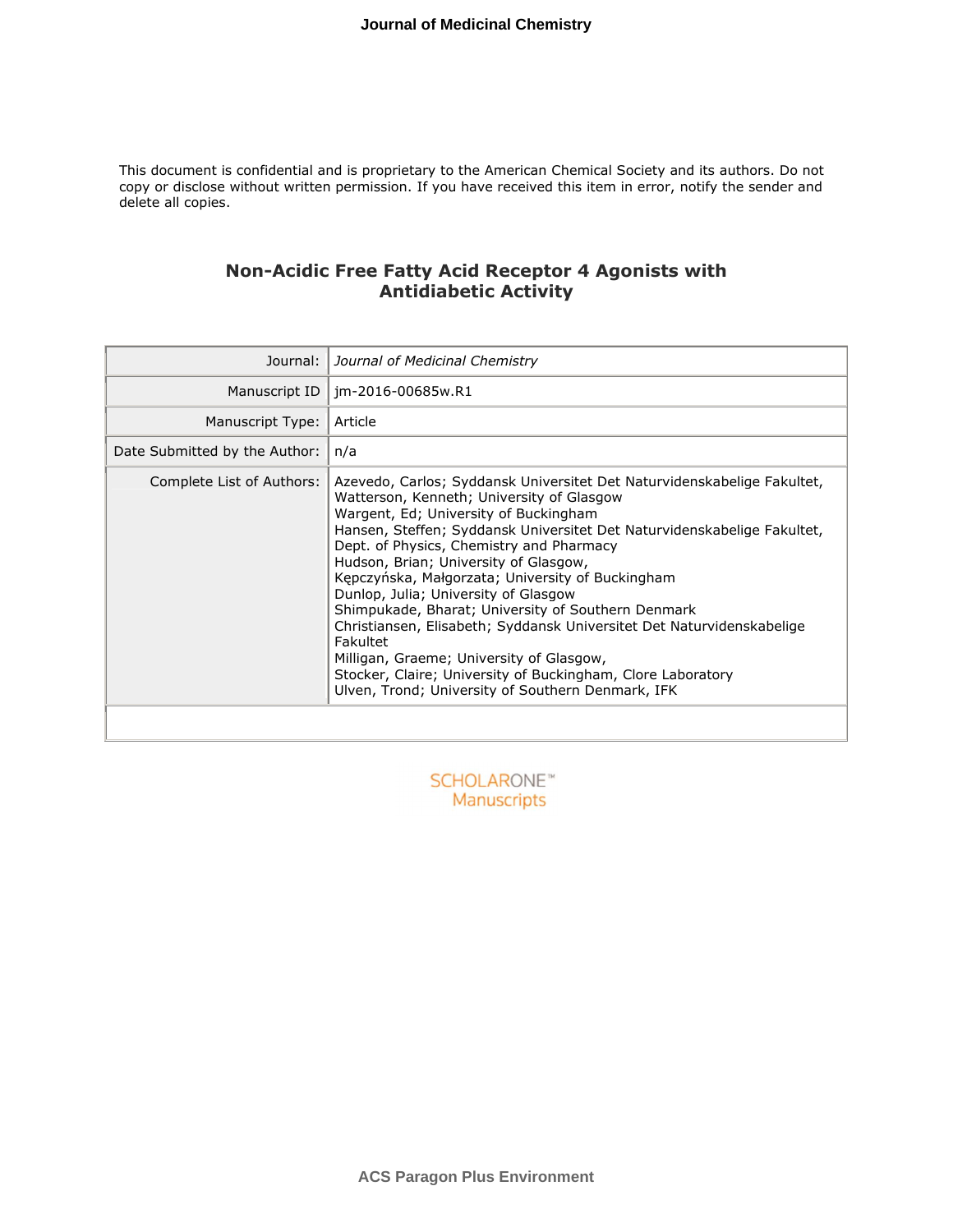# Non-Acidic Free Fatty Acid Receptor 4 Agonists with Antidiabetic Activity

*Carlos M. G. Azevedo† , Kenneth R. Watterson‡ , Ed T. Wargent§ , Steffen V. F. Hansen† , Brian D. Hudson‡ , Małgorzata A. Kępczyńska§ , Julia Dunlop‡ , Bharat Shimpukade† , Elisabeth Christiansen† , Graeme Milligan‡ , Claire J. Stocker§ , and Trond Ulven†,\** 

†Department of Physics, Chemistry and Pharmacy, University of Southern Denmark, Campusvej 55, DK-5230 Odense M, Denmark. ‡ Institute of Molecular, Cell and Systems Biology, College of Medical, Veterinary and Life Sciences, University of Glasgow, Glasgow G12 8QQ, Scotland, U.K. §Buckingham Institute for Translational Medicine, University of Buckingham, Hunter Street, Buckingham MK18 1EG, U.K.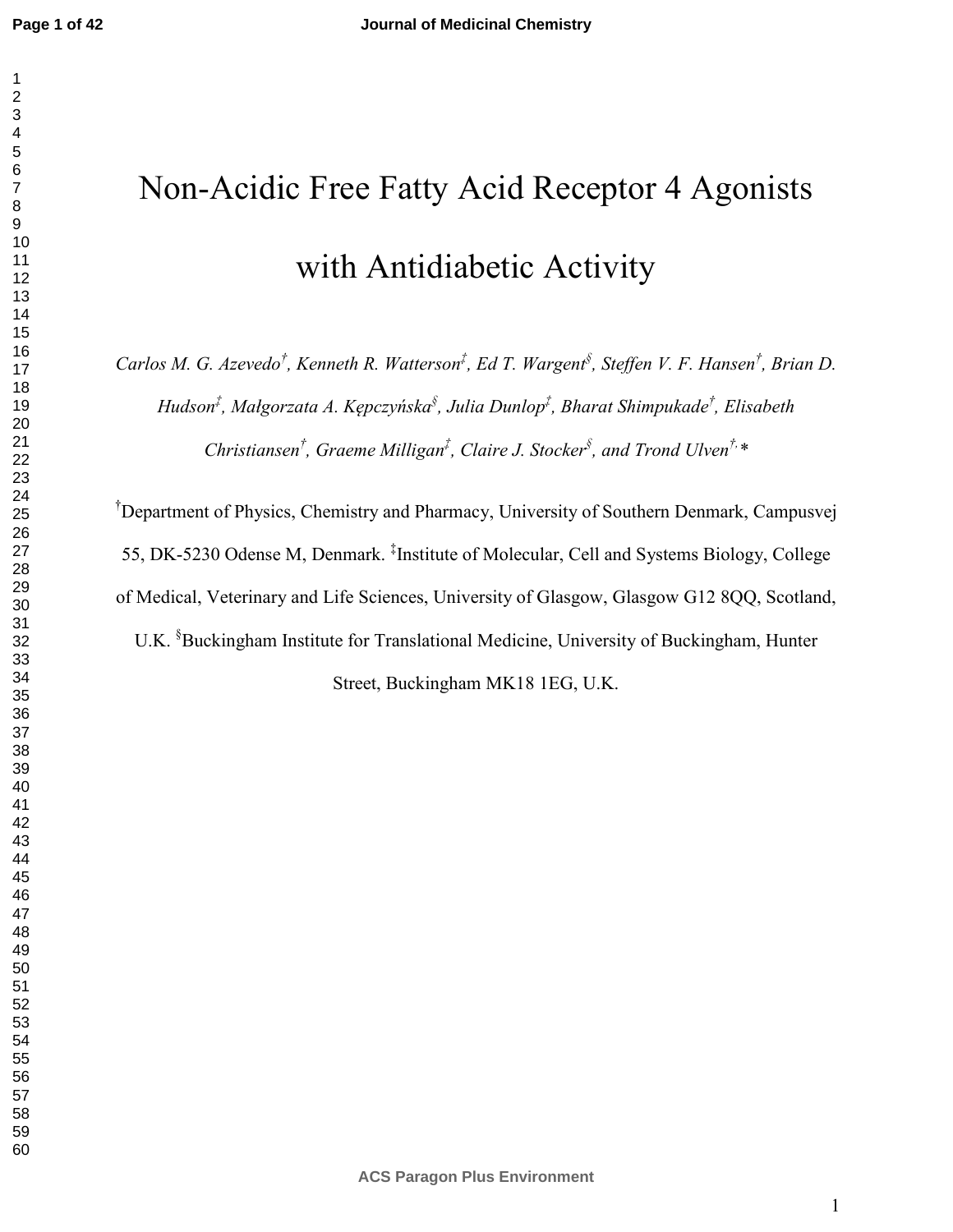ABSTRACT. The free fatty acid receptor 4 (FFA4 or GPR120) has appeared as an interesting potential target for the treatment of metabolic disorders. At present, most FFA4 ligands are carboxylic acids that are assumed to mimic the endogenous long-chain fatty acid agonists. Here, we report preliminary structure-activity relationship studies of a previously disclosed non-acidic sulfonamide FFA4 agonist. Mutagenesis studies indicate that the compounds are orthosteric agonists despite the absence of a carboxylate function. The preferred compounds showed full agonist activity on FFA4 and complete selectivity over FFA1, although a significant fraction of these non-carboxylic acids also showed partial antagonistic activity on FFA1. Studies in normal and diet-induced obese (DIO) mice with the preferred compound **34** showed improved glucose tolerance after oral dosing in an oral glucose tolerance test. Chronic dosing of **34** in DIO mice resulted in significantly increased insulin sensitivity and a moderate but significant reduction in bodyweight, effects that were also present in mice lacking FFA1 but absent in mice lacking FFA4.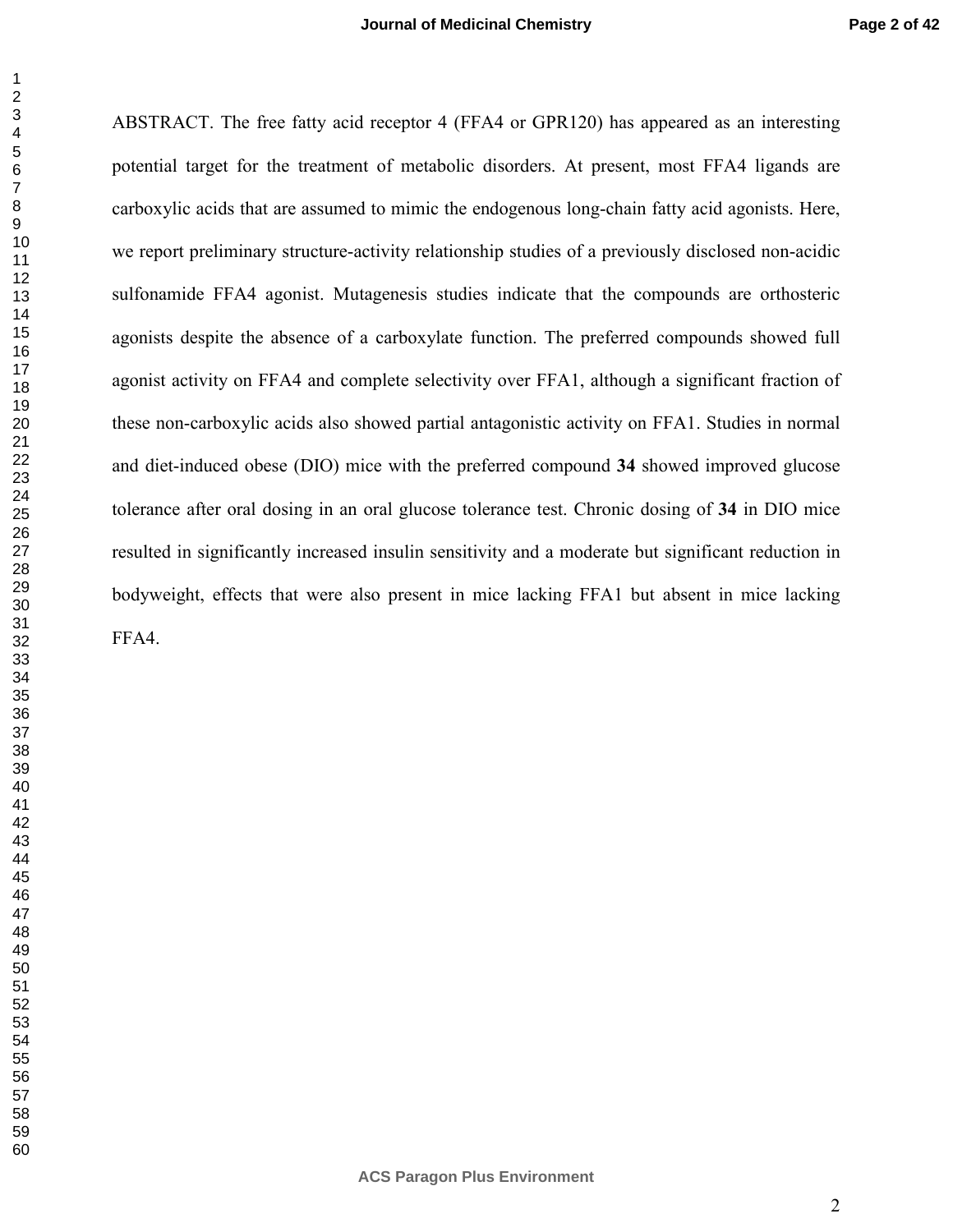## INTRODUCTION

The free fatty acid receptor 4 (FFA4, also known as GPR120) has in recent years appeared as a new potential target for the treatment of metabolic diseases.<sup>1-7</sup> The receptor was proposed as a possible antidiabetic and antiobesity target for the first time in 2005 when it was reported to be expressed in the intestinal tract and activated by dietary free fatty acids to stimulate incretin secretion, $^8$  although this property of the receptor remains controversial.<sup>9</sup> FFA4 was subsequently found also to be expressed in macrophages, liver and adipose tissue, and to mediate antiinflammatory and insulin sensitizing effects.<sup>10</sup> The report that mice lacking FFA4 develop obesity, insulin intolerance and fatty liver when fed a high-fat diet and that a human population with a dysfunctional FFA4 variant has an increased risk of obesity supported a significant role of the receptor in metabolic diseases.<sup>11</sup> Further support for this was recently provided by the finding that the selective FFA4 agonist Cpd A (Chart 1) increased insulin sensitivity and reduced inflammation and hepatic steatosis in mice fed a high-fat diet.<sup>12</sup> Moreover, FFA4 is implicated in regulation of glucagon, ghrelin and somatostatin release, representing likely contributing mechanisms of the observed metabolic phenotype.<sup>13-16</sup>



**Chart 1.** Representative FFA4 agonists

Although unsaturated and, in particular, omega-3 fatty acids were highlighted in the initial publications,<sup>8,10</sup> it has become clear that FFA4 is activated by long-chain fatty acids with a profile that overlaps extensively with those that activate the more established antidiabetic target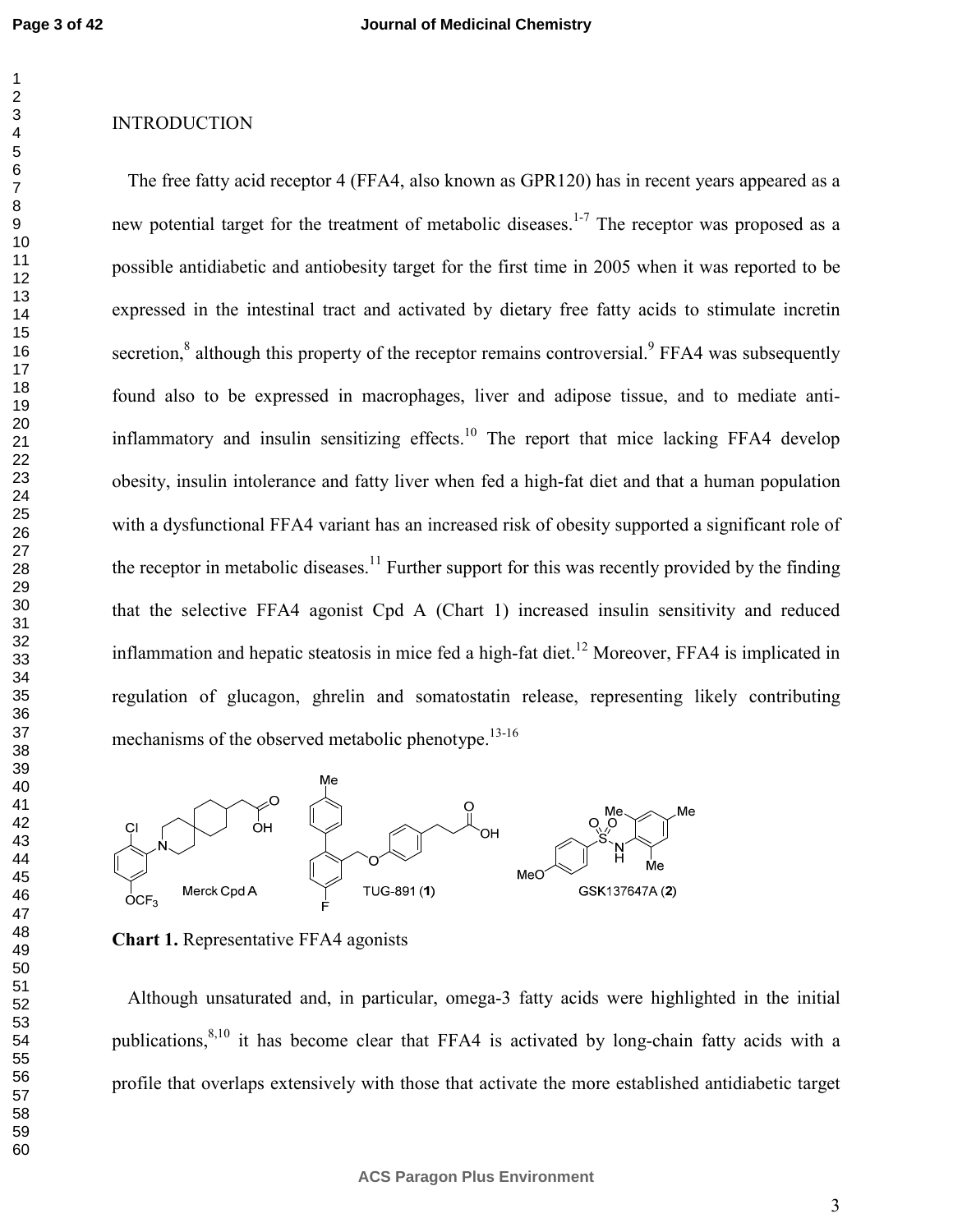free fatty acid receptor 1 (FFA1/GPR40).<sup>17</sup> In 2012, we disclosed TUG-891 (1, Chart 1) as the first potent and selective FFA4 agonist, optimized from a series of FFA1 agonists originally derived from fatty acids.<sup>18,19</sup> However, the significantly higher potency of 1 at the murine (m) FFA1 resulted in a selectivity of 70-fold in a β-arrestin-2-based assay and of only 3-fold in a calcium assay for mFFA4 over mFFA1, essentially rendering the compound a dual agonist in mice, at least with respect to signals and functions mediated by the induced elevation of  $Ca^{2+}$ .<sup>20</sup>

In 2008, a patent from Banyu disclosed a series of non-acidic benzosultams as FFA4 agonists structurally distinct from other known FFA4 agonists.<sup>21</sup> The structures were also markedly different from known FFA1 ligands and appeared to represent an opportunity to access FFA4 agonists with complete selectivity over FFA1. More recently, Sparks and co-workers reported a series of sulfonamide FFA4 agonists with GSK1237647A (**2**, Chart 1) as the preferred compound with  $pEC_{50} = 6.3$  and a lack of activity on FFA1. However, this compound was also described as unsuitable for in vivo studies due to poor solubility.<sup>22</sup> Herein, we report structure-activity relationship studies around these compound series, leading to the identification of a full FFA4 agonist with complete selectivity over FFA1. We further demonstrate activity in vivo and report beneficial results on glucose regulation, insulin sensitivity and bodyweight of the selected compound in DIO mice.

#### **SYNTHESIS**

The initial compounds were synthesized by nucleophilic aromatic substitution at 1,3-difluoro-5-nitrobenzene, reduction of **3a**-**c** to anilines **4a**-**c**, formation of the sulfonamides **5a**-**c**, reduction (**6a-c**) and cyclization to provide sultams **7**-**9**, essentially following the synthetic strategy described in Banyu's patent (Scheme 1).<sup>21</sup> Aniline  $4a$  was also substrate for the synthesis of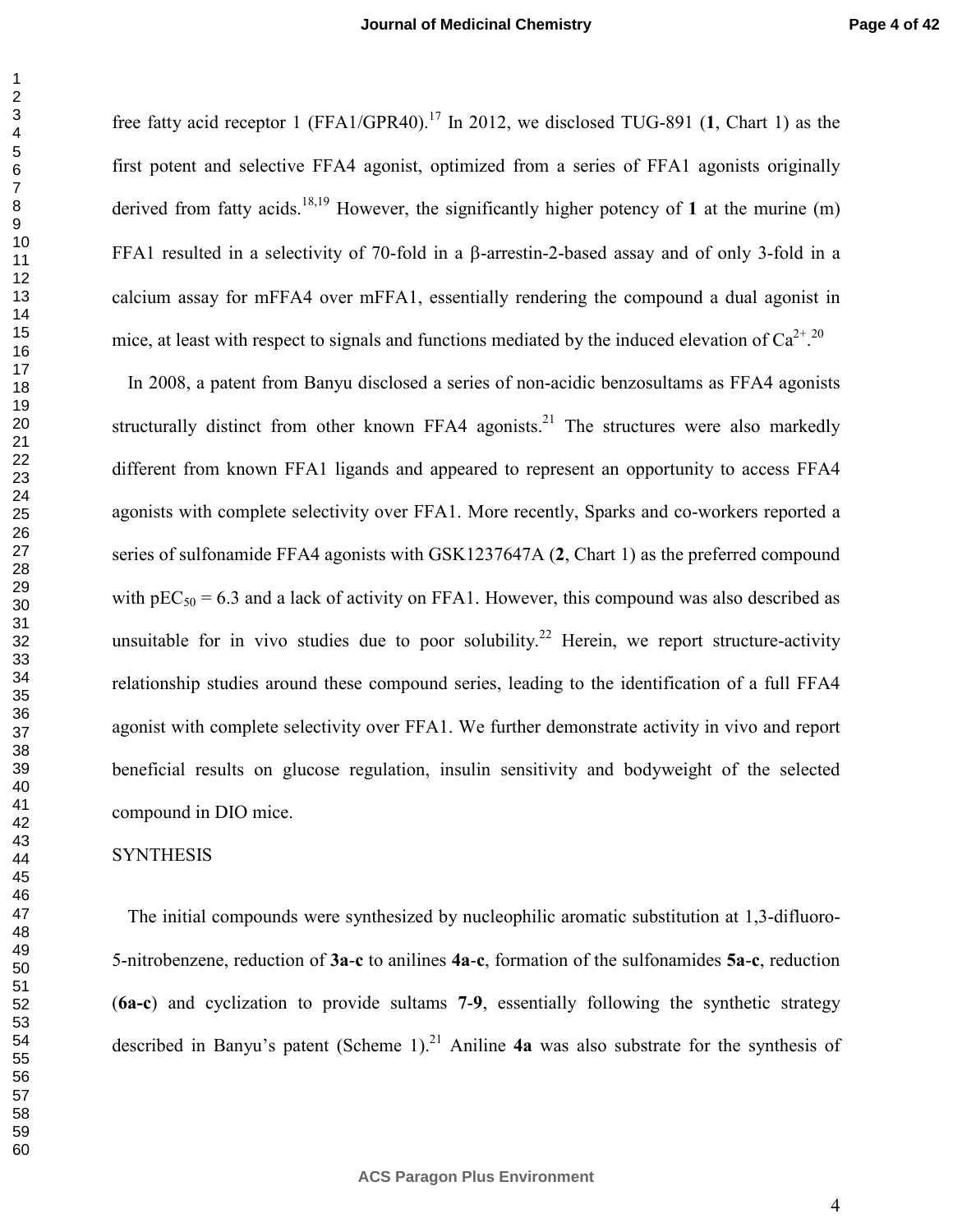phthalimide **12** and for the acyclic sulfonamides **13** and **14**. Acyclic sulfonamides, including **15**-

, were synthesized similarly from the corresponding sulfonyl chlorides and anilines.

**Scheme 1.** Synthesis of compounds using a previously described route<sup>*a*,21</sup>



<sup>a</sup>Reagents and conditions: (a) K<sub>2</sub>CO<sub>3</sub>, DMF, 100 <sup>o</sup>C, 16 h (30-68%). (b) Y = O: NH<sub>4</sub>HCO<sub>2</sub>, Pd/C, EtOH, 90 °C ( $\mu$ v), 10 min (quant.); Y = CH<sub>2</sub>O: SnCl<sub>2</sub>, MeCN/EtOH (1:1), refl., 1 h (86%). (c) Pyridine, rt, 16 h (50-96%). (d) LiAlH<sub>4</sub>, THF, 0 °C, 0.5–2 h (48-95%); e) PBr<sub>3</sub>, THF, 0 °C to rt, 0.5 h; Na<sub>2</sub>CO<sub>3</sub> (sat. aq.), 1 h (44-83%). (f) phtalic anhydride, acetic acid, 100 °C, 16 h (68%); (g) MeI, NaH, DMF,  $0^{\circ}$ C to rt, 1 h (65-78%).

Since this synthetic route to the sultam is cumbersome and unsuitable for variations in the eastern part of the structure, a more straightforward coupling procedure was developed. Thus, the benzosultam intermediate **20**, obtained from saccharin, was subject to copper(I)-catalyzed crosscoupling with 4-iodophenol followed by Ullmann coupling to give **22**, with 1-bromo-3 phenoxybenzene to give **23**, and with 3-bromo-5-fluorophenol to give the central intermediate **25** (Scheme 2). Further Ullmann condensation of **25** with aryl bromides or iodides provided the target compounds (**26**-**34**). The monocyclic **24** was synthesized from 3-phenoxyaniline and 3 chloropropanesulfonyl chloride (Scheme 3). Analogues with the central fluoro substituent removed (**36**) or replaced by chloro (**38**) were synthesized by nucleophilic aromatic substitution of 2-fluoropyridine with the respective halophenols followed by copper(I)-catalyzed crosscoupling with **20** (Scheme 4).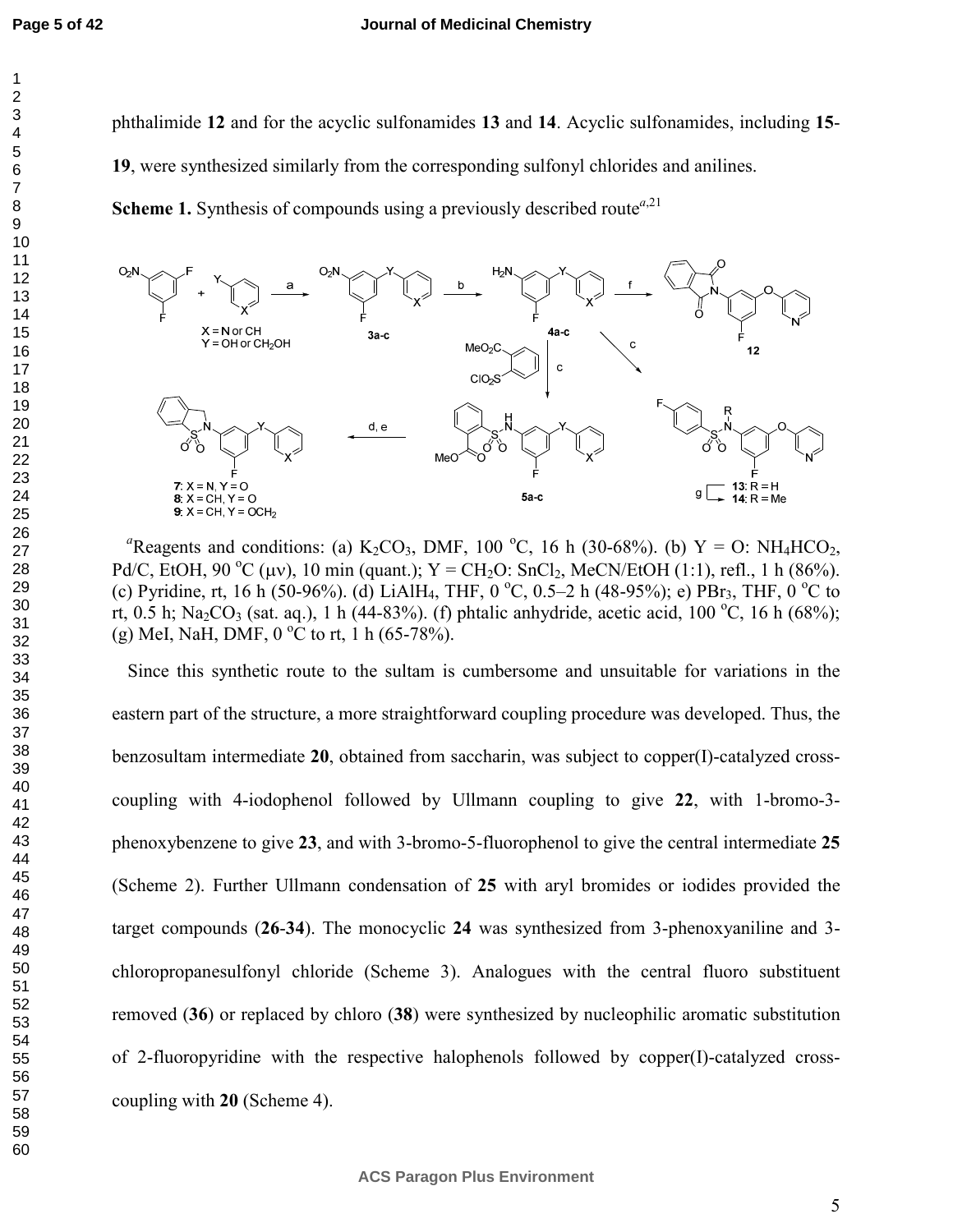



<sup>a</sup>Reagents and conditions: (a) LiAlH<sub>4</sub>, THF, 0  $^{\circ}$ C to rt, 16 h (78%). (b) Aryl halide (4iodophenol, 1-bromo-3-phenoxybenzene or 3-bromo-5-fluorophenol), CuI, DMEDA,  $K_2CO_3$ , MeCN, 70 °C, 16 h (65-96%). (c) Aryl halide (Br or I), picolinic acid, CuI, K<sub>3</sub>PO<sub>4</sub>, DMSO, 90 °C (12-83%), 24 h.

**Scheme 3.** Synthesis of sultam **24***<sup>a</sup>*



<sup>a</sup>Reagents and conditions: (a) 3-Chloropropanesulfonyl chloride, pyridine, CH<sub>2</sub>Cl<sub>2</sub>, rt, 16 h. (b) K<sub>2</sub>CO<sub>3</sub>, DMF, 50 °C, 16 h (72% over two steps).

**Scheme 4.** Synthesis of non-fluorinated analogues*<sup>a</sup>*



<sup>a</sup>Reagents and conditions: (a) K<sub>2</sub>CO<sub>3</sub>, DMF, 140 <sup>o</sup>C ( $\mu$ v), 4-5<sup>1</sup>/<sub>2</sub> h (62-65%). b) **20**, CuI, DMEDA,  $K_2CO_3$ , MeCN, 70 °C, 16 h (61-88%).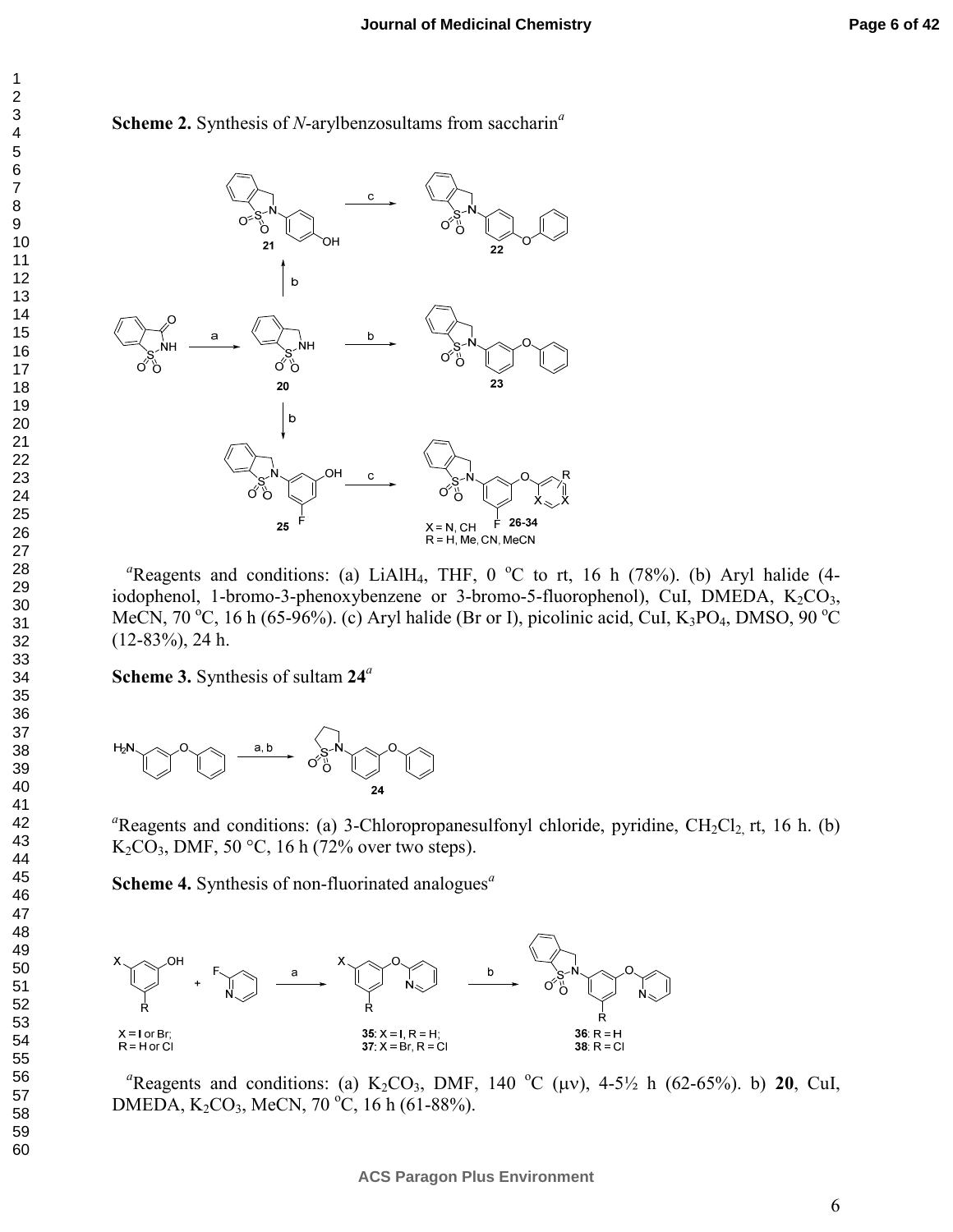## RESULTS AND DISCUSSION

The compounds were screened on human (h) FFA4 in a β-arrestin-2 recruitment assay and compounds of particular interest were further tested in a  $Ca^{2+}$  mobilization assay and on hFFA1.<sup>18</sup> The sultam 7, disclosed as an FFA4 agonist with  $pEC_{50}$  of 6.74 in the Banyu patent,<sup>21</sup> showed somewhat lower activity in our assays with a  $pEC_{50}$  of 6.36 in the β-arrestin-2 assay and 6.52 in the Ca<sup>2+</sup> assay (Table 1). Notably, the compound did not show any activity on FFA1 at concentrations up to 100  $\mu$ M. The FFA1 agonist  $10^{23}$  was found to also act as a full FFA4 agonist (see the Supporting Information), and has been used herein as a reference compound.

OSS-N OR

**Table 1.** Initial exploration of the pyridine ring of **7**

|      |         |                                                         | F                                         |                                           |
|------|---------|---------------------------------------------------------|-------------------------------------------|-------------------------------------------|
| Code | $\bf R$ | hFFA4                                                   | hFFA1                                     |                                           |
|      |         | $\beta$ -Arr. pEC <sub>50</sub><br>$(E_{\text{max}})^a$ | $Ca^{2+}pEC_{50}$<br>$(E_{\text{max}})^b$ | $Ca^{2+}pIC_{50}$<br>$(I_{\text{max}})^c$ |
| 7    |         | $6.36 \pm 0.05$ (107)                                   | $6.52 \pm 0.09$ (115)                     | $\leq 4$                                  |
| 8    |         | $6.63 \pm 0.18$ (101)                                   | $6.42 \pm 0.13(78)$                       | $5.41 \pm 0.01$ (47)                      |
| 9    |         | <4                                                      | $\overline{d}$                            | $5.61 \pm 0.63$ (36)                      |

<sup>a</sup> BRET-based β-arrestin-2 recruitment based FFA4 assay. Efficacy (E<sub>max</sub>) is relative to 100 μM **10** (3-(4-(*o*-tolylethynyl)phenyl)propanoic acid, TUG-424).<sup>23</sup> <sup>*b*</sup>Ca<sup>2+</sup> FFA4 assay. Efficacy (E<sub>max</sub>) is relative to 100  $\mu$ M 10. <sup>c</sup>Tested in the FFA1 Ca<sup>2+</sup> assay as agonists and antagonists. I<sub>max</sub> denotes % reduction of the response of 300 nM **10**. All compounds were inactive as FFA1 agonists. <sup>*d*</sup>Not tested.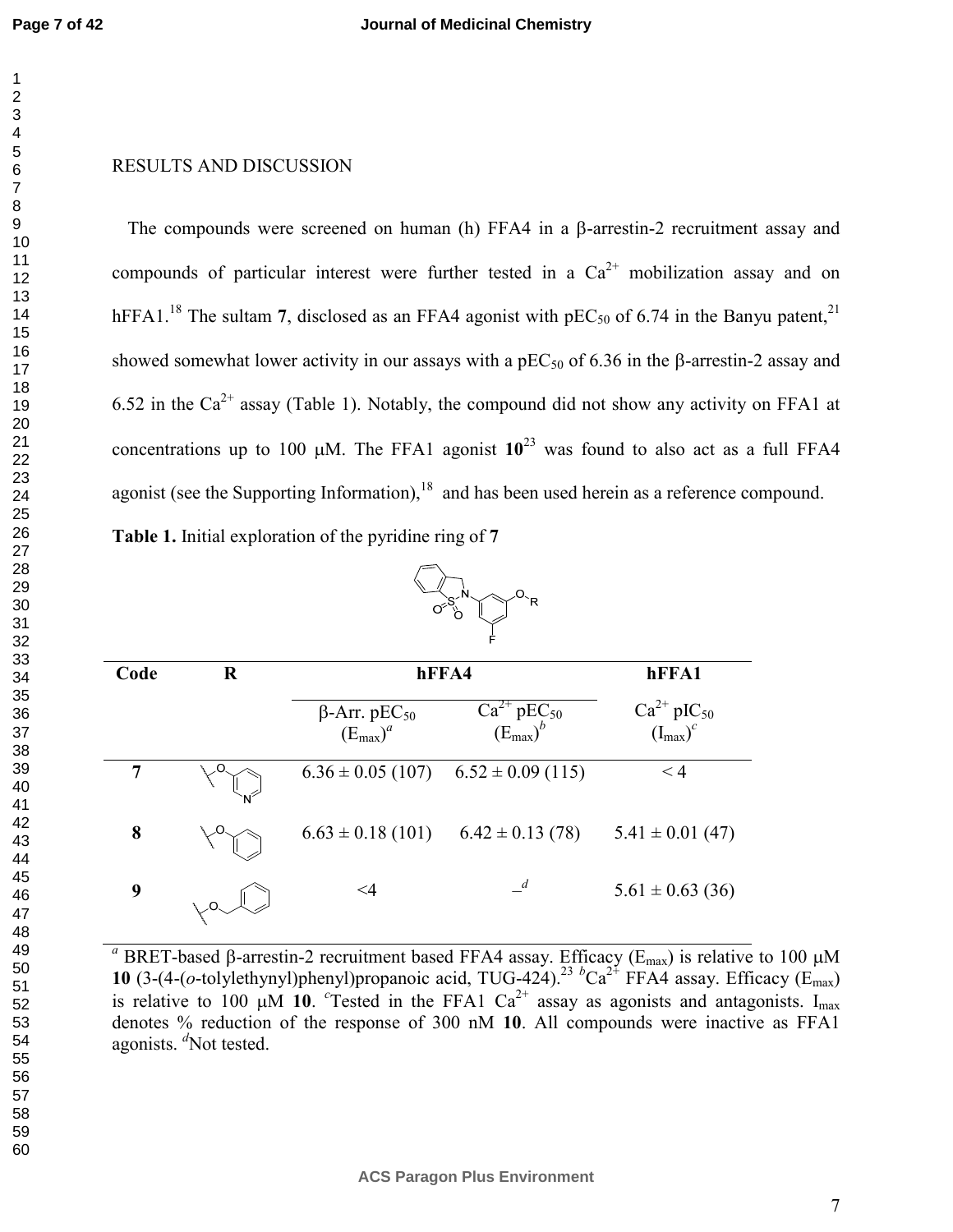Studies with **7** on FFA4 mutants directed at the orthosteric binding site revealed that the activity depends critically on  $Arg99^{2.64}$ , the residue identified as the key anchoring point for the carboxylate group of free fatty acids and orthosteric ligands such as **1**. <sup>24</sup> This observation was initially surprising in light of the distinctly different structure and the lack of any acidic group. Compound **7** was also affected by other mutations that impact the activity of **1** and α-linolenic acid, strongly suggesting that also binds to the orthosteric site (Table S1).<sup>24</sup> Thus, mutations that eliminate or significantly reduce the activity of α-linolenic acid and **1** (W104A, F115<sup>3.29</sup>A, W207<sup>5.38</sup>A, F211<sup>5.42</sup>A, W277<sup>6.48</sup>A and F304<sup>7.36</sup>A eliminate activity of both, F88<sup>2.53</sup>A, I284<sup>5.66</sup>A, F303<sup>7.35</sup>H and T310<sup>7.42</sup>A significantly reduce activity of both  $\alpha$ -linolenic acid and **1**, T119<sup>3.33</sup>A, I126<sup>3,40</sup>A, N215<sup>5,46</sup>A, I280<sup>6,51</sup>A, I281<sup>6,52</sup>F only reduce the activity of 1, see Table S1) also affect the activity of 7 in a similar manner. Exceptions were  $W100^{2.65}$ A and  $L114^{3.28}$ A, which affected **1** but not **7**, as well as  $V212^{5.43}$ A, and F311<sup>7.43</sup>A, which each significantly decreased potency of , while only producing smaller non-significant decreases in the potency of **1**. Computational modeling indicated favored alternative docking poses in the orthosteric site of FFA4 with **7** directly interacting with Arg99<sup>2.64</sup> by hydrogen bonds either to the sultam oxygen atoms or to the pyridyl nitrogen. To investigate the most likely orientation, the phenyl analogue **8**, lacking the pyridyl interaction possibility, was synthesized and found more potent on FFA4 than **7**, indicating the sulfonamide as the Arg99<sup>2.64</sup> interaction point (Figure 1).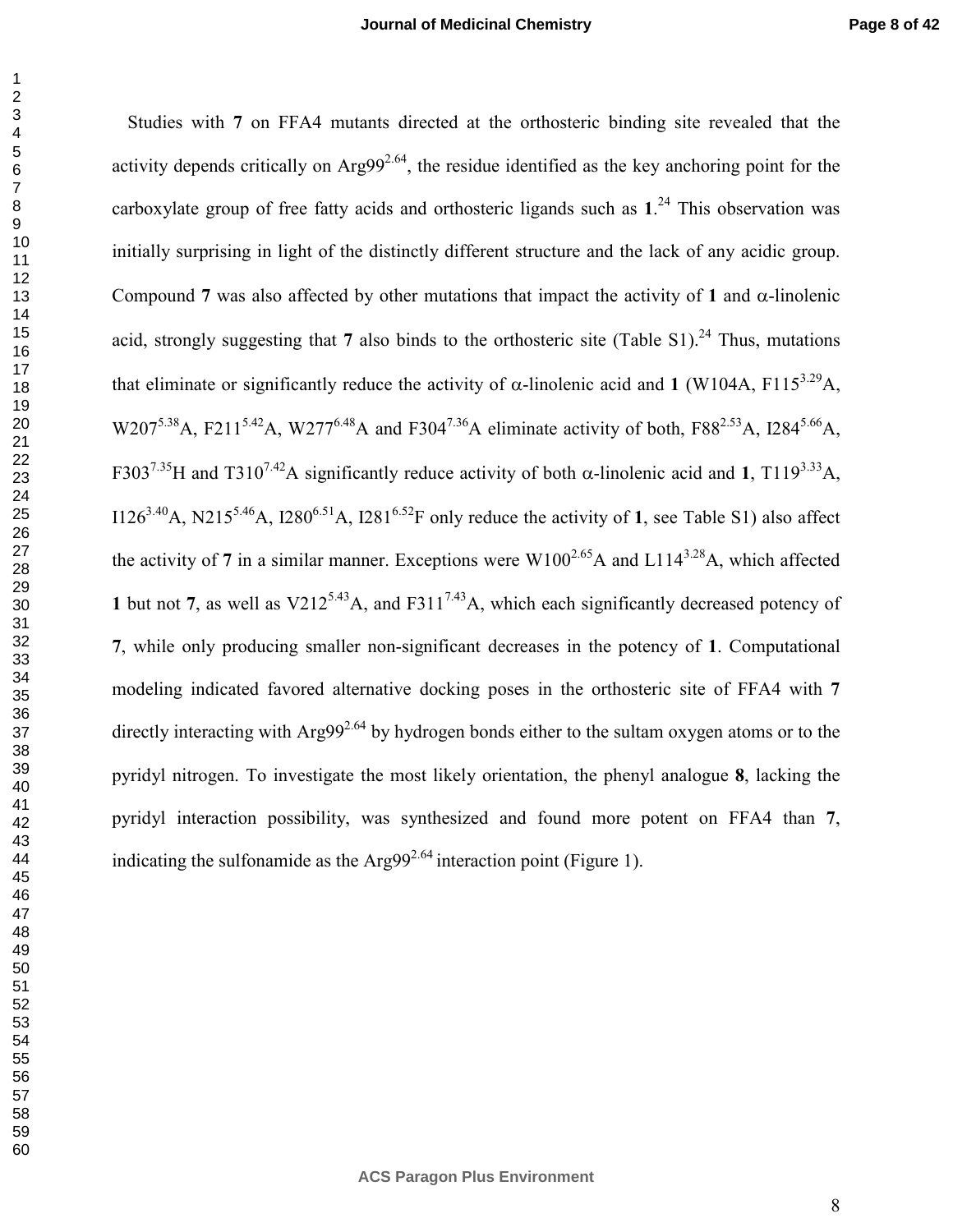

**Figure 1.** Docking pose for **7** in a homology model of hFFA4. Residues where mutation significantly affects the functional activity of **7** have been displayed.

To probe the importance of the sulfonamide moiety, phthalimide **12**, also exemplified in the Banyu patent but without activity data, $^{21}$  was produced and found to have 10-fold lower activity than **7** and low partial efficacy, indicating that the sulfonamide is important for agonist activity but that replacement by other hydrogen bond acceptors is possible. The acyclic sulfonamide **13**, containing a weakly acidic group (calculated  $pK_a$  7.7)<sup>25</sup> exhibited further reduced activity. Interestingly, *N*-methylation to give the non-acidic ring-opened analogue **14** resulted in complete loss of activity, possibly reflecting that planarity between the aromatic ring and the S-N bond is a requirement.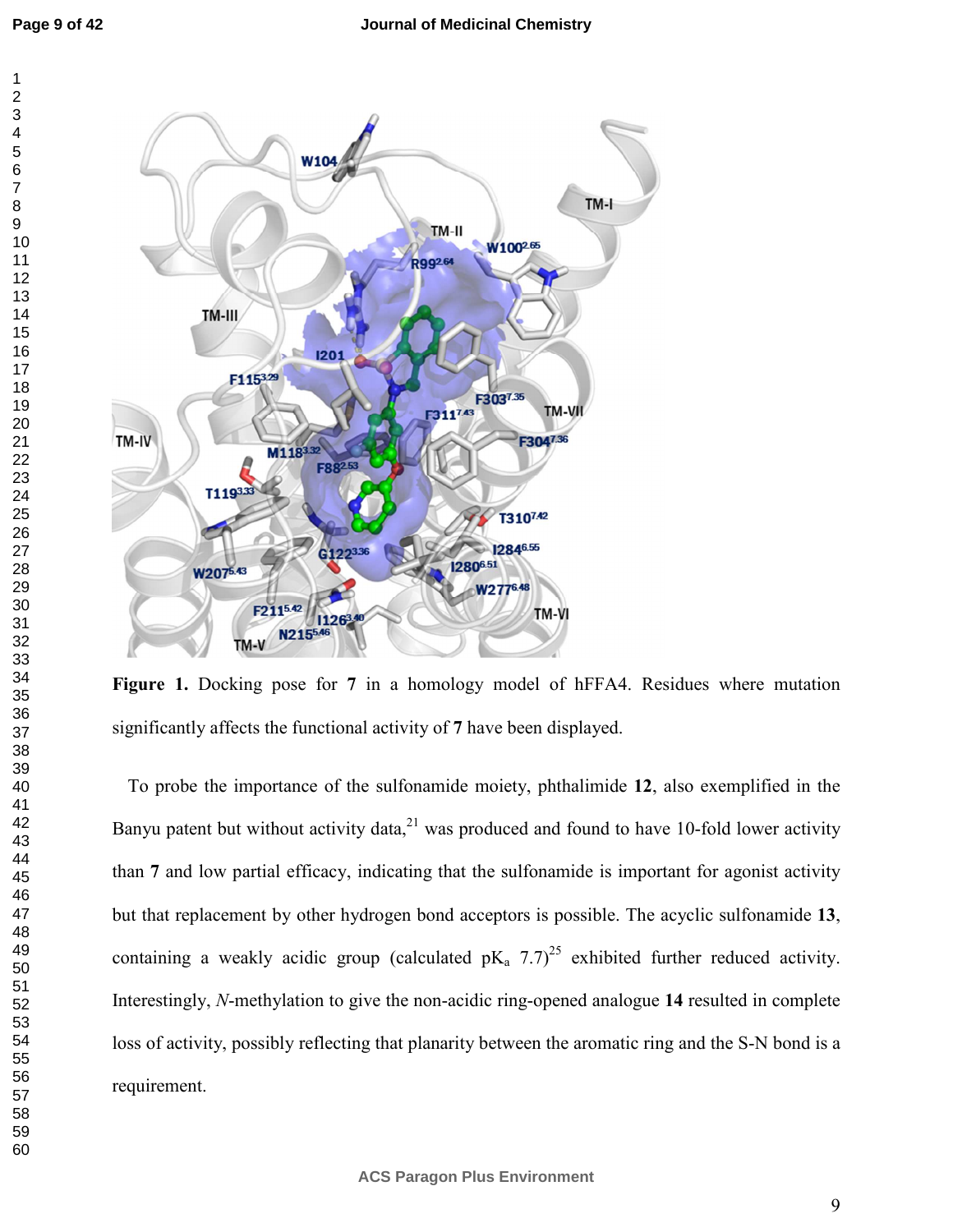| 3                                                                             |
|-------------------------------------------------------------------------------|
|                                                                               |
|                                                                               |
|                                                                               |
|                                                                               |
|                                                                               |
|                                                                               |
|                                                                               |
|                                                                               |
|                                                                               |
|                                                                               |
|                                                                               |
|                                                                               |
|                                                                               |
|                                                                               |
|                                                                               |
|                                                                               |
|                                                                               |
|                                                                               |
|                                                                               |
|                                                                               |
|                                                                               |
|                                                                               |
| ○4567891111111111222222222233333333394424567890123456780012345678901000000000 |
|                                                                               |
|                                                                               |
|                                                                               |
|                                                                               |
|                                                                               |
|                                                                               |
|                                                                               |
|                                                                               |
|                                                                               |
|                                                                               |
|                                                                               |
|                                                                               |
|                                                                               |
|                                                                               |
|                                                                               |
|                                                                               |
|                                                                               |
|                                                                               |
|                                                                               |
|                                                                               |
| 42                                                                            |
| $4\degree$                                                                    |
| 44                                                                            |
| 45                                                                            |
| 46                                                                            |
| 47                                                                            |
| 48                                                                            |
| 49                                                                            |
|                                                                               |
| 50                                                                            |
|                                                                               |
|                                                                               |
|                                                                               |
| 51<br>52<br>53<br>54                                                          |
| بر<br>55                                                                      |
| 56                                                                            |
|                                                                               |
| 57                                                                            |
| -<br>58<br>59                                                                 |
|                                                                               |

| <b>Table 2.</b> Lead structures and western part variations |  |
|-------------------------------------------------------------|--|
|-------------------------------------------------------------|--|

| Code             | <b>Structure</b> | hFFA4                                                 |                                                     | hFFA1                              |
|------------------|------------------|-------------------------------------------------------|-----------------------------------------------------|------------------------------------|
|                  |                  | <b>BRET</b> pEC <sub>50</sub><br>$(E_{\text{max}})^a$ | $Ca^{2+}$ pEC <sub>50</sub><br>$(E_{\text{max}})^b$ | $Ca^{2+}pIC_{50}$<br>$(I_{max})^c$ |
| 12               |                  | $5.30 \pm 0.08$ (45)                                  | $\mathcal{A}$                                       | $\mathcal{A}$                      |
| 13               | ०ँ०              | $4.78 \pm 0.15$ (39)                                  | $\mathcal{A}$                                       | $\operatorname{nr}^e$              |
| 14               | ďď               | $\operatorname{nr}^e$                                 | $\overline{\phantom{a}}^d$                          | $\operatorname{nr}^e$              |
| 15               | ď                | $5.27 \pm 0.36(76)$                                   | $nr^h$                                              | $5.09 \pm 0.15(68)$                |
| 16               | റ്റ              | $5.45 \pm 0.01$ (52)                                  | $nr^h$                                              | $4.89 \pm 0.10$ (95)               |
| 17               | റ്റ              | $\operatorname{nr}^e$                                 | $\mathcal{A}$                                       | $4.97 \pm 0.15$ (57)               |
| $\boldsymbol{2}$ | (Chart 1)        | $6.31 \pm 0.09$ (82)                                  | $\mathcal{A}$                                       | $\operatorname{nr}^e$              |
| 18               | MeO              | $\operatorname{nr}^e$                                 | $\mathcal{A}$                                       | $\operatorname{nr}^e$              |
| 19               | Me               | $\operatorname{nr}^e$                                 | $\operatorname{nr}^e$                               | $5.00 \pm 0.09$ (100)              |
| 22               |                  | $\operatorname{nr}^e$                                 | $\overline{a}$                                      | $nr^e$                             |
| 23               |                  |                                                       | $6.61 \pm 0.07$ (95) $6.68 \pm 0.06$ (105)          | $6.76 \pm 1.34$ (39)               |
| 24               |                  | $\operatorname{nr}^e$                                 | $nr^e$                                              | $\mathsf{nr}^{e,f}$                |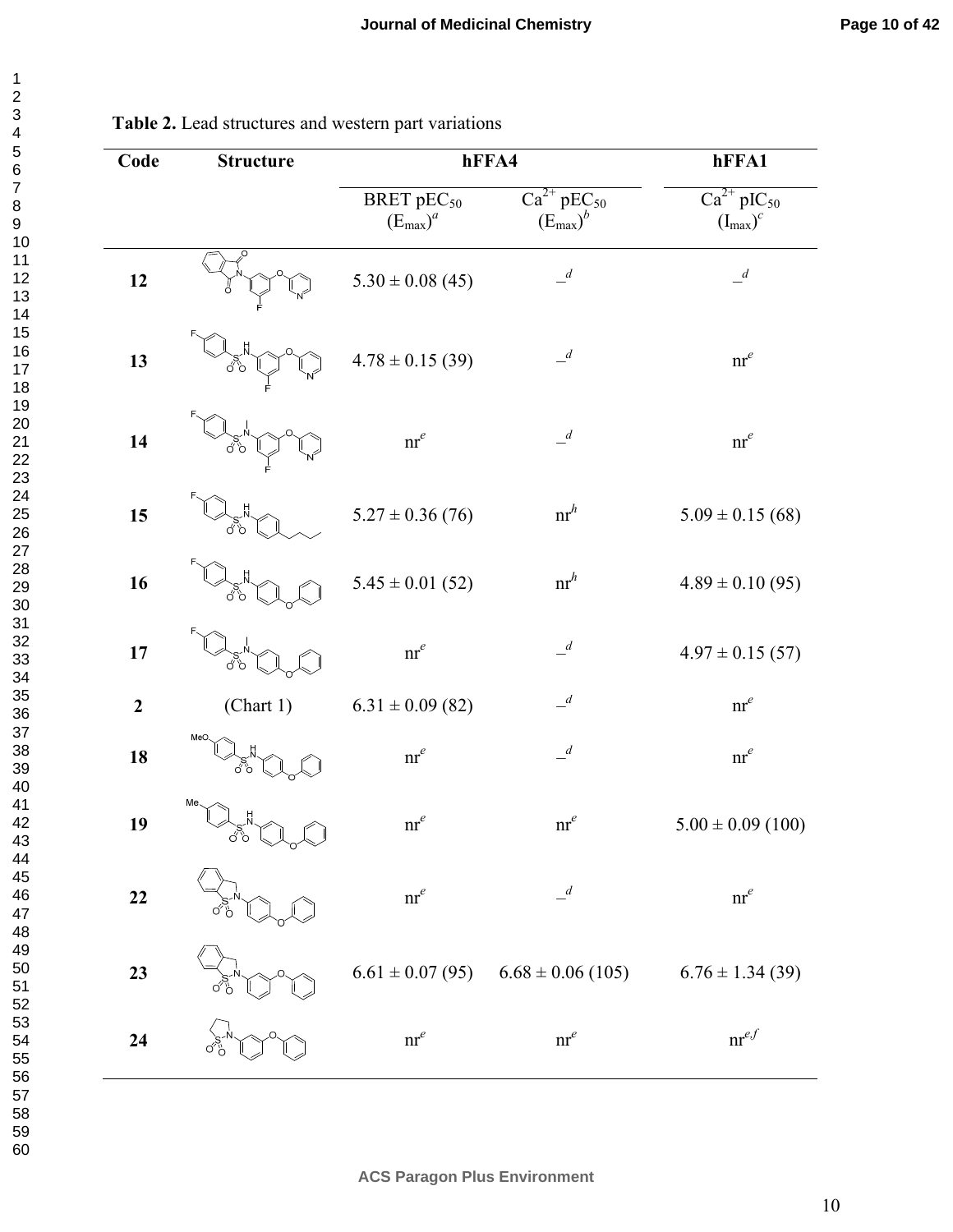#### **Journal of Medicinal Chemistry**

 $a$ BRET-based β-arrestin-2 recruitment based FFA4 assay. Efficacy ( $E_{max}$ ) is relative to 10.  ${}^b\text{Ca}^{2+}$  FFA4 assay. Efficacy (E<sub>max</sub>) is relative to 10. <sup>c</sup>Tested in the FFA1 Ca<sup>2+</sup> assay as agonists and antagonists. All compounds were inactive as FFA1 agonists.  $I_{max}$  denotes % reduction of the response of 300 nM 10. <sup>*d*</sup>Not tested. <sup>*e*</sup>No response up to 100 µM. *f* Tested as antagonist in the FFA1 Ca<sup>2+</sup> mobilization assay with 20 nM of 11  $(3-(4-((2-(cyanometryl)phenyl)ethynyl)$ phenyl)propanoic acid, TUG-770).<sup>26</sup>

Related to **13**, the sulfonamide DC260126 (**15**) has been described as an FFA1 antagonist and was, somewhat surprisingly, reported to improve insulin sensitivity and β-cell function in rats and db/db mice.<sup>27,28</sup> We confirmed its FFA1 antagonist activity ( $pIC_{50} = 5.09$ ) but found that the compound also acts as an FFA4 agonist in the β-arrestin-2 recruitment assay although it was devoid of activity in the  $Ca^{2+}$  assay (Table 2), and thus represents a relatively low-potency, but completely β-arrestin-biased, FFA4 agonist. Since FFA4 is proposed to mediate antiinflammatory effects via the β-arrestin pathway, it cannot be excluded that the tendency to insulin sensitization observed with this compound is mediated by FFA4.

Replacing the butyl of **15** by phenoxy (**16**) gave a compound with similar FFA1 antagonistic and FFA4 agonistic properties. *N*-Methylation of the potentially acidic sulfonamide (**17**) led to loss of FFA4 activity but preserved FFA1 antagonism. The related sulfonamide **2** (Chart 1) was recently reported as a selective FFA4 agonist.<sup>22</sup> We confirmed a pEC<sub>50</sub> of 6.31 in the β-arrestin-2 assay. Replacement of the *para*-fluoro of **16** with methoxy (**18**) akin to **2** resulted in complete loss of activity, as did *para*-phenoxyphenyl sultam **22**, whereas the moderate FFA1-antagonistic activity was maintained with a *para*-methyl substituent (**19**). Interestingly, removing the *meta*fluoro of the phenyl analogue **8** resulted in a compound (**23**) with preserved potency in both the β-arrestin-2 and calcium assay on FFA4 as well as preserved partial antagonist activity on FFA1, whereas removing the benzene ring fused to the sultam (**24**) resulted in a compound devoid of activity on both FFA4 and FFA1, indicating a critical role of this ring.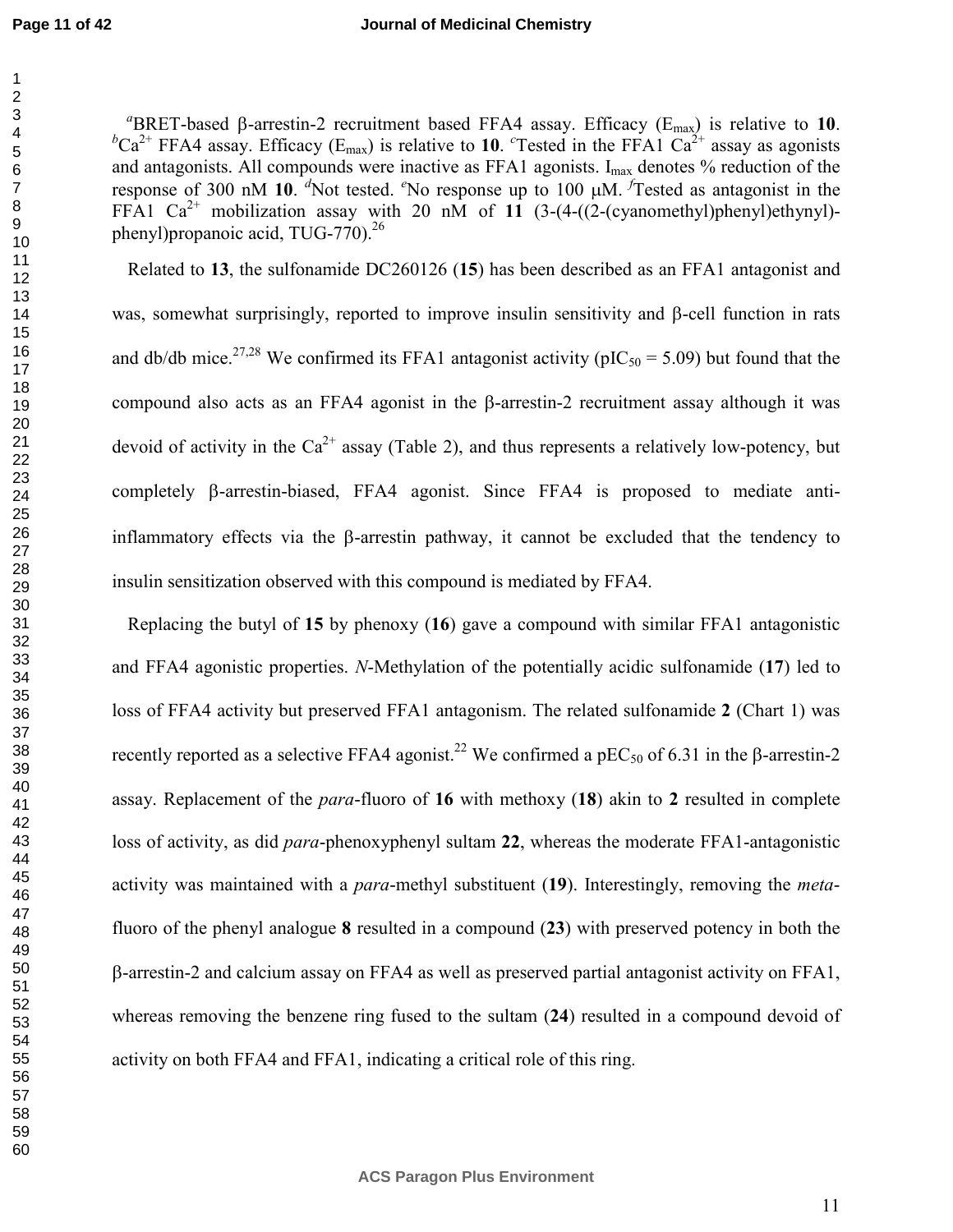Explorations of the western part of the structure suggested that the benzosultam system was favored. Turning attention back to the eastern site, the eastern phenyl ring of **8** was scanned with the non-polar methyl substituent (**26**, **27**, **28**) and the polar cyano (**29-31**) and *meta*-cyanomethyl (**32**) substituents, in all cases these resulted in decreased potency with *para*-substituents being somewhat better tolerated (Table 3).

**Table 3.** Exploration of the central and eastern parts

| X.   |         |                           |                                                         |                                                     |                                           |
|------|---------|---------------------------|---------------------------------------------------------|-----------------------------------------------------|-------------------------------------------|
| Code | $\bf R$ | $\mathbf X$               | hFFA4                                                   |                                                     | hFFA1                                     |
|      |         |                           | $\beta$ -Arr. pEC <sub>50</sub><br>$(E_{\text{max}})^a$ | $Ca^{2+}$ pEC <sub>50</sub><br>$(E_{\text{max}})^b$ | $Ca^{2+}pIC_{50}$<br>$(I_{\text{max}})^c$ |
| 26   | O       | $\boldsymbol{\mathrm{F}}$ | $5.57 \pm 0.10$ (42)                                    | $\operatorname{nr}^d$                               | $4.35 \pm 0.23(71)$                       |
| 27   |         | $\boldsymbol{\mathrm{F}}$ | $5.58 \pm 0.24$ (87)                                    | $5.35 \pm 0.17(14)$                                 | $4.60 \pm 0.16(51)$                       |
| 28   |         | $\mathbf F$               | $6.36 \pm 0.09$ (91)                                    | $5.96 \pm 0.20$ (38)                                | $5.54 \pm 0.12$ (52)                      |
| 29   |         | ${\bf F}$                 | $4.79 \pm 0.27(76)$                                     | $\mathcal{C}$                                       | $\leq$ 4                                  |
| 30   |         | $\overline{F}$            | $5.24 \pm 0.22$ (83)                                    | $\frac{e}{\sqrt{2}}$                                | $5.47 \pm 0.94$ (52)                      |
| 31   | CΝ      | $\boldsymbol{\mathrm{F}}$ | $5.78 \pm 0.09$ (87)                                    | $5.63 \pm 0.16$ (29)                                | $6.21 \pm 0.66$ (43)                      |
| 32   |         | ${\bf F}$                 | $5.28 \pm 0.10(57)$                                     | $\epsilon$                                          | $4.70 \pm 0.08$ (44)                      |
| 33   |         | ${\bf F}$                 | $5.90 \pm 0.05$ (97)                                    | $5.77 \pm 0.16$ (120)                               | $\leq 4$                                  |



**ACS Paragon Plus Environment**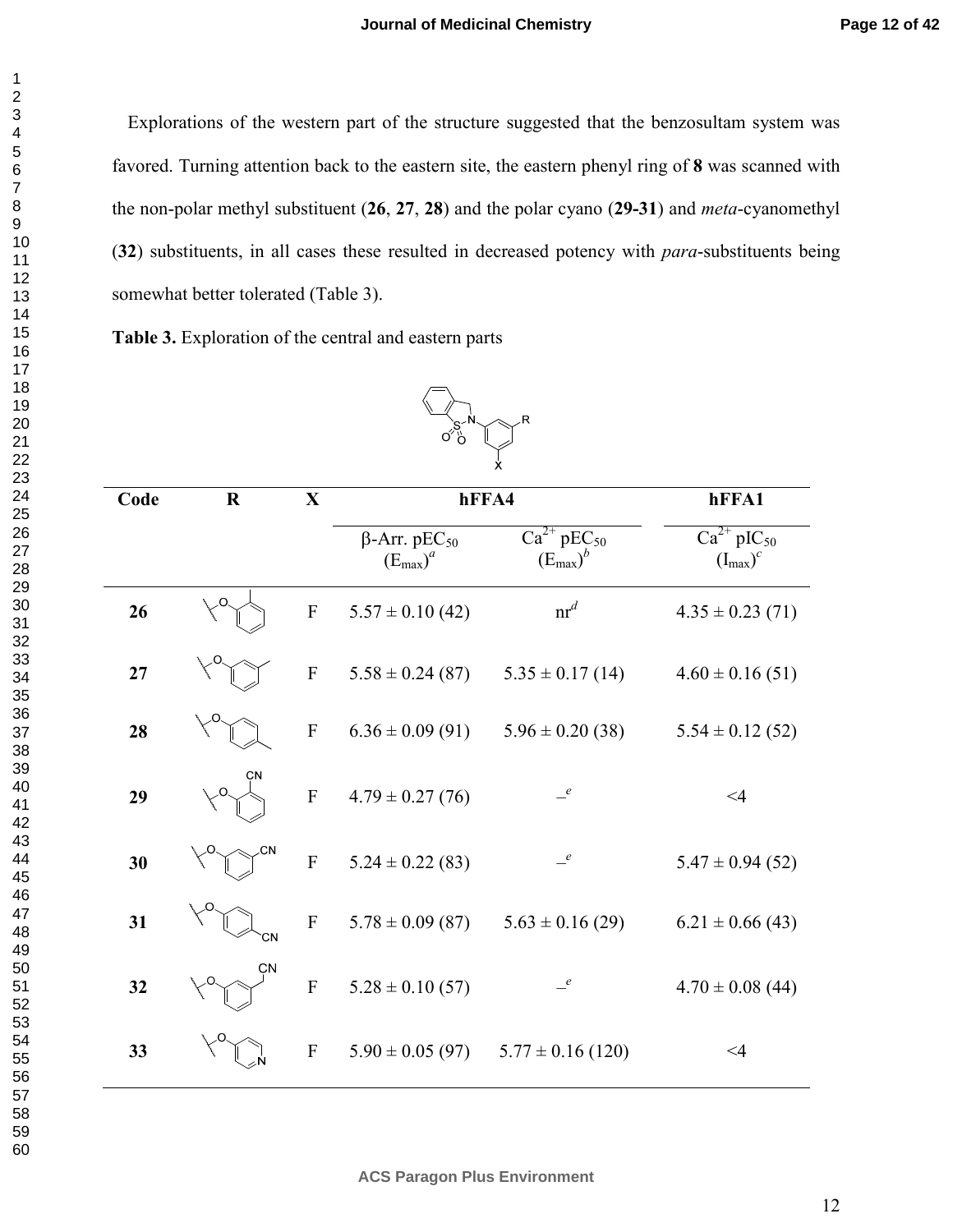**Page 13 of 42**

| 34 |  | F $6.91 \pm 0.04$ (98) $6.63 \pm 0.13$ (130)  | <4                 |
|----|--|-----------------------------------------------|--------------------|
| 36 |  | H $5.81 \pm 0.11(102)$ $5.99 \pm 0.19(93)$    | <4                 |
| 38 |  | Cl $6.86 \pm 0.10$ (113) $7.41 \pm 0.18$ (78) | $\leq$ $4^{\circ}$ |

<sup>a</sup>BRET-based β-arrestin-2 recruitment based FFA4 assay. Efficacy (E<sub>max</sub>) is relative to 100 μM **10**.  ${}^b$ Ca<sup>2+</sup> FFA4 assay. Efficacy (E<sub>max</sub>) is relative to 100  $\mu$ M **10**. <sup>c</sup>Tested in the FFA1 Ca<sup>2+</sup> assay as agonists and antagonists. All compounds were inactive as FFA1 agonists.  $I_{max}$  denotes % reduction of the response of 300 nM 10. <sup>*d*</sup>No response up to 100 µM. <sup>*e*</sup>Not tested. *<sup>f</sup>*Tested as antagonist in the FFA1 Ca<sup>2+</sup> mobilization assay with 20 nM  $11.^{26}$ 

Further investigation of **8** revealed antagonistic activity on FFA1, but without the ability to completely block the agonist response (i.e. "partial antagonism", Table 1). A similar effect was seen with all substituted analogues exhibiting noticeable agonistic activity ( $EC_{50}$  <10  $\mu$ M) on FFA4. These results are surprising because they indicate that this compound series also has the ability to interact with and modulate FFA1 despite its structural dissimilarity from other FFA1 agonists and the absence of an acidic functional group. However, the inability of the compounds to completely block activity of **10** suggests non-competitive binding and allosteric interaction with FFA1.

In contrast to the phenoxy compounds, the pyridines **7**, **33**, **13**, **14** did not show any sign of agonistic or antagonistic activity on FFA1. These structures were therefore explored further by altering the attachment point at the pyridine. Thus, the 4-pyridyl (**33**) derivative resulted in a 3 fold reduced potency, whereas the 2-pyridyl (**34**) gratifyingly showed a 3.5-fold increased potency to achieve an  $EC_{50}$  of 128 nM.

Finally, the importance of the *meta*-fluoro substituent at the central ring of **34** was assessed. Removal of the fluoro substituent in **36** resulted in a 10-fold reduced potency and indicated,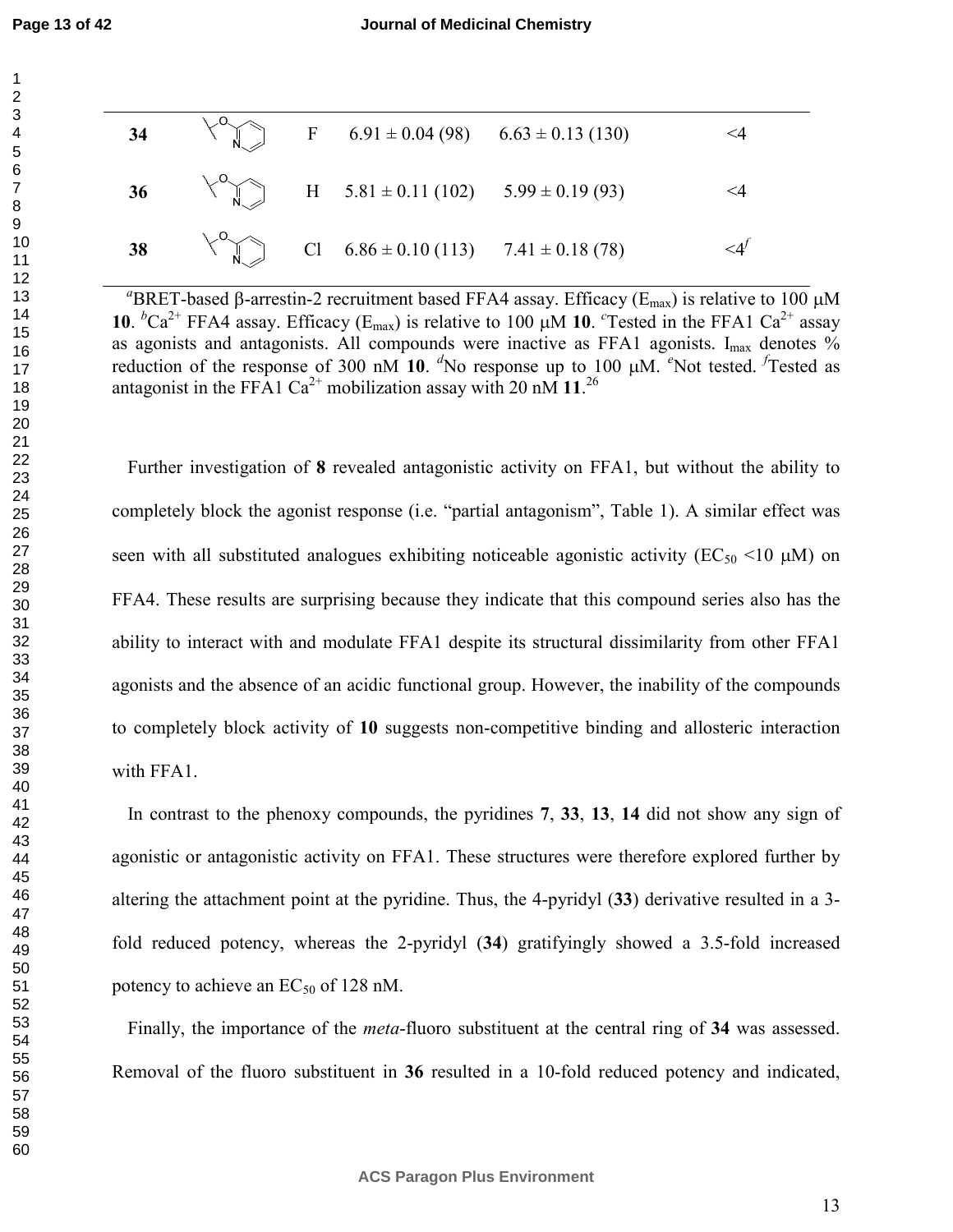contrary to **8** vs **23**, that the *meta*-fluoro contributes to the potency of **34**. In contrast, substitution of fluoro by chloro in **38** led to preserved activity in the β-arrestin-2 recruitment assay and an EC<sub>50</sub> of 40 nM in the Ca<sup>2+</sup> assay, a 6-fold increase in potency relative to 34, albeit with reduced efficacy.

Overall, **34** and **38** stood out as the most potent FFA4 agonists in both the β-arrestin-2 and the  $Ca<sup>2+</sup>$  assays with essentially equal activity in the former. Although 38 appeared more potent in the  $Ca^{2+}$  assay, the compound showed only partial agonist activity, whereas 34 was a full agonist in both assays as well as less lipophilic (∆ClogP ~0.5). Compound **34** showed no activity at the other free fatty acid receptors FFA1, FFA2 or FFA3 at up to 30 µM, indicating >300-fold selectivity. Experimental  $\log D_{7.4}$  measurements showed identical lipophilicity for 34 and 7 (3.17) and 3.12, respectively). Solubility studies for compounds **7**, **34** and **38** in PBS indicated progressively lower solubility with **38** being virtually insoluble  $(11, 1.3 \text{ and } 0.1 \mu\text{M})$ , respectively), however, the solubility of the two latter in fasting state simulated intestinal fluid (FaSSIF) gave a somewhat better picture for **34** (14 µM for **34** and 0.9 µM for **38**). Thus, **34** was selected for in vivo studies. The low solubility of the compound did not cause any problems in relation to these. Prior to the mouse studies, the activity and specificity of **34** and the two other most potent and selective agonists, **7** and **38**, on the mFFA4 and mFFA1 were investigated. Completely preserved activity was confirmed for all three compounds in the Gq-dependent  $Ca^{2+}$ mobilization assay on mFFA4 ( $pEC_{50} = 7.08 \pm 0.05$ ,  $6.83 \pm 0.08$  and  $7.14 \pm 0.08$  for 7, 34 and , respectively), with no activity detected up to 100 µM on mFFA1. Further, **34** was also tested in the β-arrestin assay, confirming full agonistic activity with  $pEC_{50} = 6.32 \pm 0.06$ , again with no sign of activity on mFFA1. Compound **34** also failed to induce a response when tested on the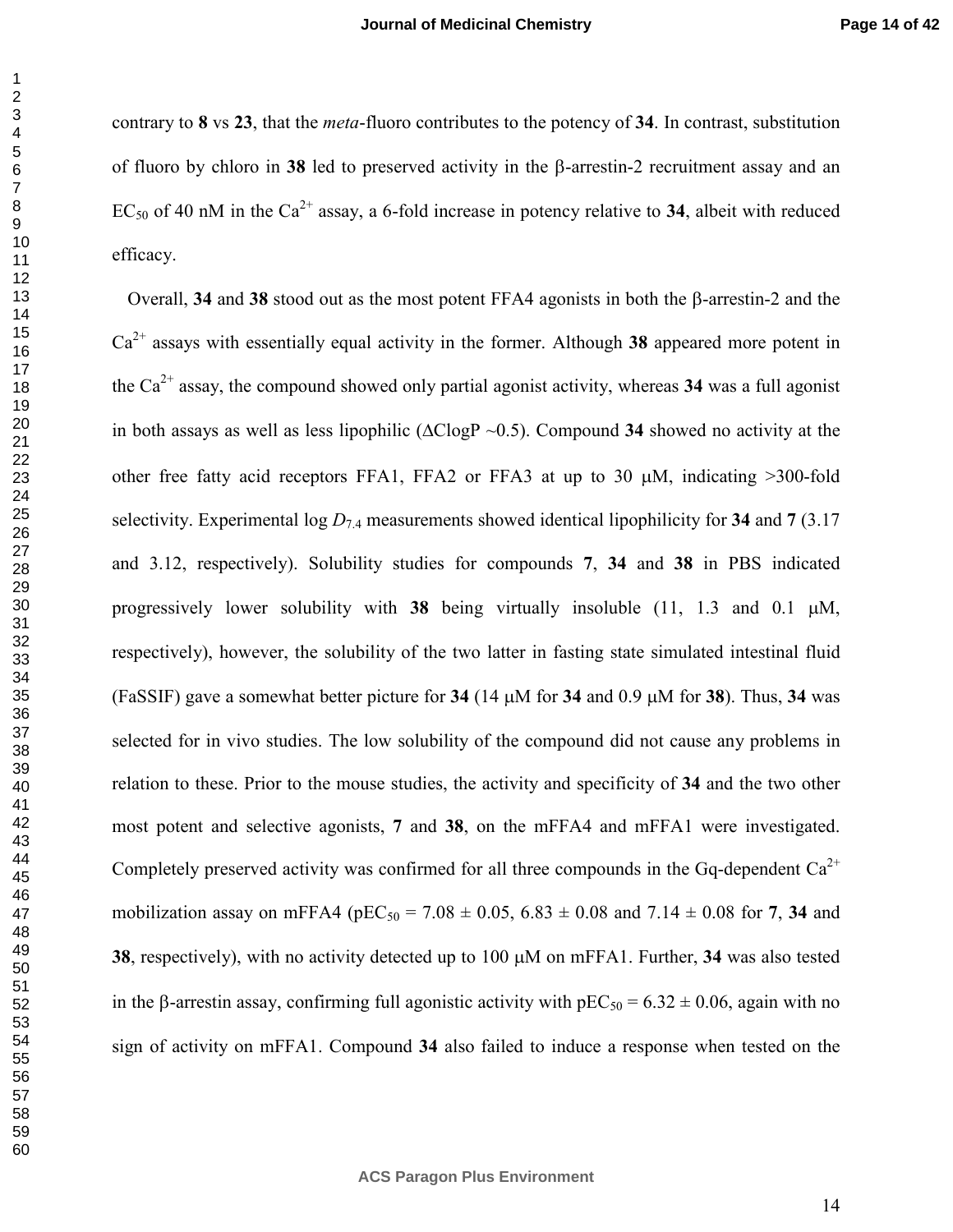FFA4 R992.64Q mutant, supporting the notion that this compound binds as indicated for **7** in Figure 1.

FFA4 has been reported to mediate free fatty acid promoted incretin release and to improve glucose tolerance,  $8,12$  and mice lacking FFA4 show impaired glucose homeostasis, an effect believed to involve improper regulation of glucagon secretion.<sup>14</sup> Thus, the effect of **34** as well as in a glucose tolerance test was investigated by oral dosing prior to an oral glucose challenge. This resulted in significant lowering of plasma glucose levels for both compounds compared to vehicle (Figure 2).



**Figure 2.** FFA4 agonists **34** and **7** lower plasma glucose concentrations compared to vehicle after oral dosing at 10 mg/kg 15 min before oral glucose challenge ( $n = 6$  mice per group, \* p $\leq 0.05$ ; \*\* p $\leq 0.01$ , \*\*\* p $\leq 0.001$ , two-way ANOVA with Bonferoni post hoc test).

FFA4 has attracted high interest as a potential antidiabetic target in particular because of results indicating that the receptor mediates insulin sensitization, anti-inflammatory effects, protection of pancreatic islets, and that it may even counteract obesity.<sup>3-6,10,11,29</sup> However, each of these is difficult to assess satisfactorily in acute treatment studies. To evaluate the effects of **34** on some of these, a chronic treatment study in DIO mice was performed with daily dosing of 10 mg/kg **34** over a three week period. Mice lacking FFA4 were included to assess and confirm receptor specific activity of the ligand. The wild-type mice were littermates of the FFA4(-/-)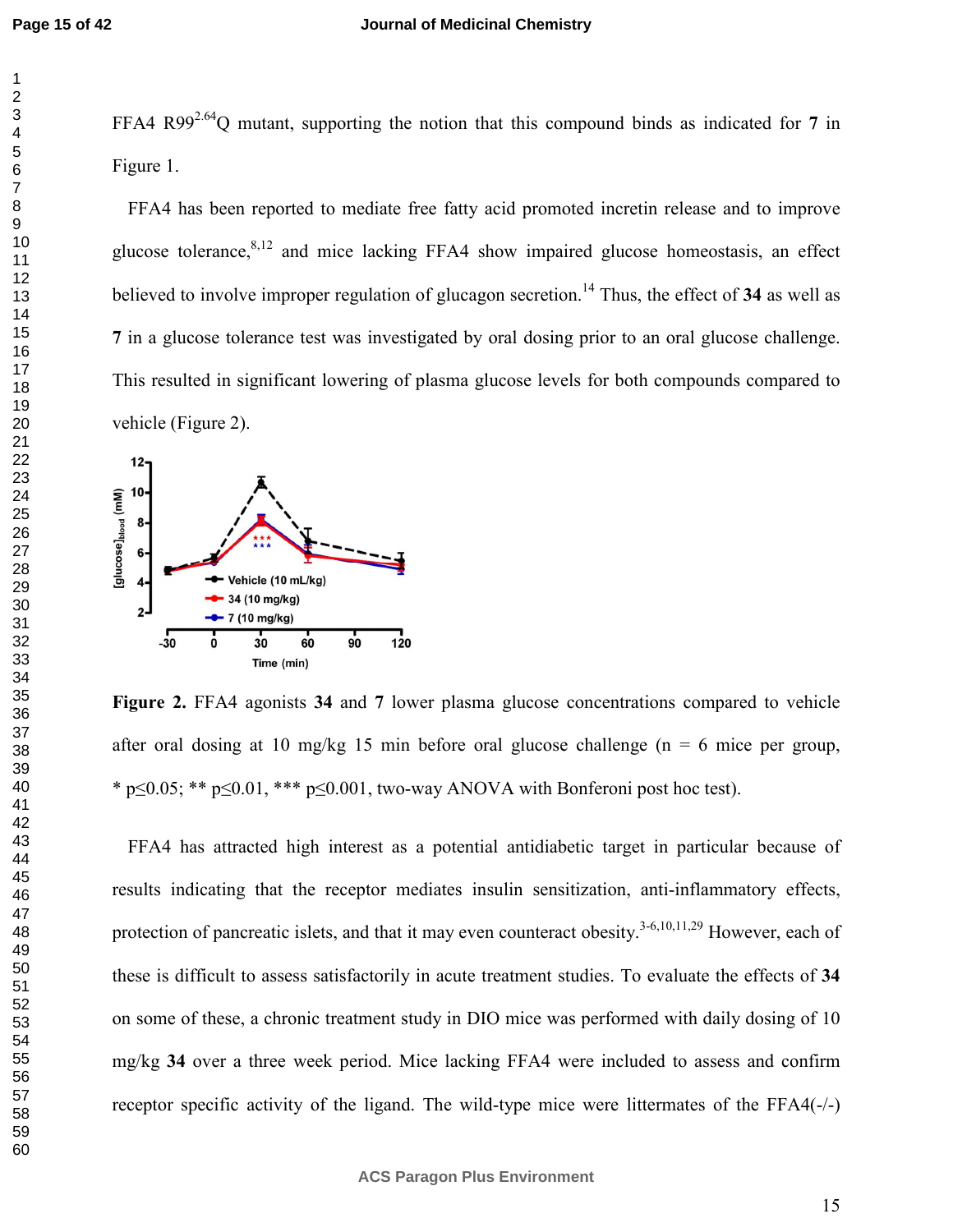animals. As observed in normal mice, a glucose challenge 15 min after dosing in DIO mice on the first day significantly reduced plasma glucose levels in **34**-treated wild-type mice compared to vehicle-treated wild-type mice, whereas **34** had no effect on glucose levels in the FFA4(-/-) animals (Figure 3, top). The effect was significant in the wild-type animals also when calculated relative to  $t = -30$  min (see the Supporting Information). A significantly increased insulin level was observed 30 min after challenge for the wild-type mice treated with **34** relative to vehicle treated wild-type mice, whereas the difference was absent in mice lacking FFA4 (Figure 3, bottom). This confirms that the effect of **34** on glucose excursion when dosed 15 minutes before the challenge is mediated by FFA4. Studies to investigate the mechanism of this effect are in progress.

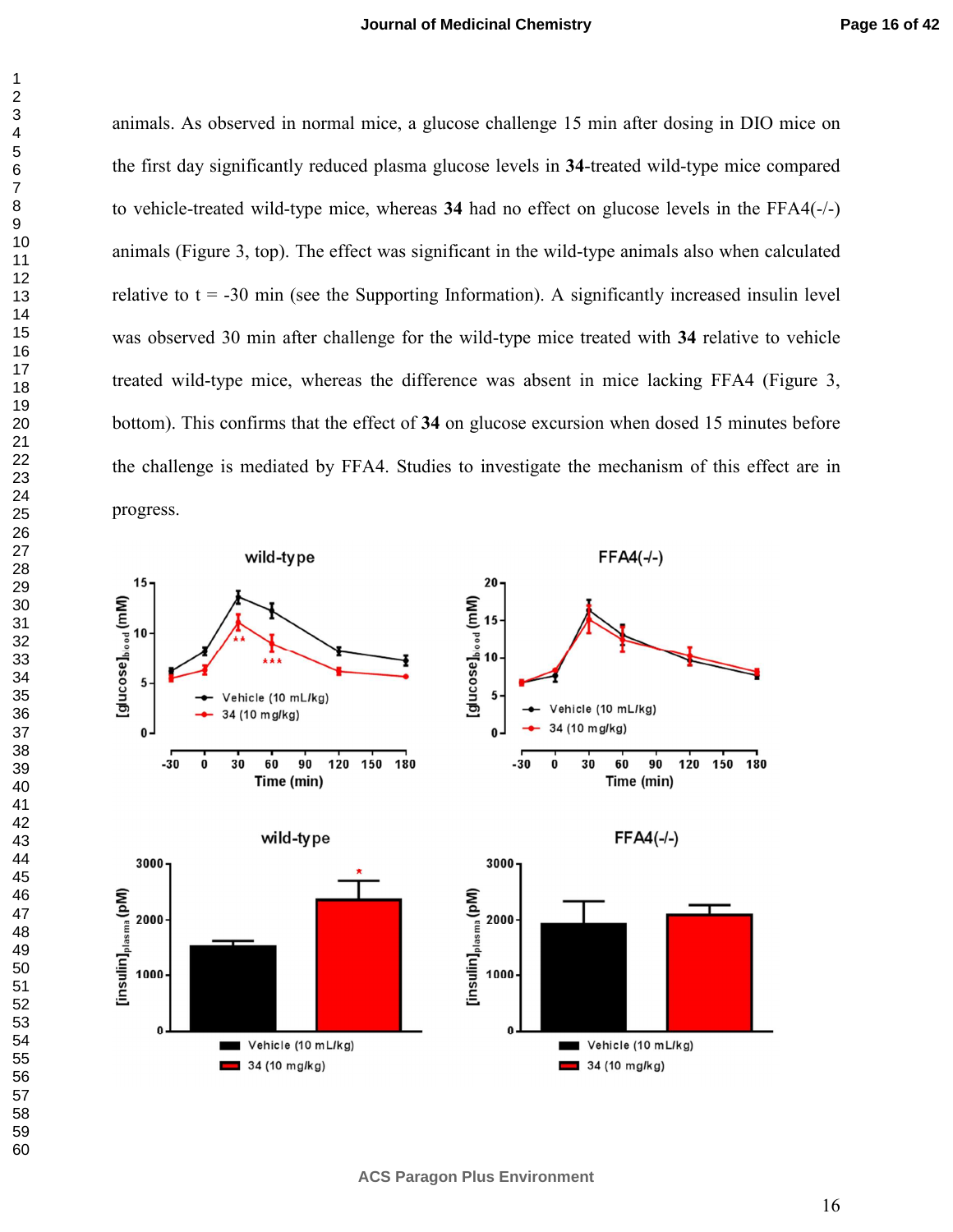#### **Journal of Medicinal Chemistry**

**Figure 3.** Plasma glucose levels (top) and insulin levels at  $t = 30$  min (bottom) after an acute oral glucose tolerance test 15 min after dosing with **34** or vehicle in DIO wild-type and DIO FFA4(-/- ) mice on day 0 (n=9 mice per group; \*  $p = 0.05$ , \*\*  $p = 0.01$ , \*\*\*  $p \le 0.001$ , two-way ANOVA with Bonferroni post hoc test).

After treatment over 21 days, the fasting insulin levels of the **34** treated wild-type DIO mice was significantly reduced compared to vehicle treated mice, whereas no difference was observed between the FFA4(-/-) groups (Figure 4, top). These results indicate that **34** promotes insulin sensitization in mice through activation of FFA4. An oral glucose tolerance test on day 21 (Figure 4, bottom) showed an even more robust effect than on day 0, presumably an effect of increased insulin sensitization.

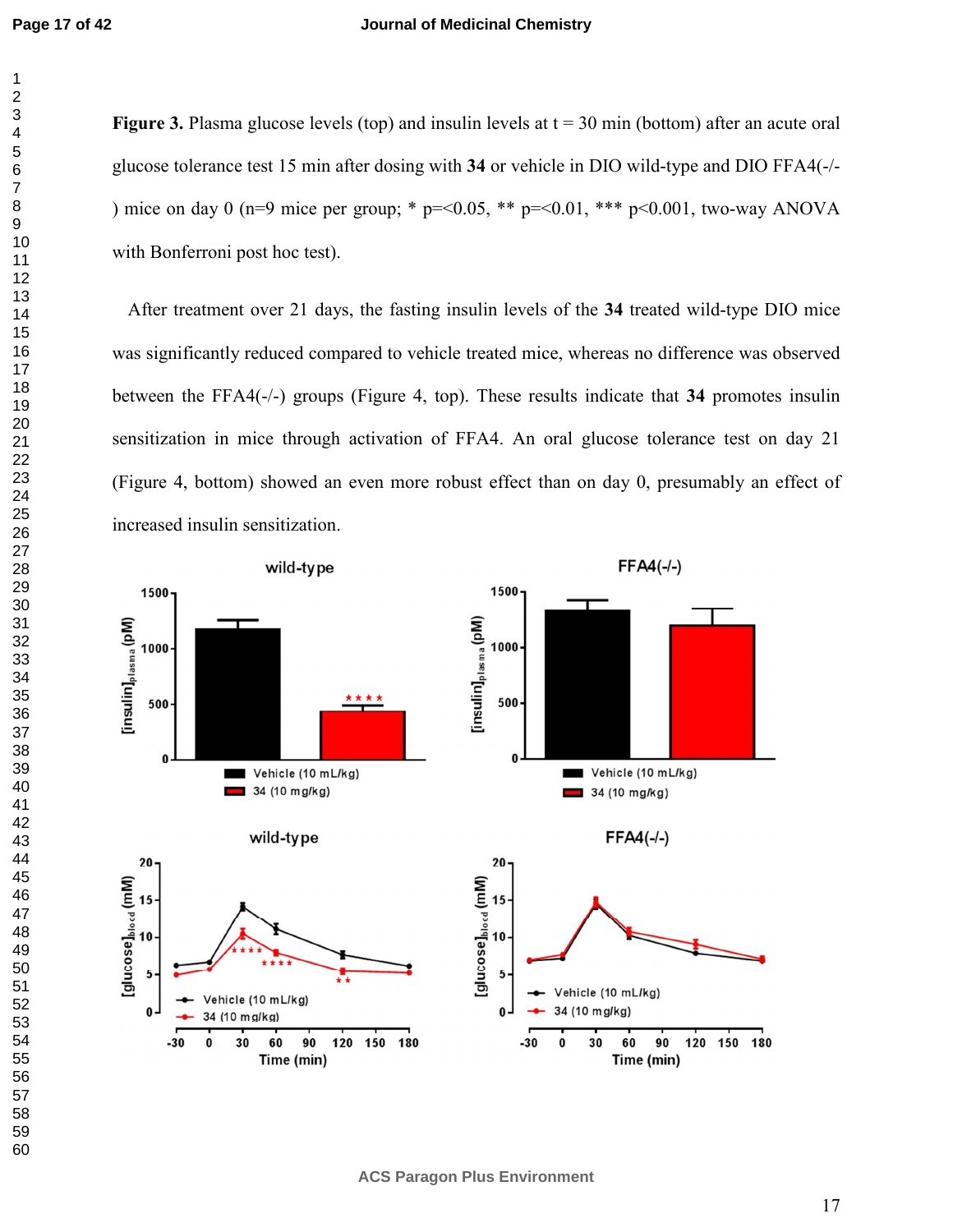**Figure 4.** Fasting insulin levels after chronic dosing with **34** for 21 days (top) and oral glucose tolerance test at day 21 (bottom) (n=9,  $*$  p<0.05,  $*$  p <0.01,  $*$  + p <0.001,  $*$  + p <0.0001, oneway ANOVA with Dunnett's post hoc test).

Previous studies have linked FFA4 to obesity by demonstrating a correlation between expression and obesity and have indicated an increased risk of obesity with p.R270H FFA4 variant in European populations or with deletion of the receptor in mouse,  $5,11$  although a recent study failed to find a similar association in a Danish population.<sup>30</sup> No significant effect was observed on either food or water intake over the course of dosing with **34** for 21 days in either the wild-type or FFA4(-/-) animals. Treatment with **34** did, however, result in a reduction in bodyweight in the wild-type mice of 3-4 grams (7-9%) towards the end of the study, whereas no effect, or even a weak trend towards weight gain, was observed in the FFA4(-/-) animals (Figure 5). These results support the notion that FFA4 may represent a potential anti-obesity target, an effect that would be an important add-on to regulation of glucose homeostasis in an antidiabetic drug.



**Figure 5.** Bodyweight change in DIO wild-type and FFA4(-/-) mice over 21 days of once daily dosing (10 mg/kg, po) with **34** (n=9 mice per group, \* p≤0.05; two-way ANOVA with Bonferroni post hoc test).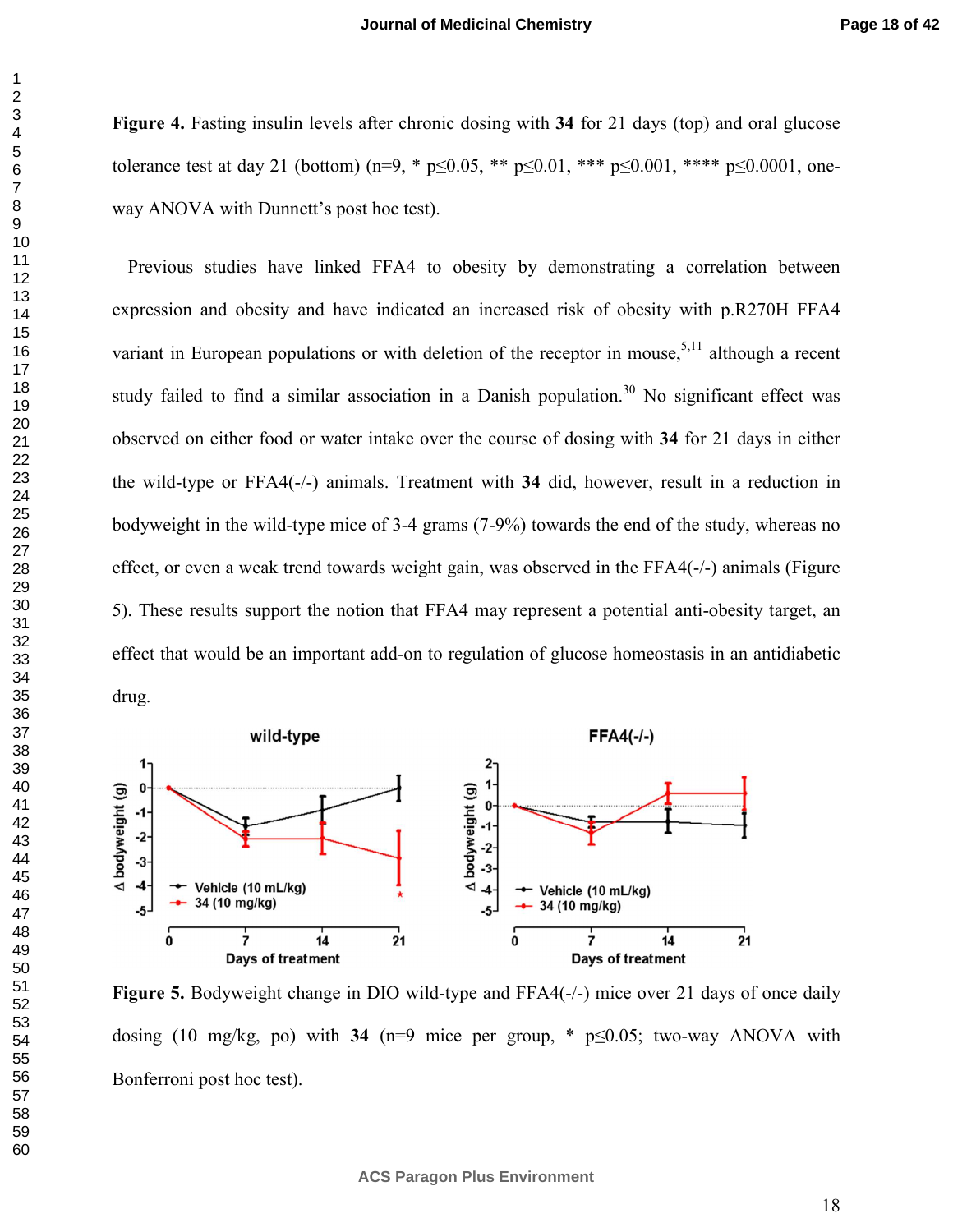## **CONCLUSION**

Most currently known FFA4 agonists are carboxylic acids assumed to mimic the endogenous free fatty acid agonists. Most of these also exhibit some degree of activity on FFA1. In the search for highly selective FFA4 agonists, we investigated a non-acidic benzosultam ligand known from the patent literature and conducted a preliminary structure-activity relationship study around this scaffold. Interestingly, mutagenesis studies indicated that these compounds also bind to the same site as  $\alpha$ -linolenic acid and 1 and also require carboxylate interaction partner Arg99<sup>2.64</sup> for activity despite the absence of a carboxylate. Given the limited overall homology between FFA1 and FFA4, even though they are both activated by overlapping sets of medium- and long-chain free fatty acids, it was surprising that a sub-series of these compounds also interacted with FFA1 to produce partial blockade of this receptor. Compound **34**, a full FFA4 agonist with comparable potency in both  $Ca^{2+}$ - and β-arrestin-2-based assays, showed complete selectivity over FFA1 and other free fatty acid receptors. Its distinctly different structure from the carboxylic acid FFA4 agonists currently used as tool compounds makes **34** a suitable orthogonal tool in combination with these for further studies of the function of FFA4. The compound was investigated in vivo and was found to lower plasma glucose levels after an oral glucose challenge when dosed orally 15 minutes prior to the challenge, an effect that was confirmed to be mediated by FFA4 as this was not observed in animals lacking FFA4. Furthermore, **34** robustly increased insulin sensitivity after chronic dosing in DIO mice and led to moderately reduced bodyweight over the course of the study, despite no significant effects on food or water intake. Altogether, **34** is a non-acidic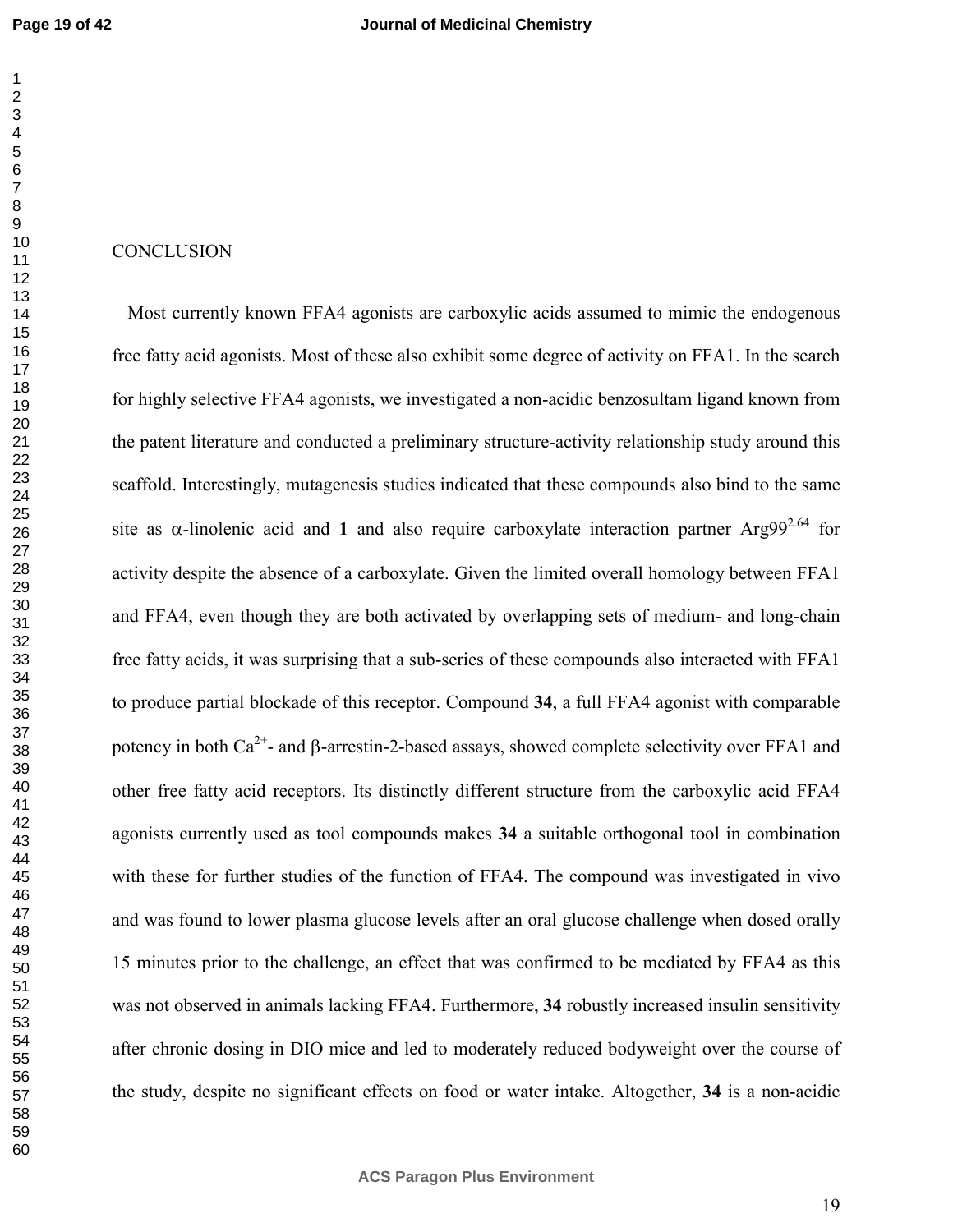full agonist of FFA4 with complete selectivity over FFA1 that shows antidiabetic and antiobesity effects after chronic oral dosing in DIO mice, corroborating FFA4 as a promising new antidiabetic target.

#### EXPERIMENTAL SECTION

#### **Synthesis**

Commercial starting materials and solvents were used without further purification. THF was freshly distilled from sodium/benzophenone. Water was filtered and demineralized (Milli-Q). TLC was performed on TLC Silica gel 60 F254 plates and visualized at 254 nm and/or by staining with phosphomolybdic acid, vanillin, or  $KMnO<sub>4</sub>$  stains. Petroleum ether (PE) refers to alkanes with bp  $60-80$  °C. Microwave reactions were performed in a Biotage Initiator<sup>+</sup> microwave reactor. Purification by flash chromatography was carried out using silica gel 60  $(0.040-0.063$  mm, Merck). <sup>1</sup>H and <sup>13</sup>C NMR spectra were recorded at 400 and 101 MHz, respectively, on Bruker Avance III 400 at 300 K. High-resolution mass spectra (HRMS) were obtained on a Bruker micrOTOF-Q II (ESI). Purity was determined by HPLC and confirmed by inspection of NMR spectra. HPLC analysis was performed using a Dionex 120 C18 or a Gemini C18 column (5  $\mu$ m, 4.6x150 mm); flow: 1 mL/min; 10% MeCN in water (0-1 min), 10-100% MeCN in water (1-10 min), 100% MeCN (11-15 min), with both solvents containing 0.05% TFA or 0.1% HCOOH as modifier; UV detection at 254 nm. All test compounds were of  $\geq$ 95% purity unless otherwise stated.

**2-(4-Hydroxyphenyl)-2,3-dihydrobenzo[***d***]isothiazole-1,1-dioxide (21).** To **20** (250 mg, 1.48 mmol), CuI (42 mg, 0.22 mmol), 4-iodophenol (390 mg, 1.77 mmol) and anhydrous  $K_2CO_3$  (615 mg, 4.45 mmol) under argon were added dry and freshly degassed acetonitrile (5 mL) and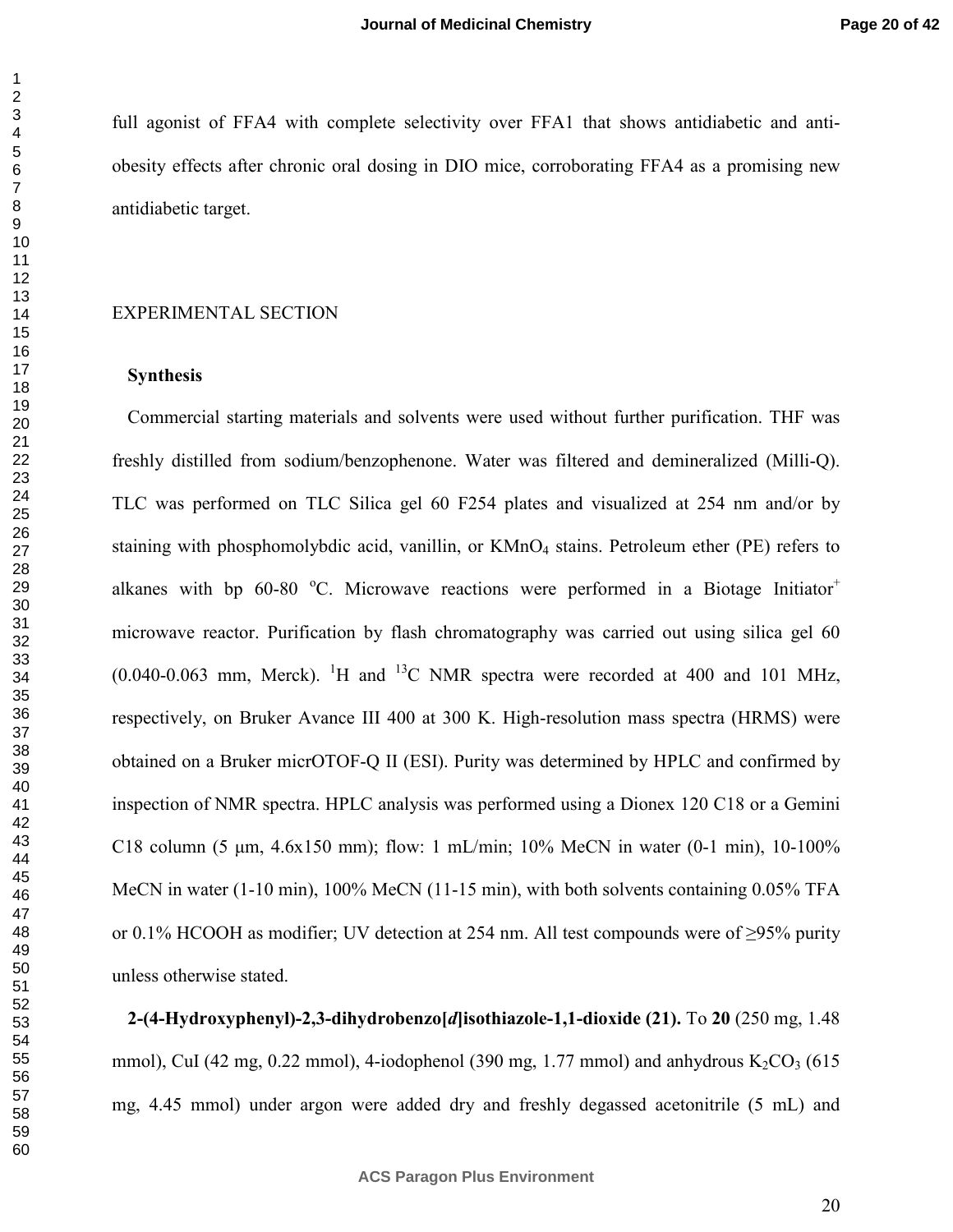DMEDA (80 µL, 0.75 mmol). The reaction mixture was heated at 70 °C for 16 h. The reaction was then quenched with aqueous HCl  $(2N, 10 \text{ mL})$  and the aqueous phase was extracted with EtOAc  $(3x)$ . The combined organic phases were dried  $(Na<sub>2</sub>SO<sub>4</sub>)$  and concentrated. The crude product was purified by flash chromatography (EtOAc/PE, 1:1) and the product obtained recrystallized from EtOAc/PE (1:1) to give 21 as a yellow solid (232 mg,  $65\%$ ). <sup>1</sup>H NMR (400 MHz, acetone-*d*6): 8.51 (s, 1H), 7.89 (d, *J* = 7.6 Hz, 1H), 7.78 (t, *J* = 7.6 Hz, 2H), 7.69 (t, *J* = 7.6 Hz, 2H), 7.41 (d,  $J = 8.8$  Hz, 2H), 6.95 (d,  $J = 8.8$  Hz, 2H), 4.93 (s, 2H).<sup>13</sup>C NMR (100 MHz, acetone-*d*6): 156.8, 136.4, 134.5, 133.7, 130.2, 129.5, 125.94, 125.93, 121.8, 116.9, 51.9. HRMS (ESI) calcd for C<sub>13</sub>H<sub>11</sub>NNaO<sub>3</sub>S [M+Na]<sup>+</sup> 284.0352, found 284.0347. HPLC  $t_R$  = 9.4 min, 99.6%.

**2-(4-Phenoxyphenyl)-2,3-dihydrobenzo[***d***]isothiazole-1,1-dioxide (22).** To **21** (75 mg, 0.29 mmol), iodobenzene (48 µL, 0.43 mmol), copper iodide (11 mg, 0.06 mmol), picolinic acid (14.8 mg, 0.12 mmol) and  $K_3PO_4$  (123 mg, 0.58 mmol) under argon was added dry DMSO (0.5 mL) and the reaction mixture was heated at 90 ºC for 24 h. The temperature was then allowed to reach rt and the reaction mixture was partitioned between water and EtOAc. The aqueous phase extracted with EtOAc (2x) and the combined organic phases were washed with brine, dried (Na2SO4) and concentrated. The crude product was purified by flash chromatography (EtOAc/PE, 3:7) and recrystallized from EtOAc/PE (2:1) to give **22** as light yellow solid (80 mg, 83%). <sup>1</sup>H NMR (400 MHz, CDCl3): 7.88 (d, *J* = 7.6 Hz, 1H), 7.66 (td, *J* = 7.6, 0.9 Hz, 1H), 7.59 (t, *J* = 7.6 Hz, 1H), 7.49 – 7.44 (m, 3H), 7.35 (t, *J* = 8.0 Hz, 2H), 7.12 (t, *J* = 7.4 Hz, 1H), 7.12 (d,  $J = 8.9$  Hz, 2H), 7.12 (d,  $J = 7.7$  Hz, 2H), 4.84 (s, 2H). <sup>13</sup>C NMR (100 MHz, CDCl<sub>3</sub>): 157.1, 155.2, 135.0, 133.0, 132.5, 131.6, 129.9, 129.5, 124.4, 123.5, 123.5, 121.6, 120.0, 118.9, 50.8. HRMS (ESI) calcd for C<sub>19</sub>H<sub>15</sub>NNaO<sub>3</sub>S [M+Na]<sup>+</sup> 360.0665, found 360.0653. HPLC  $t_R = 12.3$ min, 99.7%.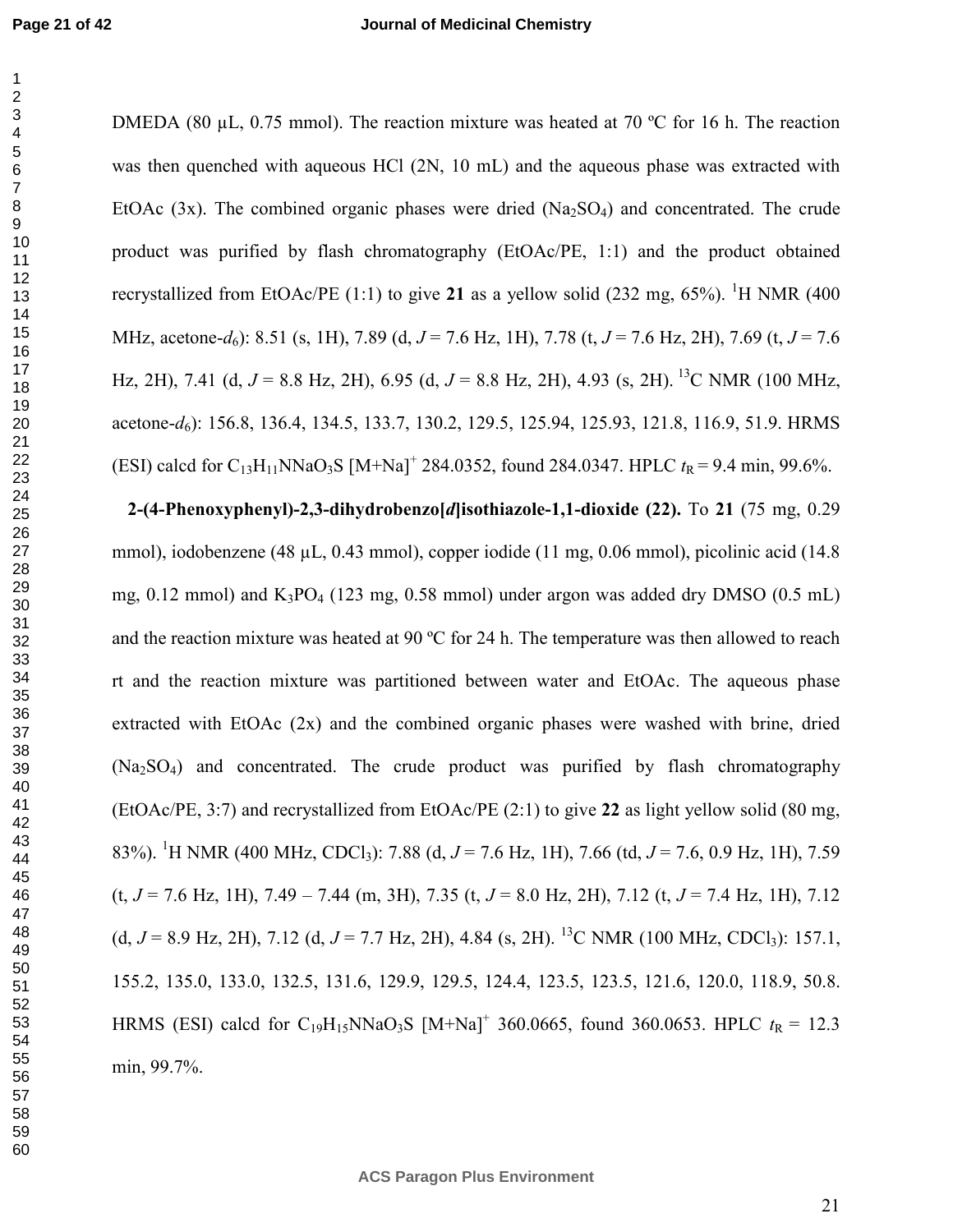**2-(3-Phenoxyphenyl)-2,3-dihydrobenzo[***d***]isothiazole-1,1-dioxide (23).** The title compound was obtained as described for **21** using **20** (100 mg, 0.59 mmol) and 3-bromodiphenylether (129  $\mu$ ,  $0.71$  mmol) as starting materials. The crude product was purified by flash chromatography (EtOAc/PE, 3:7) and the product recrystallized from EtOAc/PE (2:1) to give **23** as a white solid  $(175 \text{ mg}, 88\%)$ . <sup>1</sup>H NMR (400 MHz, CDCl<sub>3</sub>): 7.86 (d, *J* = 7.6 Hz, 1H), 7.66 (t, *J* = 7.6 Hz, 1H), 7.58 (t, *J* = 7.6 Hz, 1H), 7.47 (d, *J* = 7.6 Hz, 1H), 7.39 – 7.31 (m, 3H), 7.27 (dd, *J* = 8.2, 1.3 Hz, 1H), 7.13 (t, *J* = 7.4 Hz, 1H), 7.09 – 7.02 (m, 3H), 6.78 (dd, *J* = 8.2, 1.3 Hz, 1H), 4.82 (s, 2H). <sup>13</sup>C NMR (100 MHz, CDCl<sub>3</sub>): 158.5, 156.7, 138.5, 135.0, 133.2, 131.9, 130.7, 129.9, 129.5, 124.5, 123.7, 121.6, 119.2, 114.3, 113.5, 109.4, 49.5. HRMS (ESI) calcd for  $C_{19}H_{15}NNaO_3S$ [M+Na]<sup>+</sup> 360.0665, found 360.0655. HPLC  $t_R$  = 12.3 min, >99.9%.

**2-(3-Phenoxyphenyl)isothiazolidine 1,1-dioxide (24).** *Step 1:* To a solution of 3 phenoxyaniline (501 mg, 2.71 mmol) in dry CH<sub>2</sub>Cl<sub>2</sub> (10 mL) was added pyridine (0.57 mL, 7.02 mmol) and 3-chloropropanesulfonyl chloride (0.4 mL, 3.24 mmol) at room temperature. The reaction was stirred for 16 h, then diluted with  $CH_2Cl_2$  and washed successively with HCl (1N, aq) and NaHCO<sub>3</sub> (sat. aq.), dried  $(Na_2SO_4)$  and concentrated to give 3-chloro-*N*-(3phenoxyphenyl)propane-1-sulfonamide as a crude yellow oil that was used directly in the next step. *Step 2:* To a solution of 3-chloro-*N*-(3-phenoxyphenyl)propane-1-sulfonamide in DMF (15 mL) was added  $K_2CO_3$  (963 mg, 6.97 mmol) and stirred at 50 °C for 16 h. The reaction mixture was cooled to room temperature, diluted with water and extracted with EtOAc (3x). The combined organic phases were washed with water and brine, dried  $(Na_2SO_4)$  and concentrated. The crude was purified by flash chromatography (EtOAc:PE, 1:1) to give **24** as a pale yellow oil which solidified to an off-white solid after a week under high vacuum (596 mg, 72% over two steps): <sup>1</sup>H NMR (400 MHz, CDCl<sub>3</sub>)  $\delta$  7.37 – 7.27 (m, 3H), 7.14 – 7.00 (m, 4H), 6.88 (t, J = 2.2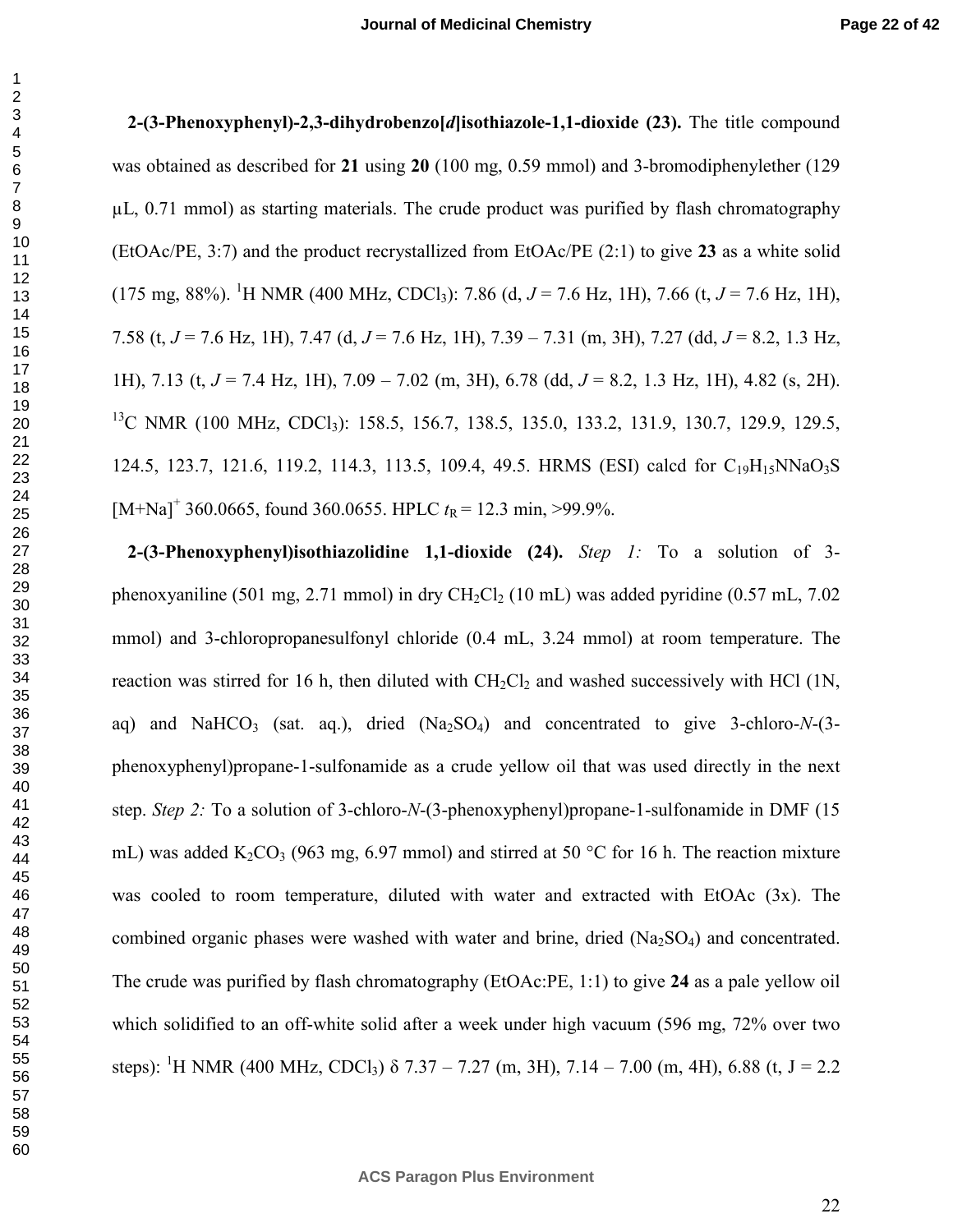Hz, 1H), 6.74 (dd, J = 8.2, 2.2 Hz, 1H), 3.74 (t, J = 6.5 Hz, 2H), 3.37 (t, J = 7.5 Hz, 2H), 2.52 (p,  $J = 7.0$  Hz, 2H); <sup>13</sup>C NMR (100 MHz, CDCl<sub>3</sub>)  $\delta$  158.2, 156.9, 139.3, 130.5, 129.9, 123.7, 119.2, 114.3, 113.9, 109.7, 48.5, 46.8, 18.8; HRMS (ESI) m/z: calculated  $C_{15}H_{15}NNaO_3S$  [M+Na<sup>+</sup>] = 312.0665, found 312.0663. HPLC:  $t_R = 11.62$  min, 99.5%.

**2-(3-Fluoro-5-hydroxyphenyl)-2,3-dihydrobenzo[***d***]isothiazole-1,1-dioxide (25).** The title compound was obtained as described for **21** using **20** (500 mg, 3 mmol) and 3-bromo-5 fluorophenol (677 mg, 3.55 mmol) as starting materials. The crude product was purified by flash chromatography (EtOAc/PE, 1:1) to give the desired compound **25** as a white solid (793 mg, 96%). <sup>1</sup>H NMR (400 MHz, DMSO-*d*6): 10.23 (broad s, 1H), 8.00 (d, *J* = 8.4 Hz, 1H), 7.82 (dt, *J* = 7.6, 1.0 Hz, 1H), 7.71 – 7.67 (m, 2H), 6.80 (t, *J* = 1.9 Hz, 1H), 6.67 (dt, *J* = 11.1, 2.2 Hz, 1H), 6.39 (dt,  $J = 10.7$ , 2.2 Hz, 1H), 5.04 (s, 2H). <sup>13</sup>C NMR (100 MHz, DMSO-d<sub>6</sub>): 163.4 (d,  $J =$ 240.6 Hz), 159.6 (d, *J* = 14.1 Hz), 139.2 (d, *J* = 13.9 Hz), 133.9, 133.7, 132.2, 129.6, 125.2, 121.0, 101.0 (d, *J* = 2.4 Hz), 98.0 (d, *J* = 23.8 Hz), 95.9 (d, *J* = 26.8 Hz). 49.0. HRMS (ESI) calcd for C<sub>13</sub>H<sub>10</sub>FNNaO<sub>3</sub>S [M+Na]<sup>+</sup> 302.0258, found 302.0256. HPLC  $t_R = 10.3$  min, 99.2%. The spectra is in accordance with the literature.<sup>21</sup>

**2-(3-Fluoro-5-(***o***-tolyloxy)phenyl)-2,3-dihydrobenzo[***d***]isothiazole-1,1-dioxide (26).** The title compound was obtained as described for **22** using **25** (70 mg, 0.25 mmol) and 2 bromotoluene (45  $\mu$ L, 0.38 mmol) as starting materials. The crude product was purified by flash chromatography (EtOAc/PE, 1:4) and recrystallized from EtOAc/PE (3:1) to give **26** as a white solid (23 mg, 25%). <sup>1</sup>H NMR (400 MHz, CDCl<sub>3</sub>): 7.86 (d,  $J = 7.6$  Hz, 1H), 7.68 (t,  $J = 7.6$  Hz, 1H), 7.59 (t, *J* = 7.6 Hz, 1H), 7.49 (d, *J* = 7.6 Hz, 1H), 7.28 (d, *J* = 7.6 Hz, 1H), 7.22 (t, *J* = 7.6 Hz, 1H), 7.14 (t, *J* = 7.6 Hz, 1H), 6.99 (d, *J* = 7.6 Hz, 1H), 6.93 (dt, *J* = 10.3, 1.9 Hz, 1H), 6.81  $(s, 1H)$ , 6.29 (dt,  $J = 10.0$ , 1.9 Hz, 1H), 4.80 (s, 2H), 2.22 (s, 3H).<sup>13</sup>C NMR (100 MHz, CDCl<sub>3</sub>):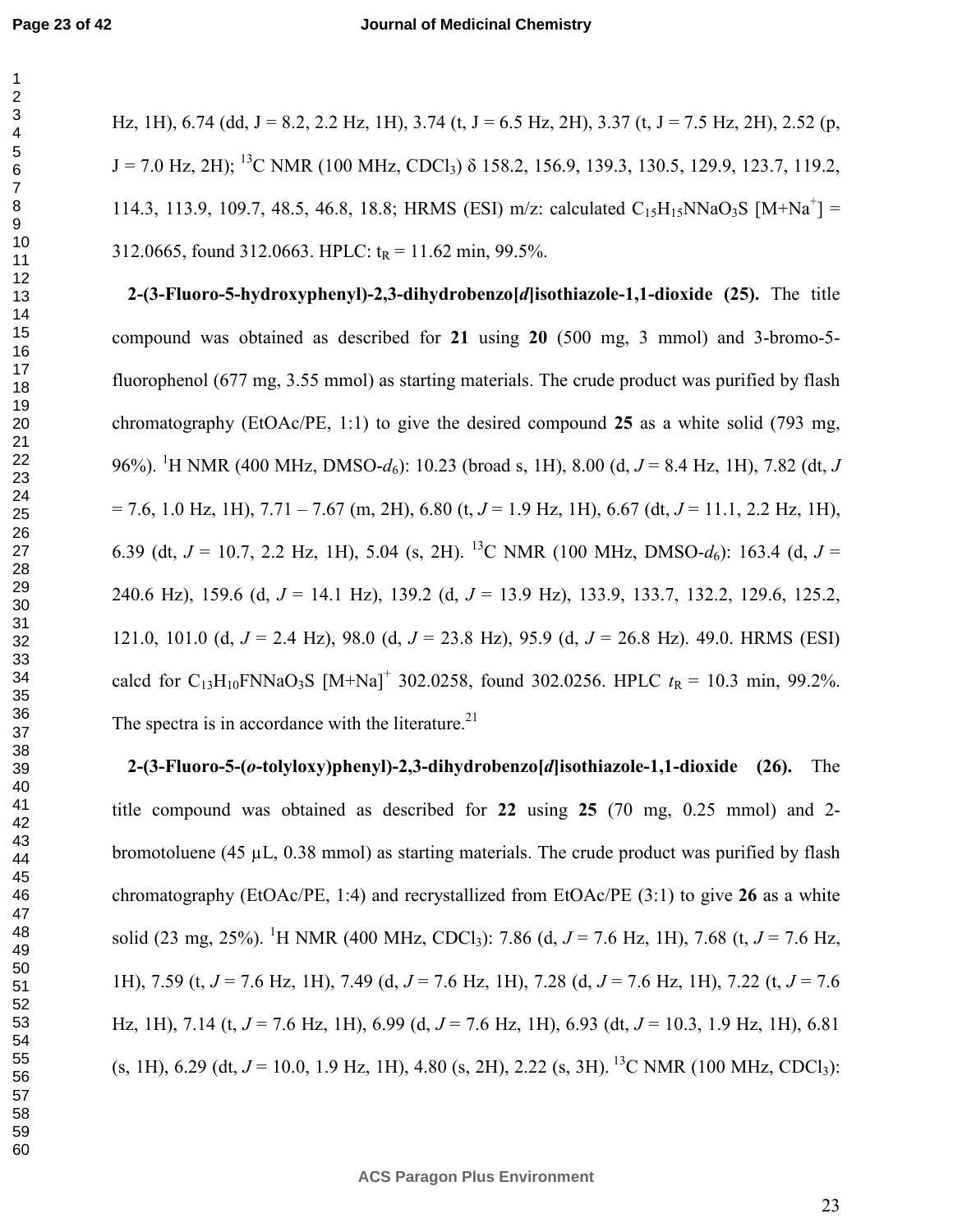164.1 (d, *J* = 245.6 Hz), 160.3 (d, *J* = 12.8 Hz), 153.1, 139.3 (d, *J* = 13.2 Hz), 134.8, 133.4, 131.8, 131.5, 130.4, 129.6, 127.5, 125.2, 124.5, 121.6, 120.6, 102.5 (d, *J* = 2.9 Hz), 99.6 (d, *J* = 25.5 Hz), 99.5 (d,  $J = 26.9$  Hz), 49.3, 16.1. HRMS (ESI) calcd for  $C_{20}H_{16}FNNaO_3S$  [M+Na]<sup>+</sup> 392.0727, found 392.0715. HPLC  $t_R$  = 12.2 min, 99.2%.

**2-(3-Fluoro-5-(***m***-tolyloxy)phenyl)-2,3-dihydrobenzo[***d***]isothiazole-1,1-dioxide (27).** The title compound was obtained as described for **22** using **25** (70 mg, 0.25 mmol) and 3-iodotoluene (48 µL, 0.38 mmol) as starting materials. The crude product was purified by flash chromatography (EtOAc/PE, 3:7) and recrystallized from EtOAc/PE (3:1) to give **27** as a white solid (33 mg, 36%). <sup>1</sup>H NMR (400 MHz, CDCl<sub>3</sub>): 7.86 (d,  $J = 7.7$  Hz, 1H), 7.68 (t,  $J = 7.7$  Hz, 1H), 7.59 (t, *J* = 7.7 Hz, 1H), 7.48 (d, *J* = 7.7 Hz, 1H), 7.26 (t, *J* = 7.7 Hz, 1H), 7.01 – 6.94 (m, 2H), 6.90 – 6.82 (m, 3H), 6.42 (dt, *J* = 9.8, 2.0 Hz, 1H), 4.80 (s, 2H), 2.36 (s, 3H).<sup>13</sup>C NMR (100 MHz, CDCl3): 164.0 (d, *J* = 245.8 Hz), 160.0 (d, *J* = 12.8 Hz), 155.7, 140.3, 139.3 (d, *J* = 13.1 Hz), 134.8, 133.4, 131.5, 129.7, 129.6, 125.3, 124.5, 121.6, 120.4, 116.8, 103.8 (d, *J* = 2.9 Hz), 101.0 (d, *J* = 25.1 Hz), 100.0 (d, *J* = 26.9 Hz), 49.3, 21.4. HRMS (ESI) calcd for  $C_{20}H_{16}$ FNNaO<sub>3</sub>S [M+Na]<sup>+</sup> 392.0727, found 392.0716. HPLC  $t_R$  = 13.1 min, 99.4%.

**2-(3-Fluoro-5-(***p***-tolyloxy)phenyl)-2,3-dihydrobenzo[***d***]isothiazole-1,1-dioxide (28).** The title compound was obtained as described for **22** using **25** (70 mg, 0.25 mmol) and 4-iodotoluene (82 mg, 0.38 mmol) as starting materials. The crude product was purified by flash chromatography (EtOAc/PE, 3:7) and recrystallized from EtOAc/PE (3:1) to give **28** as a white solid (24 mg, 26%). <sup>1</sup>H NMR (400 MHz, CDCl<sub>3</sub>): 7.87 (d,  $J = 7.7$  Hz, 1H), 7.68 (td,  $J = 7.7$ , 0.8 Hz, 1H), 7.60 (t, *J* = 7.7 Hz, 1H), 7.49 (d, *J* = 7.7 Hz, 1H), 7.19 (d, *J* = 8.2 Hz, 2H), 7.00 – 6.92 (m, 3H), 6.84 (s, 1H), 6.41 (dt,  $J = 9.9$ , 2.0 Hz, 1H), 4.80 (s, 2H), 2.36 (s, 3H). <sup>13</sup>C NMR (100 MHz, CDCl3): 164.0 (d, *J* = 245.7 Hz), 160.4 (d, *J* = 12.6 Hz), 153.2, 139.3 (d, *J* = 13.2 Hz),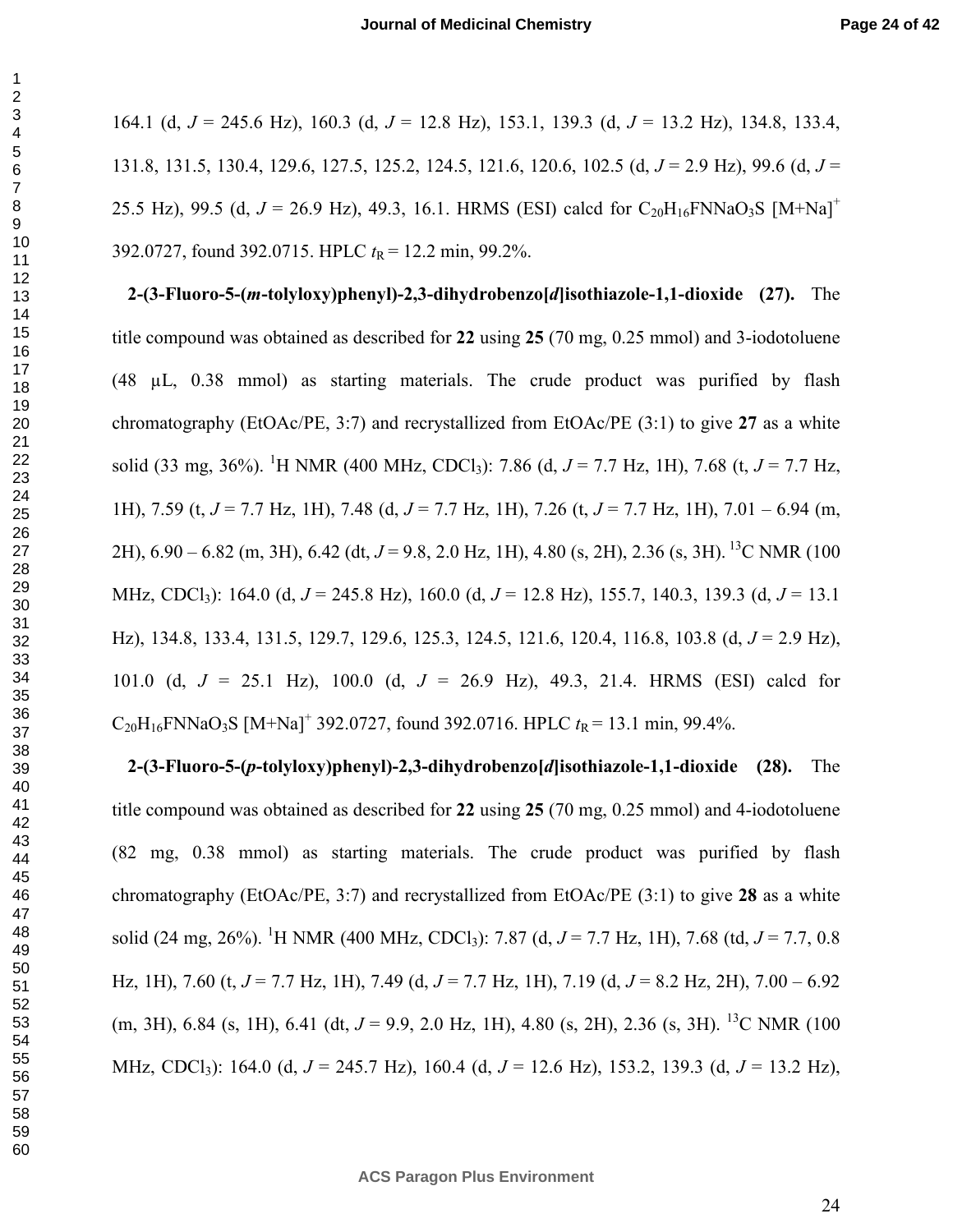134.8, 134.2, 133.4, 131.5, 130.5, 129.6, 124.5, 121.6, 119.9, 103.4 (d, *J* = 3.0 Hz), 100.7 (d, *J* = 25.3 Hz), 99.9 (d,  $J = 27.0$  Hz), 49.3, 20.8. HRMS (ESI) calcd for  $C_{20}H_{16}FNNaO_3S$  [M+Na]<sup>+</sup> 392.0727, found 392.0714. HPLC  $t_R = 13.1$  min, 99.7%.

**2-(3-(1,1-Dioxidobenzo[***d***]isothiazol-2(3***H***)-yl)-5-fluorophenoxy)benzonitrile (29).** The title compound was obtained as described for **22** using **25** (79 mg, 0.28 mmol) and 2 bromobenzonitrile (40 mg, 0.22 mmol) as starting materials. The crude product was purified by flash chromatography (EtOAc/PE, 1:4) and the title compound **29** was recrystallized from EtOAc/PE (3:1) as a white solid (10 mg, 12%). <sup>1</sup>H NMR (400 MHz, CDCl<sub>3</sub>): 7.88 (d,  $J = 7.7$  Hz, 1H), 7.73-7.69 (m, 2H), 7.62 (t, *J* = 7.7 Hz, 1H), 7.57 (td, *J* = 7.7, 1.6 Hz, 1H), 7.51 (d, *J* = 7.7 Hz, 1H), 7.23 (t, *J* = 7.6 Hz, 1H), 7.09 (dt, *J* = 10.2, 2.0 Hz, 1H), 7.05 (d, *J* = 8.5 Hz, 1H), 6.96  $(s, 1H)$ , 6.55 (dt,  $J = 9.1$ , 2.0 Hz, 1H), 4.85 (s, 2H).<sup>13</sup>C NMR (100 MHz, CDCl<sub>3</sub>): 164.0 (d,  $J =$ 247.8 Hz), 158.2, 157.3 (d, *J* = 12.9 Hz), 139.9 (d, *J* = 12.7 Hz), 134.6, 134.5, 134.1, 133.6, 131.2, 129.8, 124.5, 124.1, 121.6, 118.2, 115.5, 104.8 (d, *J* = 3.2 Hz), 104.7, 102.4 (d, *J* = 25.3 Hz), 101.8 (d,  $J = 26.6$  Hz). 49.3. HRMS (ESI) calcd for  $C_{20}H_{13}FN_{2}NaO_{3}S$  [M+Na]<sup>+</sup> 403.0523, found 403.0528. HPLC  $t_R = 11.9$  min, 99.5%.

**3-(3-(1,1-Dioxidobenzo[***d***]isothiazol-2(3***H***)-yl)-5-fluorophenoxy)benzonitrile (30).** The title compound was obtained as described for **22** using **25** (58 mg, 0.21 mmol) and 3-iodobenzonitrile (40 mg, 0.17 mmol) as starting materials. The crude product was purified by flash chromatography (EtOAc/PE, 3:7) and recrystallized from EtOAc/PE (3:1) to give **30** as a white solid (20 mg, 30%). <sup>1</sup>H NMR (400 MHz, CDCl<sub>3</sub>): 7.88 (d,  $J = 7.8$  Hz, 1H), 7.71 (t,  $J = 7.5$  Hz, 1H), 7.62 (t, *J* = 7.5 Hz, 1H), 7.53 – 7.43 (m, 3H), 7.35 – 7.28 (m, 2H), 7.00 (dt, *J* = 10.2, 2.0 Hz, 1H), 6.95 (s, 1H), 6.48 (dt,  $J = 9.3$ , 2.0 Hz, 1H), 4.84 (s, 2H). <sup>13</sup>C NMR (100 MHz, CDCl<sub>3</sub>): 164.1 (d, *J* = 247.5 Hz), 158.0 (d, *J* = 12.7 Hz), 156.7, 139.9 (d, *J* = 12.8 Hz), 134.6, 133.6,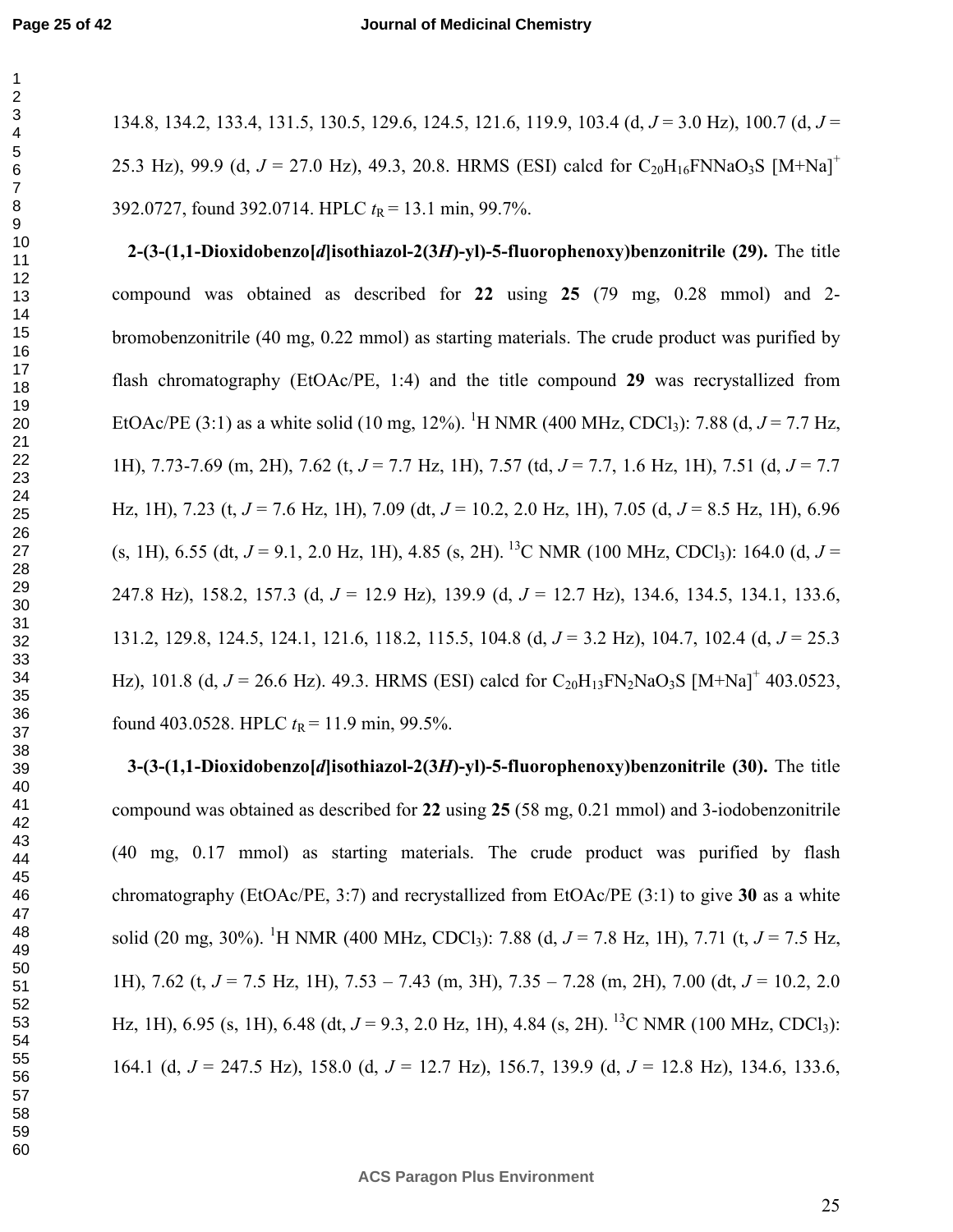131.2, 131.0, 129.8, 127.7, 124.5, 123.6, 122.2, 121.6, 118.0, 114.0, 104.5 (d, *J* = 3.1 Hz), 101.9 (d,  $J = 25.0$  Hz), 101.2 (d,  $J = 26.9$  Hz), 49.2. HRMS (ESI) calcd for  $C_{20}H_{13}FN_{2}NaO_{3}S$  [M+Na]<sup>+</sup> 403.0523, found 403.0523. HPLC  $t_R$  = 12.2 min, 98.6%.

**4-(3-(1,1-Dioxidobenzo[***d***]isothiazol-2(3***H***)-yl)-5-fluorophenoxy)benzonitrile (31).** The title compound was obtained as described for **22** using **25** (74 mg, 0.26 mmol) and 4 bromobenzonitrile (40 mg, 0.22 mmol) as starting materials. The crude product was purified by flash chromatography (EtOAc/PE, 1:3) and recrystallized from EtOAc/PE (3:1) to give **31** as a white solid (37 mg, 45%). <sup>1</sup>H NMR (400 MHz, CDCl<sub>3</sub>): 7.88 (d,  $J = 7.7$  Hz, 1H), 7.71 (t,  $J = 7.7$ Hz, 1H), 7.66 (d, *J* = 8.8 Hz, 2H), 7.63 (t, *J* = 7.7 Hz, 1H), 7.51 (d, *J* = 7.7 Hz, 1H), 7.11 (d, *J* = 8.8 Hz, 2H), 7.03 (dt, *J* = 10.2, 2.0 Hz, 1H), 6.97 (s, 1H), 6.55 (dt, *J* = 9.1, 2.0 Hz, 1H), 4.84 (s, 2H). <sup>13</sup>C NMR (100 MHz, CDCl3): 164.1 (d, *J* = 248.0 Hz), 160.2, 157.2 (d, *J* = 12.9 Hz), 140.0 (d, *J* = 12.8 Hz), 134.6, 134.4, 133.6, 131.2, 129.8, 124.5, 121.7, 118.8, 118.5, 107.2, 105.1 (d, *J* = 3.1 Hz), 102.8 (d, *J* = 24.8 Hz), 101.6 (d, *J* = 26.7 Hz), 49.2. HRMS (ESI) calcd for  $C_{20}H_{13}FN_{2}NaO_{3}S$  [M+Na]<sup>+</sup> 403.0523, found 403.0503. HPLC  $t_R$  = 12.2 min, 99.2%.

#### **2-(3-(3-(1,1-Dioxidobenzo[***d***]isothiazol-2(3***H***)-yl)-5-fluorophenoxy)phenyl)acetonitrile**

**(32).** The title compound was obtained as described for **22** using **25** (70 mg, 0.25 mmol) and 3 bromophenylacetonitrile (40 mg, 0.38 mmol) as starting materials. The crude product was purified by flash chromatography (EtOAc/PE, 3:7) and the title compound **32** was recrystallized from EtOAc/PE (3:1) as an orange solid (20 mg, 20%). <sup>1</sup>H NMR (400 MHz, CDCl<sub>3</sub>): 7.86 (d,  $J =$ 7.7 Hz, 1H), 7.69 (td, *J* = 7.7, 1.0 Hz, 1H), 7.61 (t, *J* = 7.7 Hz, 1H), 7.50 (d, *J* = 7.7 Hz, 1H), 7.40 (td,  $J = 1.6$ , 7.6 Hz, 1H), 7.16 (d,  $J = 8.0$  Hz, 1H), 7.06 – 7.02 (m, 2H), 6.99 (dt,  $J = 10.2$ , 2.1 Hz, 1H), 6.89 (s, 1H), 6.46 (dt, *J* = 9.6, 2.1 Hz, 1H), 4.82 (s, 2H), 3.76 (s, 2H). <sup>13</sup>C NMR (100 MHz, CDCl3): 164.0 (d, *J* = 246.6), 159.0 (d, *J* = 12.8), 156.6, 139.5 (d, *J* = 13.2), 134.7, 133.5, 132.1,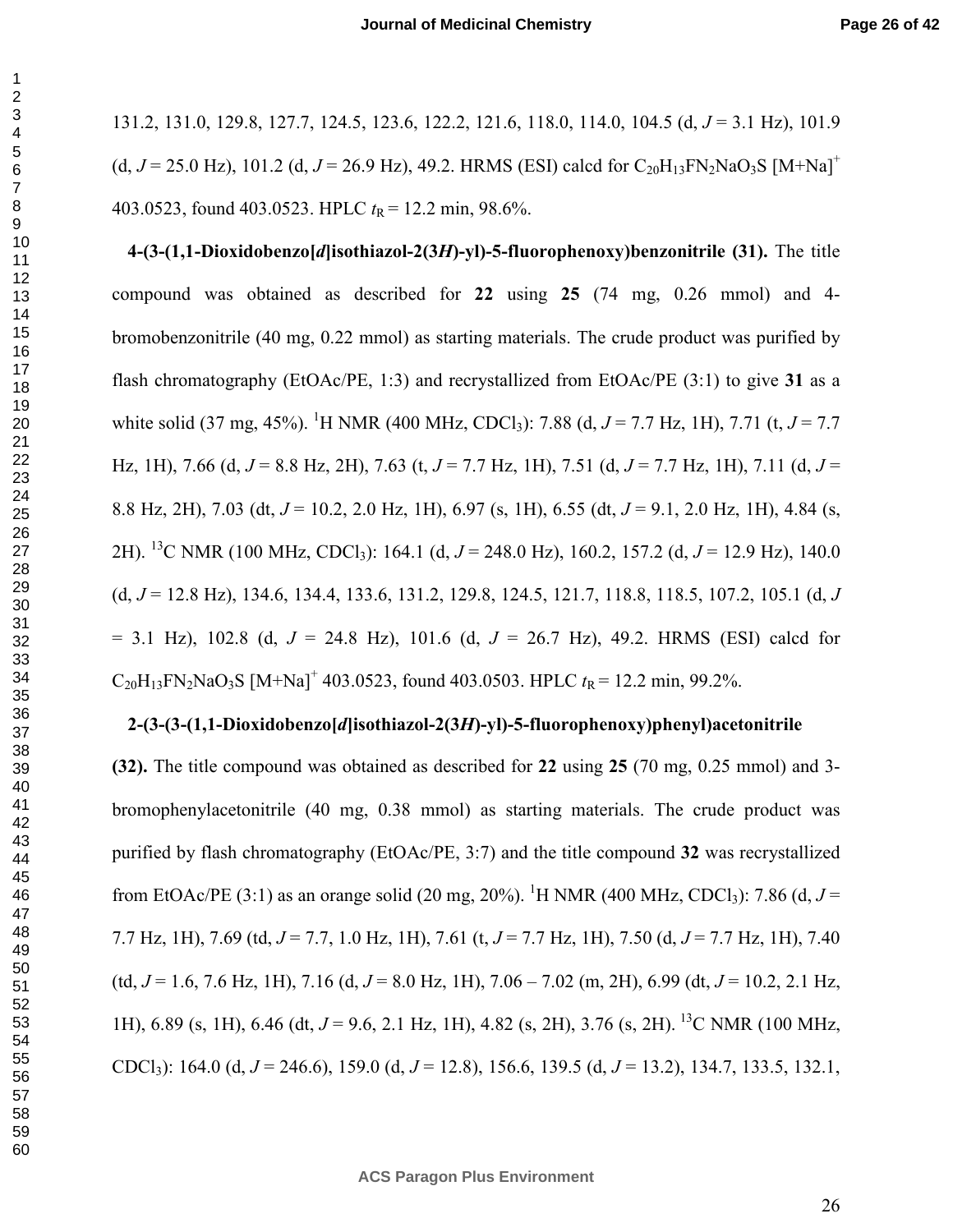131.4, 130.8, 129.7, 124.5, 123.7, 121.6, 119.09, 119.08, 117.5, 104.0 (d, *J* = 3.1), 101.5 (d, *J* = 25.0), 100.6 (d,  $J = 26.8$ ), 49.3, 23.5. HRMS (ESI) calcd for  $C_{21}H_{15}FN_{2}NaO_{3}S$  [M+Na]<sup>+</sup> 417.0680, found 417.0667. HPLC  $t_R$  = 12.0 min, 99.5%.

**2-(3-Fluoro-5-(pyridin-4-yloxy)phenyl)-2,3-dihydrobenzo[***d***]isothiazole-1,1-dioxide (33).** The title compound was obtained as described for **22** using **25** (79 mg, 0.28 mmol) and 4 bromopyridine hydrochloride (46 mg, 0.22 mmol) as starting materials. The crude product was purified by flash chromatography (EtOAc/PE, 9:1) to provide **33** as a white solid (34 mg, 40%). <sup>1</sup>H NMR (400 MHz, CDCl<sub>3</sub>): 8.54 (d,  $J = 3.9$  Hz, 2H), 7.88 (d,  $J = 7.8$  Hz, 1H), 7.71 (t,  $J = 7.5$ Hz, 1H), 7.62 (t, *J* = 7.6 Hz, 1H), 7.51 (d, *J* = 7.7 Hz, 1H), 7.10 (d, *J* = 10.2 Hz, 1H), 6.97 (s, 1H), 6.93 (d, *J* = 5.5 Hz, 2H), 6.61 (d, *J* = 9.0 Hz, 1H), 4.84 (s, 2H). <sup>13</sup>C NMR (100 MHz, CDCl3): 164.0 (d, *J* = 248.0), 163.6, 156.2 (d, *J* = 12.9), 151.7, 139.9 (d, *J* = 12.9), 134.6, 133.6, 131.2, 129.8, 124.6, 121.6, 112.7, 105.5 (d, *J* = 3.2), 103.4 (d, *J* = 24.5), 102.0 (d, *J* = 26.7), 49.3. HRMS (ESI) calcd for  $C_{18}H_{14}FN_2O_3S$  [M+H]<sup>+</sup> 357.0704, found 357.0717. HPLC  $t_R = 8.6$ min, 98.8%.

**2-(3-Fluoro-5-(pyridin-2-yloxy)phenyl)-2,3-dihydrobenzo[***d***]isothiazole-1,1-dioxide (34).**  The title compound was obtained as described for **22** using **25** (75 mg, 0.27 mmol) and 2 iodopyridine (24  $\mu$ L, 0.22 mmol) as starting materials. The crude product was purified by flash chromatography (EtOAc/PE, 2:3) and the title compound **34** was recrystallized from acetone/PE as a white solid (36 mg, 45%). <sup>1</sup>H NMR (400 MHz, CDCl<sub>3</sub>): 8.23 (dd,  $J = 4.7, 1.4$  Hz, 1H), 7.86 (d, *J* = 7.6 Hz, 1H), 7.73 (dd, *J* = 7.6, 1.9 Hz, 1H), 7.68 (t, *J* = 7.6 Hz, 1H), 7.59 (t, *J* = 7.6 Hz, 1H), 7.49 (d, *J* = 7.6 Hz, 1H), 7.08 – 7.04 (m, 2H), 7.01 (s, 1H), 6.97 (d, *J* = 8.3 Hz, 1H), 6.69 (dt,  $J = 9.4$ , 1.8 Hz, 1H), 4.83 (s, 2H).<sup>13</sup>C NMR (100 MHz, CDCl<sub>3</sub>): 163.7 (d,  $J = 246.3$  Hz), 162.7, 156.2 (d, *J* = 13.3 Hz), 147.8, 139.8, 139.2 (d, *J* = 12.8 Hz), 134.8, 133.4, 131.4, 129.6,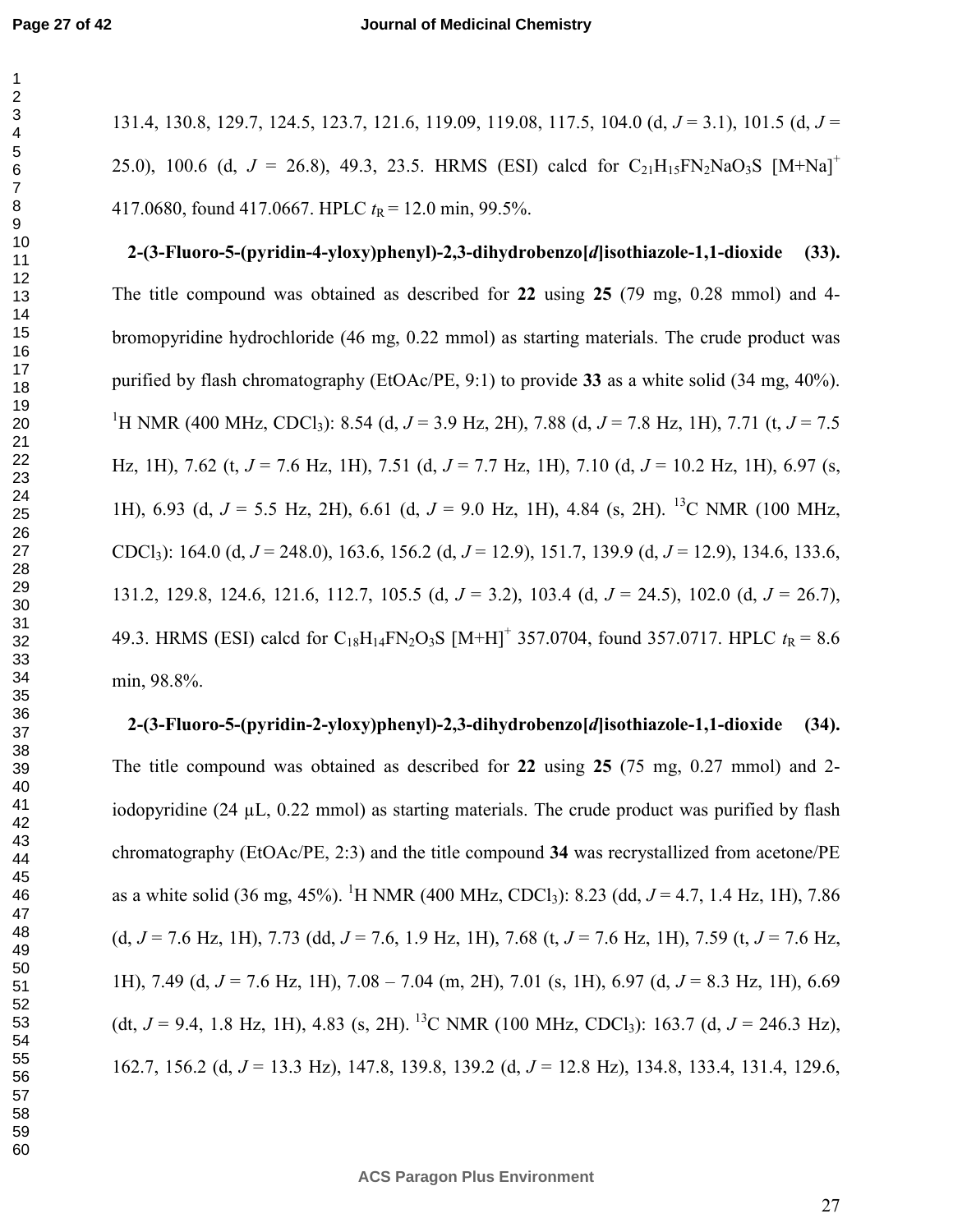124.5, 121.6, 119.4, 112.1, 106.5 (d, *J* = 3.2 Hz), 104.3 (d, *J* = 24.5 Hz), 101.8 (d, *J* = 26.7 Hz), 49.3. HRMS (ESI) calcd for  $C_{18}H_{14}FN_2O_3S$  [M+H]<sup>+</sup> 357.0704, found 357.0704. HPLC  $t_R = 11.6$ min, 98.1%.

**2-(3-Iodophenoxy)pyridine (35).** A vial was charged with 3-iodophenol (500 mg, 2.27 mmol),  $K_2CO_3$  (345 mg, 2.5 mmol), dry DMF (2 mL) and 2-fluoropyridine (196 µL, 2.27 mmol). The vial was capped and heated at 140 °C under microwave irradiation for 6 h. The reaction was partitioned between water and EtOAc, the aqueous phase was extracted with EtOAc  $(2x)$ . The combined organic phases were washed with brine, dried  $(Na_2SO_4)$  and concentrated. The crude product was purified by flash chromatography (EtOAc/PE, 1:9) to give **35** as colorless oil that solidified upon standing (416 mg,  $62\%$ ). <sup>1</sup>H NMR (400 MHz, CDCl<sub>3</sub>): 8.20 (dd,  $J = 4.9$ , 1.3 Hz, 1H), 7.70 (td, *J* = 8.3, 1.9 Hz, 1H), 7.55 – 7.48 (m, 2H), 7.16 – 7.09 (m, 2H), 7.02 (dd, *J*  $= 6.8$ , 5.4 Hz, 1H), 6.92 (d,  $J = 8.3$  Hz, 1H). <sup>13</sup>C NMR (100 MHz, CDCl<sub>3</sub>): 163.2, 154.6, 147.8, 139.6, 133.7, 130.9, 130.3, 120.7, 119.0, 111.8, 94.0. HRMS (ESI) calcd for C<sub>11</sub>H<sub>9</sub>INO [M+H]<sup>+</sup> 297.9723, found 297.9716. HPLC  $t_R$  = 12.5 min, 99.8%.

**2-(3-(Pyridin-2-yloxy)phenyl)-2,3-dihydrobenzo[***d***]isothiazole-1,1-dioxide (36).** The title compound was obtained as described for **21** using **20** (75 mg, 0.44 mmol) and **35** (158 mg, 0.53 mmol) as starting materials. The crude product was purified by flash chromatography (EtOAc/PE, 1:1) and the title compound (**36**) was recrystallized from EtOAc/PE (1:1) as a white solid (110 mg, 73%). <sup>1</sup>H NMR (400 MHz, CDCl<sub>3</sub>): 8.21 (dd,  $J = 5.0$ , 1.3 Hz, 1H), 7.86 (d,  $J =$ 7.5 Hz, 1H), 7.70 (ddd, *J* = 8.3, 7.4, 2.0 Hz, 1H), 7.65 (td, *J* = 0.8, 7.5 Hz, 1H), 7.58 (t, *J* = 7.5 Hz, 1H), 7.48 (d, *J* = 7.5 Hz, 1H), 7.43 (t, *J* = 8.1 Hz, 1H), 7.36 (dd, *J* = 8.2, 1.3 Hz, 1H), 7.21 (t,  $J = 2.1$  Hz, 1H), 7.01 (ddd,  $J = 6.9$ , 5.0, 0.6 Hz, 1H), 6.98 – 6.92 (m, 2H), 4.85 (s, 2H).<sup>13</sup>C NMR (100 MHz, CDCl3): 163.4, 155.2, 147.8, 139.6, 138.4, 135.0, 133.2, 131.9, 130.6, 129.5, 124.5,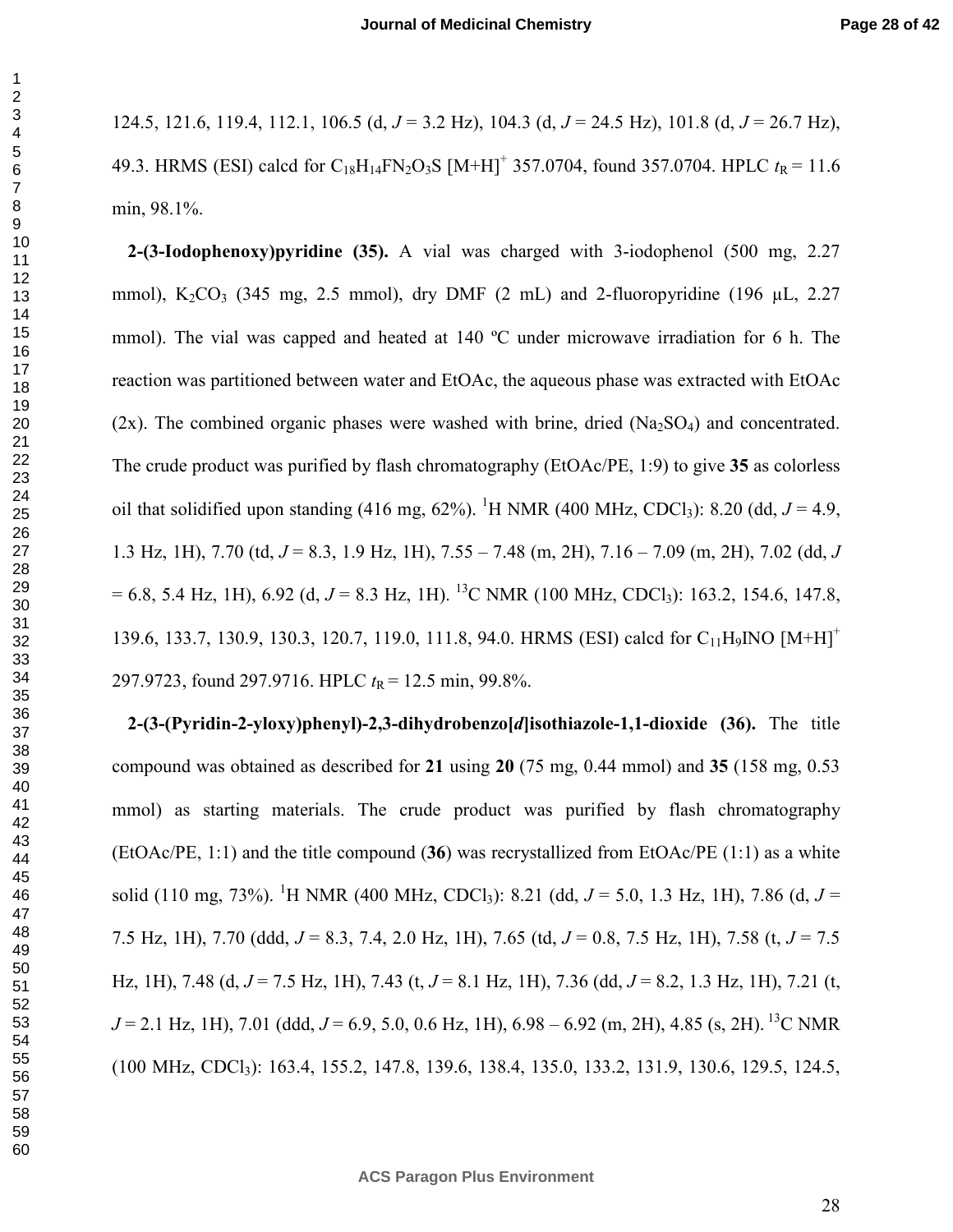121.5, 118.8, 117.0, 115.0, 111.9, 111.8, 49.5. HRMS (ESI) calcd for  $C_{18}H_{15}N_2O_3S$   $[M+H]<sup>+</sup>$ 339.0798, found 339.0787. HPLC  $t_R = 11.2$  min, 99.6%. **2-(3-Bromo-5-chlorophenoxy)pyridine (37).** The title compound was obtained as described for **35** using 3-bromo-5-chlorophenol (100 mg, 0.48 mmol) and 2-fluoropyridine (41 µL, 0.48 mmol) as starting materials. The crude product was purified by flash chromatography (EtOAc/PE, 1:9) to give **37** as colorless oil that crystallized upon standing  $(89 \text{ mg}, 65\%)$ . <sup>1</sup>H NMR (400 MHz, CDCl3): 8.21 (ddd, *J* = 5.0, 2.0, 0.7 Hz, 1H), 7.74 (ddd, *J* = 8.3, 7.2, 2.0 Hz, 1H), 7.34 (t, *J* = 1.9 Hz, 1H), 7.22 (t, *J* = 1.9 Hz, 1H), 7.11 (t, *J* = 1.9 Hz, 1H), 7.07 (ddd, *J* = 7.2, 5.0, 0.7 Hz, 1H), 6.96 (dt,  $J = 8.3$ , 0.7 Hz, 1H). <sup>13</sup>C NMR (100 MHz, CDCl<sub>3</sub>): 162.5, 155.2, 147.7, 139.8, 135.5, 127.6, 122.9, 122.7, 120.5, 119.5, 112.1. HRMS (ESI) calcd for  $C_{11}H_8BrCINO [M+H]^+$  283.9472, found 283.9483. HPLC  $t_R$  = 13.4 min, 98.9%. **2-(3-Chloro-5-(pyridin-2-yloxy)phenyl)-2,3-dihydrobenzo[***d***]isothiazole-1,1-dioxide (38).** 

The title compound was obtained as described for **21** using **20** (37 mg, 0.22 mmol) and **37** (75 mg, 0.26 mmol) as starting materials. The crude product was purified by flash chromatography (EtOAc/PE, 3:7) to provide 38 as a colorless oil that crystallized upon standing  $(50 \text{ mg}, 61\%)$ . <sup>1</sup>H NMR (400 MHz, CDCl3): 8.22 (ddd, *J* = 5.0, 1.9, 0.6 Hz, 1H), 7.87 (d, *J* = 7.6 Hz, 1H), 7.73 (ddd, *J* = 8.3, 7.2, 2.0 Hz, 1H), 7.69 (td, *J* = 7.6, 1.1 Hz, 1H), 7.60 (t, *J* = 7.6 Hz, 1H), 7.49 (d, J = 7.6 Hz, 1H), 7.29 (t, *J* = 2.0 Hz, 1H), 7.17 (t, *J* = 2.0 Hz, 1H), 7.06 (ddd, *J* = 7.2, 5.0, 0.9 Hz, 1H), 7.00 – 6.95 (m, 2H), 4.85 (s, 2H). <sup>13</sup>C NMR (100 MHz, CDCl3): 162.8, 155.6, 147.8, 139.8, 139.1, 135.9, 134.8, 133.4, 131.5, 129.6, 124.49, 121.6, 119.3, 117.2, 114.5, 112.1, 109.7, 49.4. HRMS (ESI) calcd for C<sub>18</sub>H<sub>14</sub>ClNO<sub>3</sub>S [M+H]<sup>+</sup> 373.0408, found 374.0406. HPLC  $t_R$  = 12.1 min,  $> 99.9\%$ .

## **Computational modeling**

**ACS Paragon Plus Environment**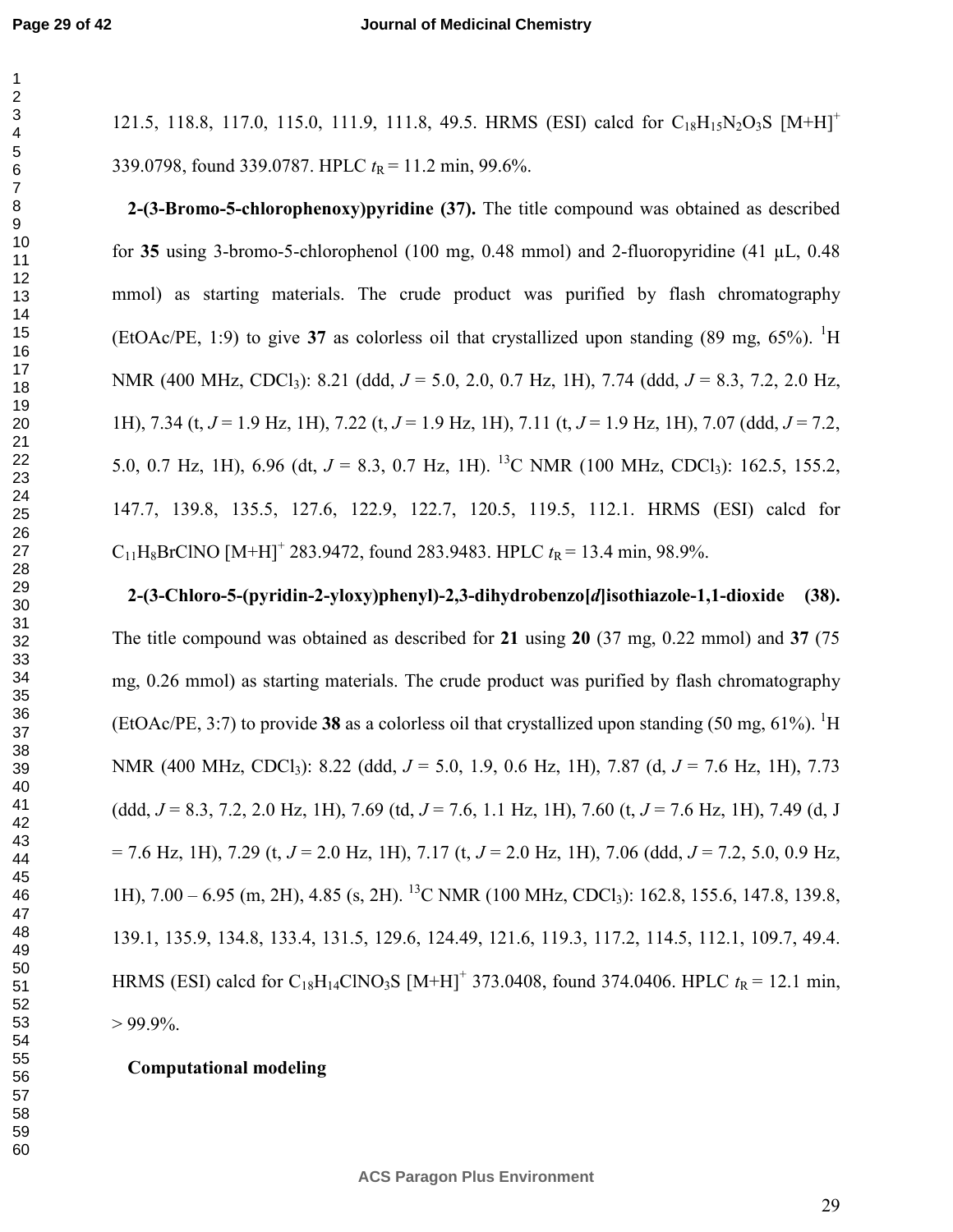**Homology modeling.** The sequences of the short isoform of human FFA4 and the nanobodystabilized  $\beta_2$ -adrenoceptor (PDB ID 3P0G)<sup>31</sup> were aligned manually. Homology models of FFA4 were constructed using Modeller  $9.14<sup>32</sup>$  The FFA4 homology model was imported into Maestro,<sup>33</sup> preprocessed using the OPLS-2005 force field, added hydrogen atoms and assigned partial charges. Hydrogen bond assignment was done at  $pH = 7.4$  using PROPKA.<sup>34</sup> Restrained minimization was performed until heavy atoms converged to  $RMSD = 0.3$  Å using the OPLS-2005 force field.

**Ligand Preparation and Docking.** All ligands were converted to three-dimensional structures in Maestro. MacroModel was used for energy minimization of ligands using the OPLS-2005 force field.<sup>35</sup> Ligands were prepared using Lig-Prep.<sup>36</sup> Ionization states were generated using Epik at pH 7.0  $\pm$ 1.0, and low energy ring conformations were restricted to one per ligand. Induced-fit docking studies were performed using the extended sampling protocol as implemented in Schrodinger suite  $2015-3$ <sup>37</sup> Ligand conformational sampling was performed using default settings. Prime was used to refine residues within 5.0 Å of ligand poses.<sup>38</sup>

#### **In vitro assays**

**β**‐**Arrestin-2 Interaction Assay.** Plasmids encoding human or mouse FFA4 or human or mouse FFA1 fused at the C-terminal to enhanced yellow fluorescent protein were cotransfected into HEK 293 cells with a plasmid encoding β-arrestin-2 fused to Renilla luciferase. Cells were distributed into white 96-well plates 24 h post-transfection and then maintained in culture for another 24 h prior to their use. For FFA4, the cells were first washed in Hank's Balanced Salt Solution and then the Renilla luciferase substrate coelenterazine h  $(2.5 \mu M)$  for 15 mins. For the final 5 mins of coelentrazine h incubation, the cells were treated with the ligands of interest. For FFA1, following cell washing, the cells were firstly incubated with ligands for 30 mins. 15 mins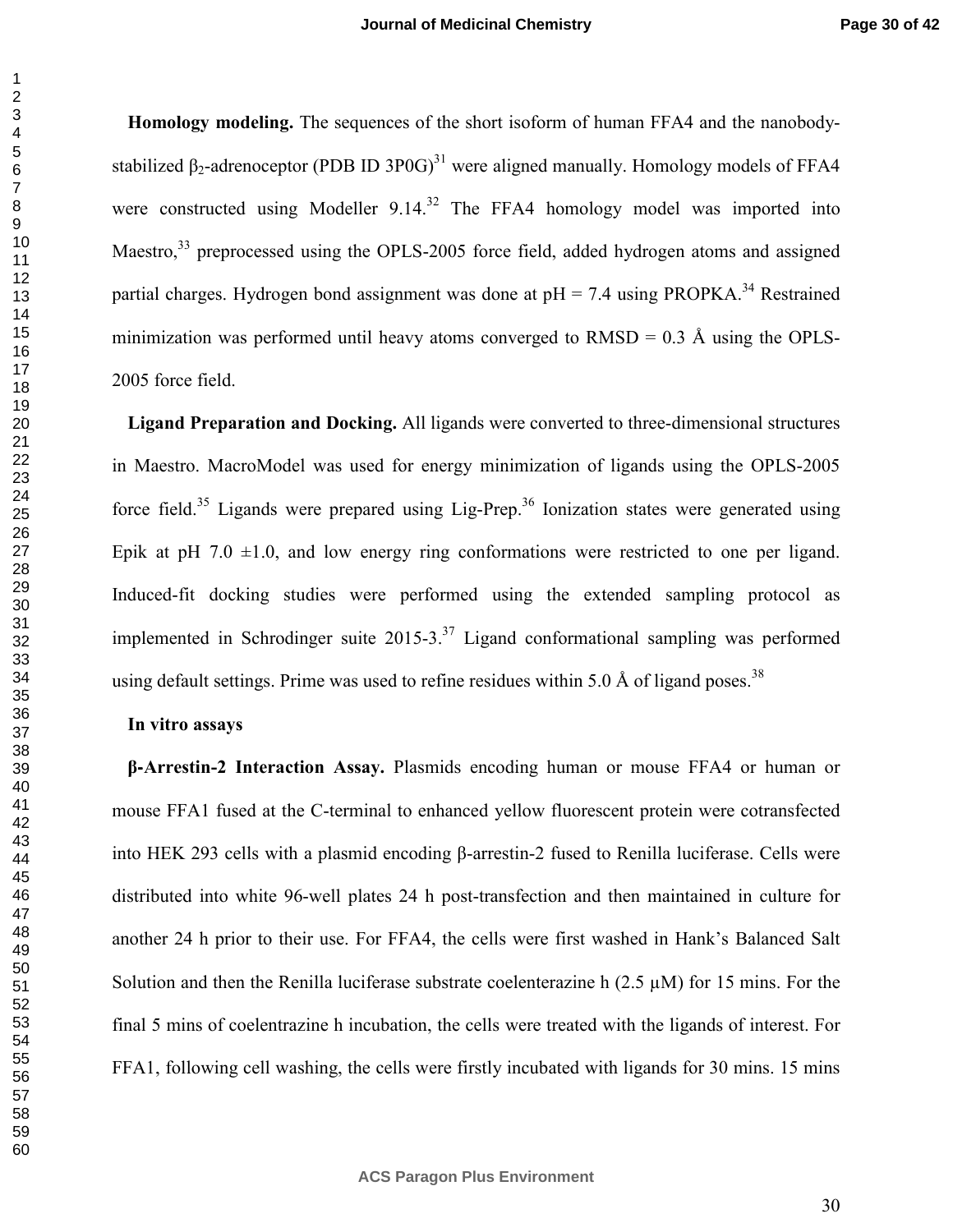#### **Journal of Medicinal Chemistry**

prior to the end of the incubation, the cells were treated with coelentrazine h  $(2.5 \mu M)$ . All incubations were at 37 °C. Test ligands for FFA1 and FFA4 were dissolved in DMSO and then diluted in HBSS, resulting in a final DMSO concentration within the assay of 1%. Luminescence at 535 and 475 nm was then measured using a Pherastar FS plate reader and the ratio of luminescence at 535/475 nm used to calculate the BRET response.

**FFA1 Calcium Mobilization Assay.** 1321N1 cells stably transfected with human FFA1 were grown in Dulbecco's modified Eagle's medium supplemented with  $10\%$  (v/v) fetal calf serum, 100 U/mL penicillin, 100 µg/mL streptomycin, and 400 µg/mL G418. Cells were seeded in 96 well black clear-bottom microplates at a density of 15,000 cells per well. After 24 h, the cells were incubated in culture medium containing the  $Ca^{2+}$ -sensitive dye Fura2-AM (3 mM) for 45 min. Cells were then washed three times in Hanks' balanced salt solution (HBSS) and then allowed to equilibrate for 15 mins before conducting the assay. Test ligands dissolved in DMSO were diluted in HBSS and then added to the Fura2-AM-containing cells by the Flexstation, resulting in a final DMSO concentration within the assay of 1%. Fura2 fluorescent emission was then measured at 510 nm following excitation at both 340 and 380 nm during the course of the experiment using a Flexstation plate reader (Molecular Devices).  $Ca^{2+}$  responses were measured as the difference between 340:380 ratios before and after the addition of ligands. For antagonism testing,  $Ca^{2+}$  assays were carried out on Flp-In T-REx 293 cell lines, generated to inducibly express FFA1 upon treatment with doxycycline. One day prior to conducting the experiment, cells were seeded at 50 000 cells/well and allowed to adhere for 3–4 h before the addition of 100 ng/ml doxycycline to induce receptor expression. The following day, cells were incubated in culture medium containing Fura2-AM (3 mM) for 45 min. Cells were then washed three times and then preincubated for 15 min in Hanks' balanced salt solution (HBSS) supplemented with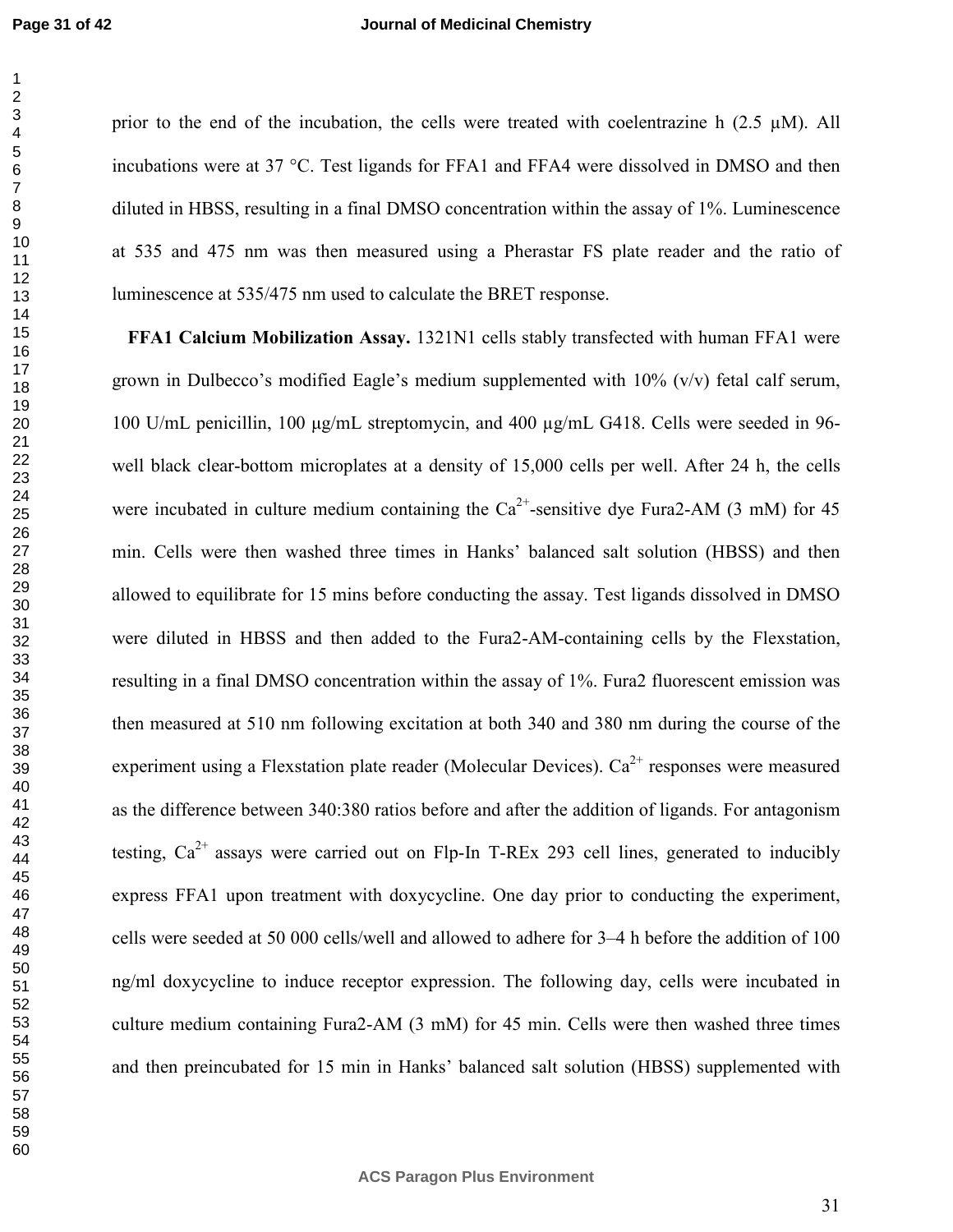the appropriate ligands to be tested for antagonism. Upon addition of 300 nM **10**, Fura2 fluorescent emission and subsequent  $Ca^{2+}$  responses were measured as described above. **FFA4 Calcium Mobilization Assay.**  $Ca^{2+}$  assays were carried out on Flp-In T-REx 293 cell lines, generated to inducibly express FFA4 upon treatment with doxycycline. As described

above, 24 hours prior to conducting the experiment, cells were seeded at 50 000 cells/well in black clear-bottom 96-well microplates, allowed to adhere, and then treated with 100 ng/ml doxycycline overnight to induce receptor expression. The following day, cells were incubated in culture medium containing Fura2-AM (3 mM) for 45 min, washed three times in HBSS, and then allowed to equilibrate for 15 min. Test ligands dissolved in DMSO were diluted in HBSS and then added to the Fura2-AM-containing cells by the Flexstation, resulting in a final DMSO concentration within the assay of 1%. Upon ligand addition, Fura2 fluorescent emission and  $Ca^{2+}$ responses were then measured as described above.

**Data Analysis.** BRET and  $Ca^{2+}$  data is presented as the means  $\pm$  S.E. of 2-4 independent experiments, with all data analysis and curve fitting carried out using three parameter sigmoidal concentration–response curves generated from the GraphPad Prism software package version 5.0b (GraphPad, San Diego).

#### **Animal studies**

Male wild-type mice were obtained from Charles Rivers (Maidstone, Kent, UK). Mice were received at five weeks of age. FFA4 (Taconic) knockout mice on a C57Bl6 background were maintained in house and were over more than 8 generations crossed to the Bl6 background. They were fed on standard laboratory chow (Beekay Feed; B&K Universal Ltd., Hull, UK) until used, except that for the studies on diet-induced obesity when FFA4(-/-) mice and wild-type littermates were fed from the age of 6 weeks on a high-fat (63% by energy; Open Source D12492, Research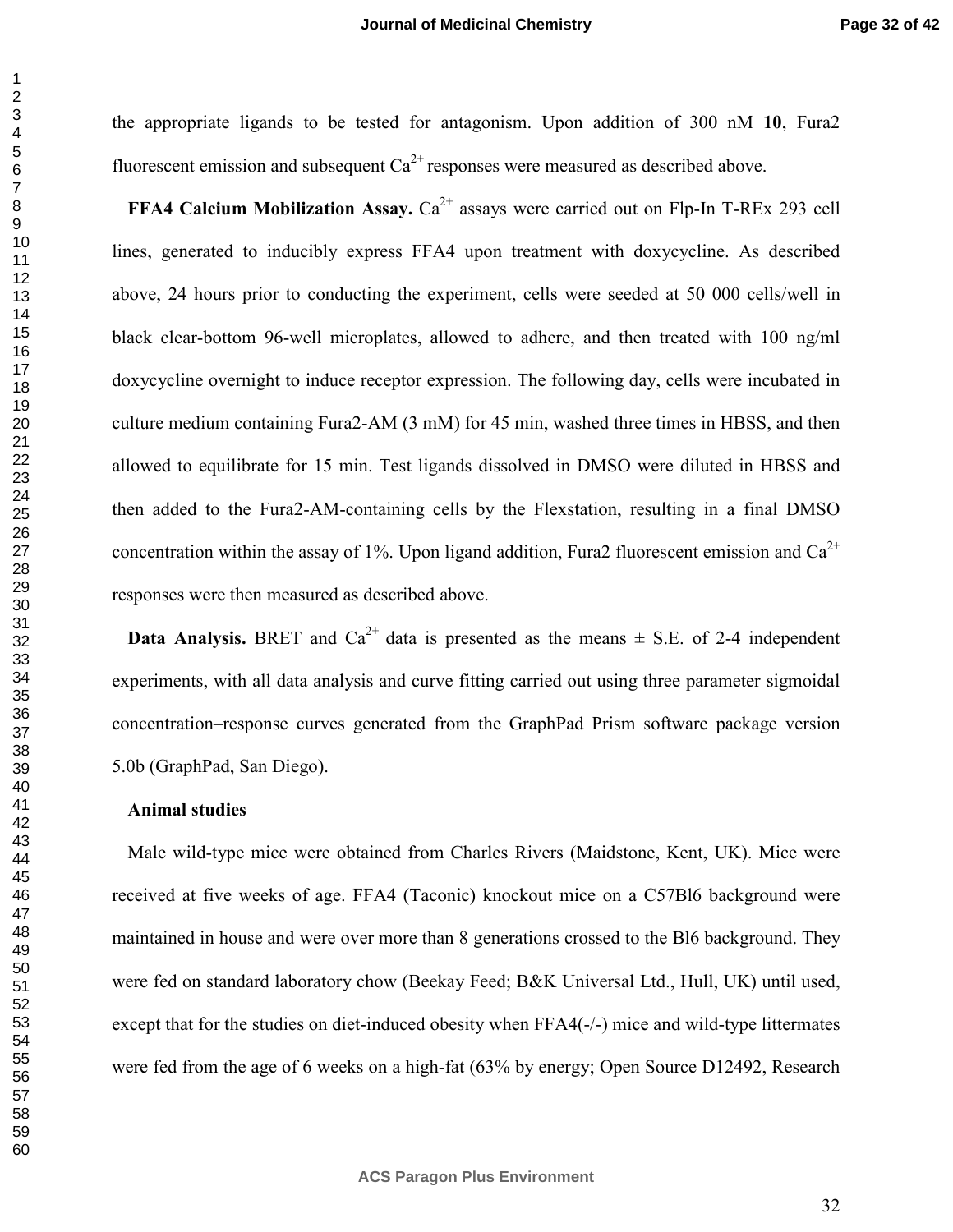#### **Journal of Medicinal Chemistry**

Diets, New Brunswick, NJ, USA) for 5 months. The bodyweights of the genotypes at the onset of dosing (day 0) were  $47.1 \pm 3.1$  g for wild-type mice and  $46.0 \pm 3.8$  g the FFA4(-/-) mice. Housing and procedures were conducted in accordance with the UK Government Animal (Scientific procedures) Act 1986 and approved by the University of Buckingham Ethical review Board. Animals were housed in cages of three on a 12 hour light: dark cycle from 7:00 to 19:00 at 25-26 °C with ad libitum access to food and water. Animals were killed 3–4 h after the onset of the light cycle, by a UK Government Animal Scientific Act 1986 schedule 1 method.

**Oral glucose tolerance.** Oral glucose tolerance was measured as described previously.<sup>39</sup> Briefly, mice were fasted for five h before being dosed with glucose  $(3 \text{ g/kg}$  bodyweight, po). Blood samples (10  $\mu$ L) were taken from the tip of the tail after applying a local anesthetic (Lignocaine™; Centaur Services, UK), 30 min and immediately before, and 30, 60, 90, 120 and 180 min after dosing the glucose load. Whole blood was mixed with hemolysis reagent and blood glucose was measured in duplicate using the Sigma Enzymatic (Glucose Oxidase Trinder; ThermoFisher Microgenics, UK) colorimetric method and a SpectraMax 250 (Molecular Devices Corporation, Sunnyvale, CA, USA).

**Insulin.** Plasma insulin levels were measured using a murine insulin ELISA kit (CrystalChem, USA) according to the manufacturer's recommendation. Whole blood was collected into EDTA tubes and spun at 3,000 g for 5 min at 4 °C and the plasma stored at −80 °C prior to analysis. Plasma samples were assayed in duplicate and the absorbance of both unknowns and standards measured using the Spectromax at 450 nm.

#### ASSOCIATED CONTENT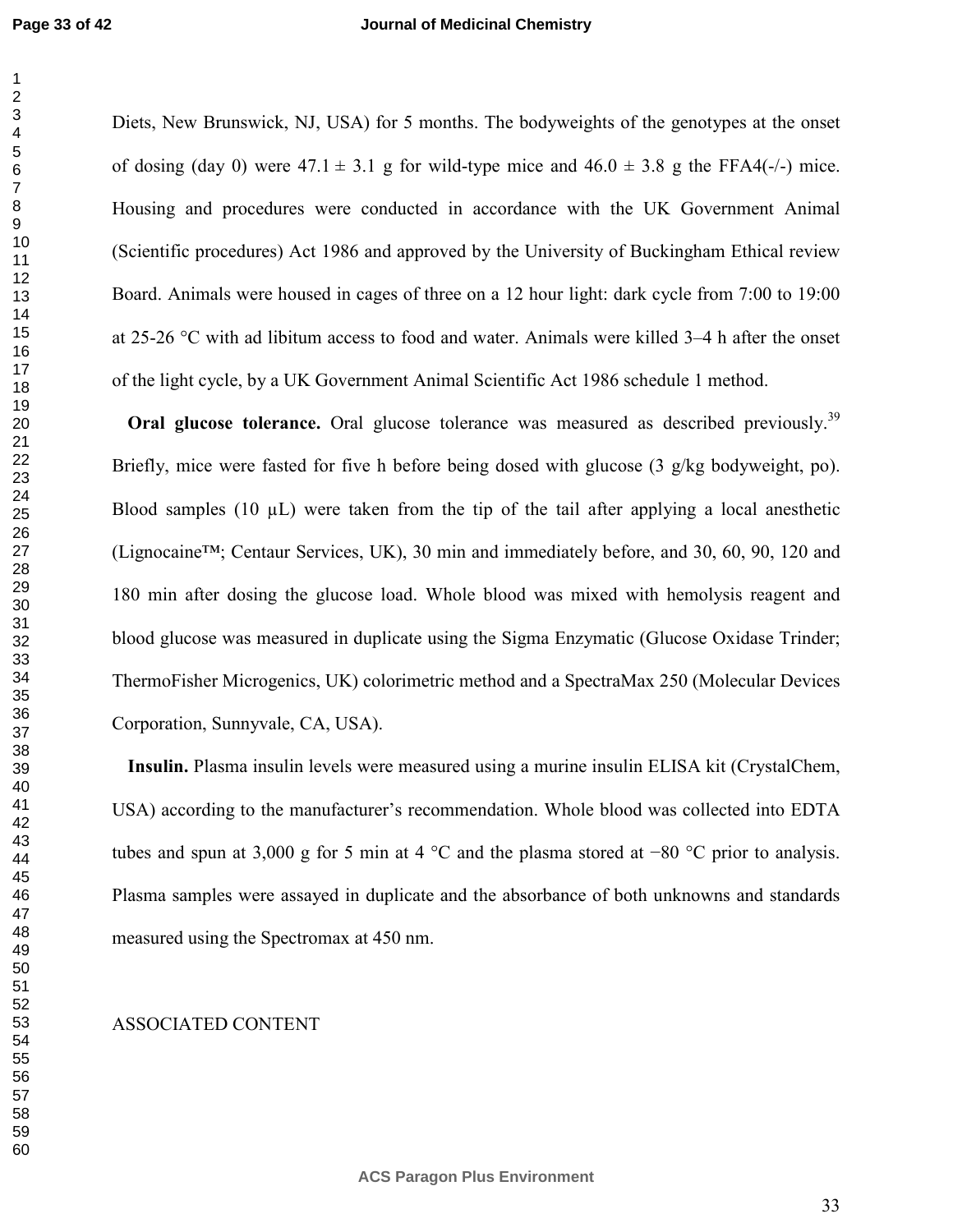**Supporting Information**. Experimental procedures for synthesis and determination of solubility, activity of  $\alpha$ -linolenic acid, 1 and 7 on FFA4 receptor mutants, activity of 10 on hFFA4, relative blood glucose changes in oral glucose tolerance test. This material is available free of charge via the Internet at http://pubs.acs.org.

## AUTHOR INFORMATION

#### **Corresponding Author**

\*Phone:  $+45$  6550 2568. E-mail:  $ulven@sdu.dk$ .

## **Present Addresses**

†If an author's address is different than the one given in the affiliation line, this information may be included here.

## **Author Contributions**

The manuscript was written through contributions of all authors. All authors have given approval to the final version of the manuscript.

## **Funding Sources**

The Danish Council for Strategic Research (grant 11-116196) and the University of Southern Denmark for financial support.

#### **Notes**

BDH, GM and TU are shareholders of Caldan Therapeutics.

## ACKNOWLEDGMENT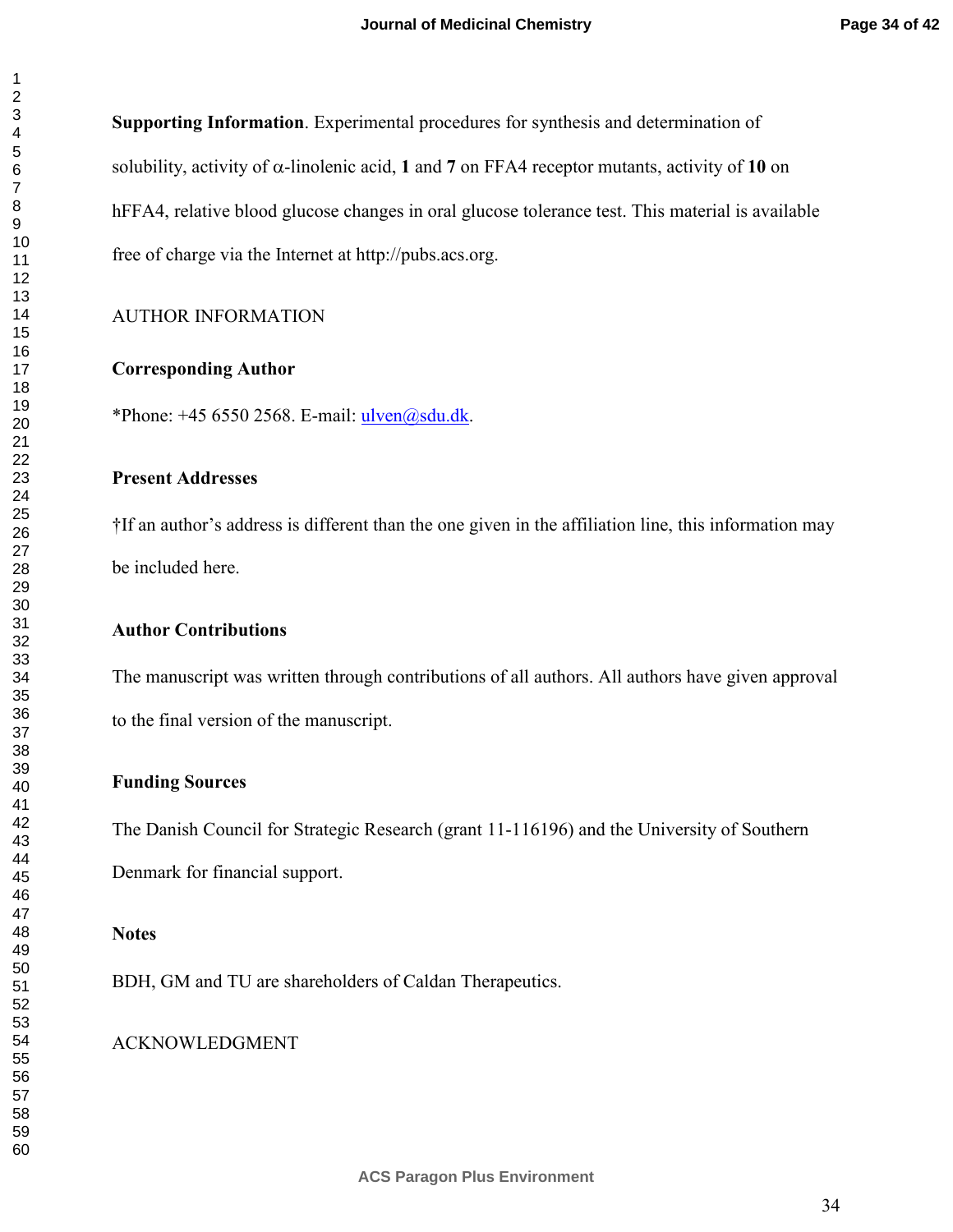We thank Britt Grathwohl, Eugenia Sergeev and Maria Due-Hansen for helpful input and assistance.

## ABBREVIATIONS

BRET, bioluminescence resonance energy transfer; DMEDA, *N*,*N*'-dimethylethylenediamine; FaSSIF, fasted state simulated intestinal fluid; FFA1, free fatty acid receptor 1 (GPR40); FFA2, free fatty acid receptor 2 (GPR43); FFA3, free fatty acid receptor 3 (GPR41); FFA4, free fatty acid receptor 4 (GPR120); HBSS, Hanks' balanced salt solution; nr, no response; PE, petroleum ether.

#### REFERENCES

(1) Offermanns, S. Free fatty acid (FFA) and hydroxy carboxylic acid (HCA) receptors. *Annu. Rev. Pharmacol. Toxicol.* **2014**, *54*, 407-434.

(2) Moniri, N. H. Free-fatty acid receptor-4 (GPR120): cellular and molecular function and its role in metabolic disorders. *Biochem. Pharmacol.* **2016**, *110-111*, 1-15.

(3) Cornall, L. M.; Mathai, M. L.; Hryciw, D. H.; McAinch, A. J. GPR120 agonism as a countermeasure against metabolic diseases. *Drug Discov. Today* **2014**, *19*, 670-679.

(4) Hara, T.; Kimura, I.; Inoue, D.; Ichimura, A.; Hirasawa, A. Free fatty acid receptors and their role in regulation of energy metabolism. *Rev. Physiol., Biochem. Pharmacol.* **2013**, *164*, 77- 116.

(5) Ulven, T.; Christiansen, E. Dietary Influences on Regulation of the Long-Chain Fatty Acid Receptor FFA4/GPR120. *Annu. Rev. Nutr.* **2015**, *35*, 239-263.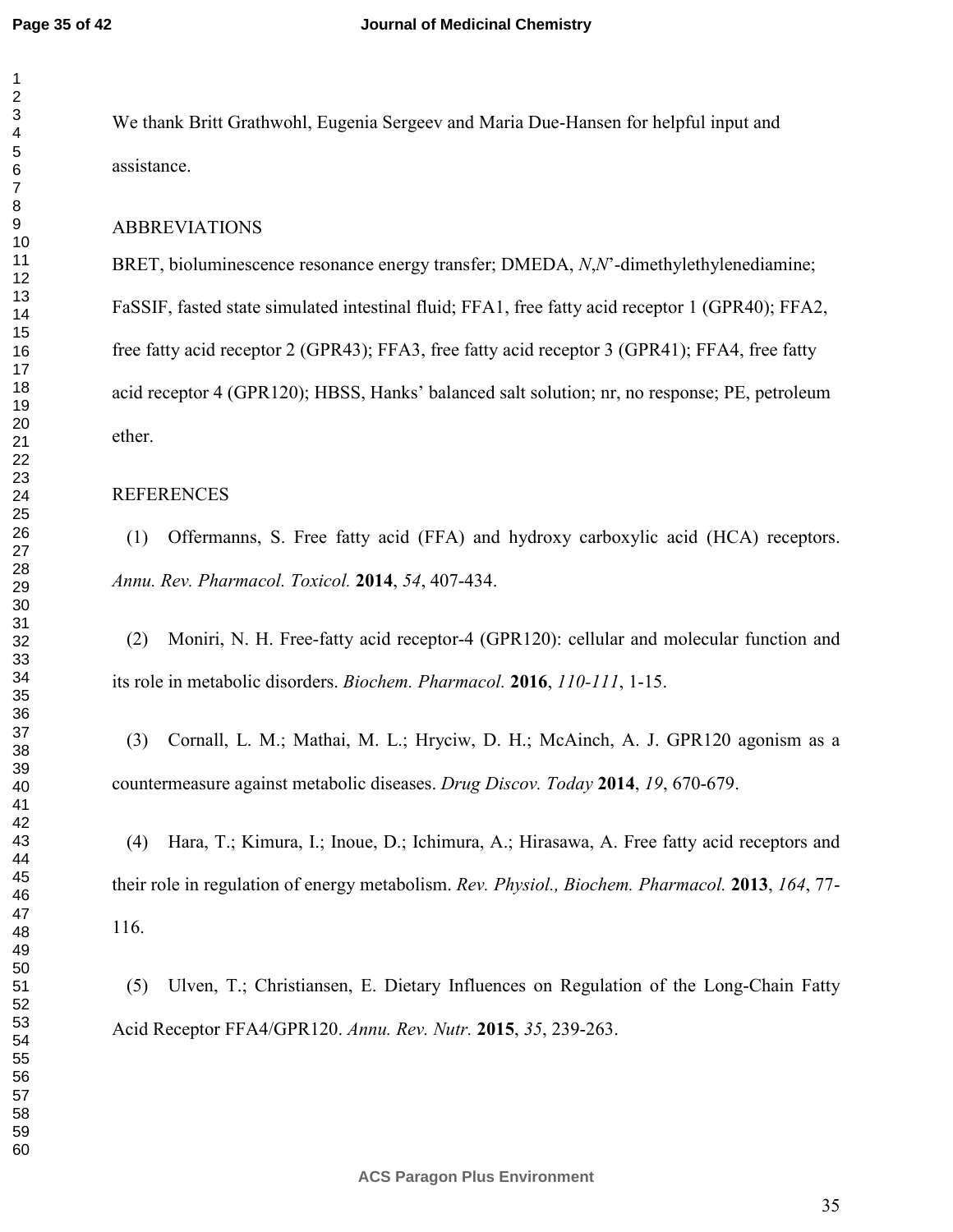(6) Milligan, G.; Alvarez-Curto, E.; Watterson, K. R.; Ulven, T.; Hudson, B. D. Characterising pharmacological ligands to study the long chain fatty acid receptors GPR40/FFA1 and GPR120/FFA4. *Br. J. Pharmacol.* **2015**, *172*, 3254-3265.

(7) Milligan, G.; Shimpukade, B.; Ulven, T.; Hudson, B. D. Complex Pharmacology of Free Fatty Acid Receptors. *Chem. Rev.* **2016**, doi:10.1021/acs.chemrev.1026b00056.

(8) Hirasawa, A.; Tsumaya, K.; Awaji, T.; Katsuma, S.; Adachi, T.; Yamada, M.; Sugimoto, Y.; Miyazaki, S.; Tsujimoto, G. Free fatty acids regulate gut incretin glucagon-like peptide-1 secretion through GPR120. *Nature Med.* **2005**, *11*, 90-94.

(9) Paulsen, S. J.; Larsen, L. K.; Hansen, G.; Chelur, S.; Larsen, P. J.; Vrang, N. Expression of the fatty acid receptor GPR120 in the gut of diet-induced-obese rats and its role in GLP-1 secretion. *PLoS One* **2014**, *9*, e88227.

(10) Oh, D. Y.; Talukdar, S.; Bae, E. J.; Imamura, T.; Morinaga, H.; Fan, W. Q.; Li, P. P.; Lu, W. J.; Watkins, S. M.; Olefsky, J. M. GPR120 is an omega-3 fatty acid receptor mediating potent anti-inflammatory and insulin-sensitizing effects. *Cell* **2010**, *142*, 687-698.

(11) Ichimura, A.; Hirasawa, A.; Poulain-Godefroy, O.; Bonnefond, A.; Hara, T.; Yengo, L.; Kimura, I.; Leloire, A.; Liu, N.; Iida, K.; Choquet, H.; Besnard, P.; Lecoeur, C.; Vivequin, S.; Ayukawa, K.; Takeuchi, M.; Ozawa, K.; Tauber, M.; Maffeis, C.; Morandi, A.; Buzzetti, R.; Elliott, P.; Pouta, A.; Jarvelin, M.-R.; Korner, A.; Kiess, W.; Pigeyre, M.; Caiazzo, R.; Van Hul, W.; Van Gaal, L.; Horber, F.; Balkau, B.; Levy-Marchal, C.; Rouskas, K.; Kouvatsi, A.; Hebebrand, J.; Hinney, A.; Scherag, A.; Pattou, F.; Meyre, D.; Koshimizu, T.-a.; Wolowczuk, I.; Tsujimoto, G.; Froguel, P. Dysfunction of lipid sensor GPR120 leads to obesity in both mouse and human. *Nature* **2012**, *483*, 350-354.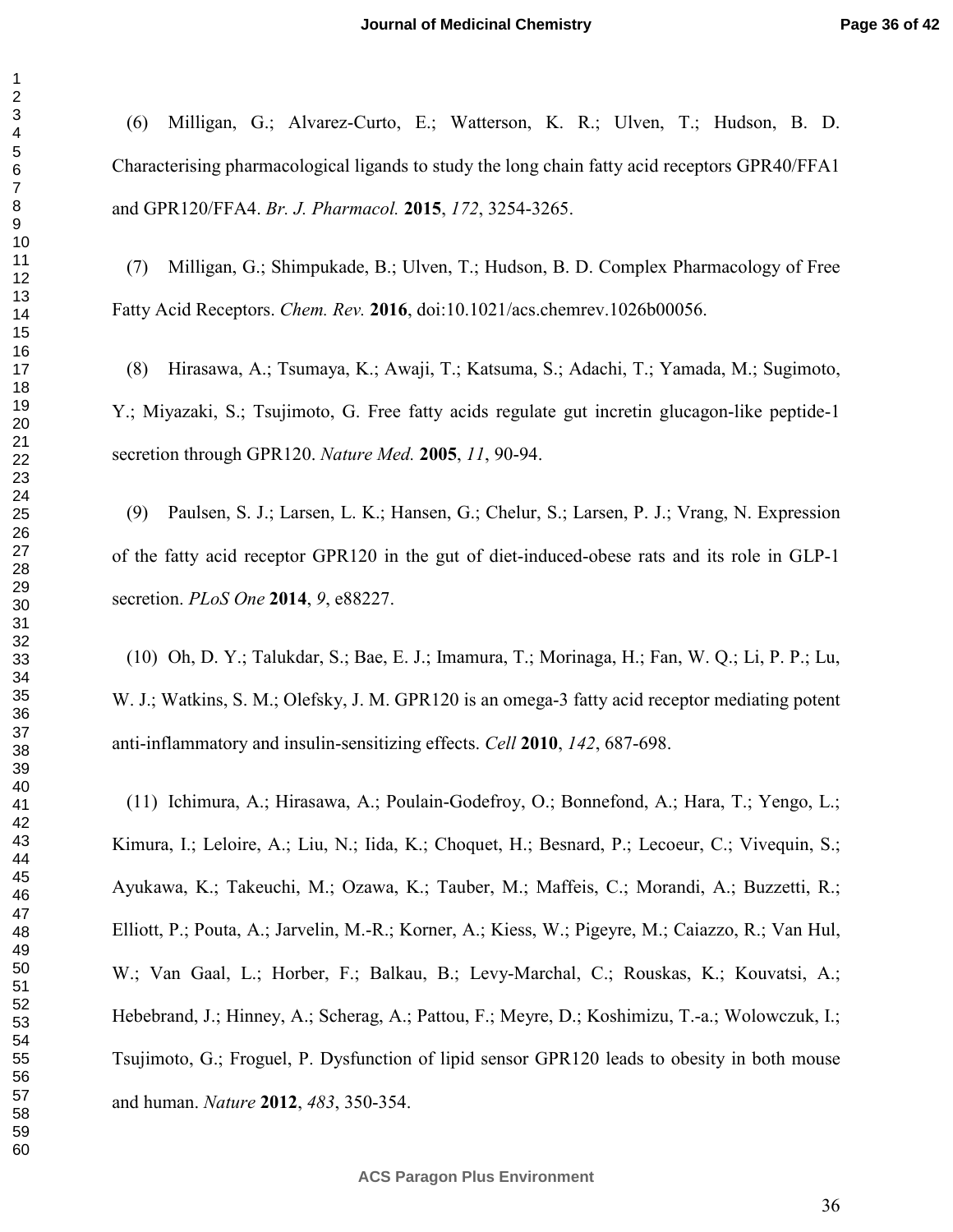(12) Oh da, Y.; Walenta, E.; Akiyama, T. E.; Lagakos, W. S.; Lackey, D.; Pessentheiner, A. R.; Sasik, R.; Hah, N.; Chi, T. J.; Cox, J. M.; Powels, M. A.; Di Salvo, J.; Sinz, C.; Watkins, S. M.; Armando, A. M.; Chung, H.; Evans, R. M.; Quehenberger, O.; McNelis, J.; Bogner-Strauss, J. G.; Olefsky, J. M. A Gpr120-selective agonist improves insulin resistance and chronic inflammation in obese mice. *Nature Med.* **2014**, *20*, 942-947.

(13) Engelstoft, M. S.; Park, W. M.; Sakata, I.; Kristensen, L. V.; Husted, A. S.; Osborne-Lawrence, S.; Piper, P. K.; Walker, A. K.; Pedersen, M. H.; Nohr, M. K.; Pan, J.; Sinz, C. J.; Carrington, P. E.; Akiyama, T. E.; Jones, R. M.; Tang, C.; Ahmed, K.; Offermanns, S.; Egerod, K. L.; Zigman, J. M.; Schwartz, T. W. Seven transmembrane G protein-coupled receptor repertoire of gastric ghrelin cells. *Mol. Metab.* **2013**, *2*, 376-392.

(14) Suckow, A. T.; Polidori, D.; Yan, W.; Chon, S.; Ma, J. Y.; Leonard, J.; Briscoe, C. P. Alteration of the glucagon axis in GPR120 (FFAR4) knockout mice: a role for GPR120 in glucagon secretion. *J. Biol. Chem.* **2014**, *289*, 15751-15763.

(15) Stone, V. M.; Dhayal, S.; Brocklehurst, K. J.; Lenaghan, C.; Sorhede Winzell, M.; Hammar, M.; Xu, X.; Smith, D. M.; Morgan, N. G. GPR120 (FFAR4) is preferentially expressed in pancreatic delta cells and regulates somatostatin secretion from murine islets of Langerhans. *Diabetologia* **2014**, *57*, 1182-1191.

(16) Egerod, K. L.; Engelstoft, M. S.; Lund, M. L.; Grunddal, K. V.; Zhao, M.; Barir-Jensen, D.; Nygaard, E. B.; Petersen, N.; Holst, J. J.; Schwartz, T. W. Transcriptional and Functional Characterization of the G Protein-Coupled Receptor Repertoire of Gastric Somatostatin Cells. *Endocrinology* **2015**, *156*, 3909-3923.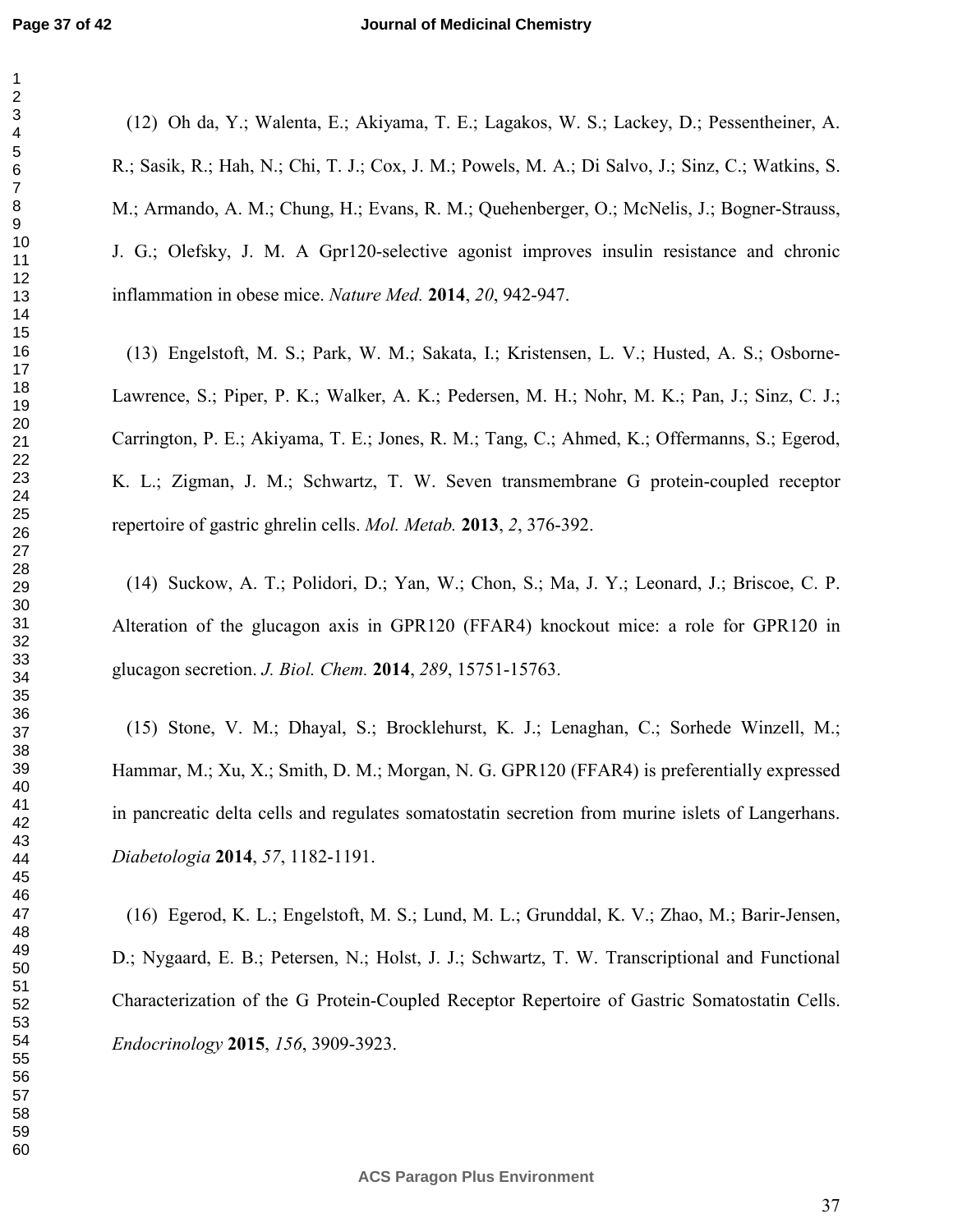(17) Christiansen, E.; Watterson, K. R.; Stocker, C. J.; Sokol, E.; Jenkins, L.; Simon, K.; Grundmann, M.; Petersen, R. K.; Wargent, E. T.; Hudson, B. D.; Kostenis, E.; Ejsing, C. S.; Cawthorne, M. A.; Milligan, G.; Ulven, T. Activity of dietary fatty acids on FFA1 and FFA4 and characterization of pinolenic acid as a dual FFA1/FFA4 agonist with potential effect against metabolic diseases. *Br. J. Nutr.* **2015**, *113*, 1677-1688.

(18) Shimpukade, B.; Hudson, B. D.; Hovgaard, C. K.; Milligan, G.; Ulven, T. Discovery of a Potent and Selective GPR120 Agonist. *J. Med. Chem.* **2012**, *55*, 4511–4515.

(19) Christiansen, E.; Due-Hansen, M. E.; Urban, C.; Merten, N.; Pfleiderer, M.; Karlsen, K. K.; Rasmussen, S. S.; Steensgaard, M.; Hamacher, A.; Schmidt, J.; Drewke, C.; Petersen, R. K.; Kristiansen, K.; Ullrich, S.; Kostenis, E.; Kassack, M. U.; Ulven, T. Structure-activity study of dihydrocinnamic acids and discovery of the potent FFA1 (GPR40) agonist TUG-469. *ACS Med. Chem. Lett.* **2010**, *1*, 345-349.

(20) Hudson, B. D.; Shimpukade, B.; Mackenzie, A. E.; Butcher, A. J.; Pediani, J. D.; Christiansen, E.; Heathcote, H.; Tobin, A. B.; Ulven, T.; Milligan, G. The Pharmacology of TUG-891, a Potent and Selective Agonist of the Free Fatty Acid Receptor 4 (FFA4/GPR120), Demonstrates Both Potential Opportunity and Possible Challenges to Therapeutic Agonism. *Mol. Pharmacol.* **2013**, *84*, 710-725.

(21) Arakawa, K.; Nishimura, T.; Sugimoto, Y.; Takahashi, H.; Shimamura, T. Preparation of heteroaryloxyphenyldihydrobenzisothiazoledioxide derivatives and analogs for use as GPR120 receptor modulators. WO2010104195A1.

(22) Sparks, S. M.; Chen, G.; Collins, J. L.; Danger, D.; Dock, S. T.; Jayawickreme, C.; Jenkinson, S.; Laudeman, C.; Leesnitzer, M. A.; Liang, X.; Maloney, P.; McCoy, D. C.; Moncol,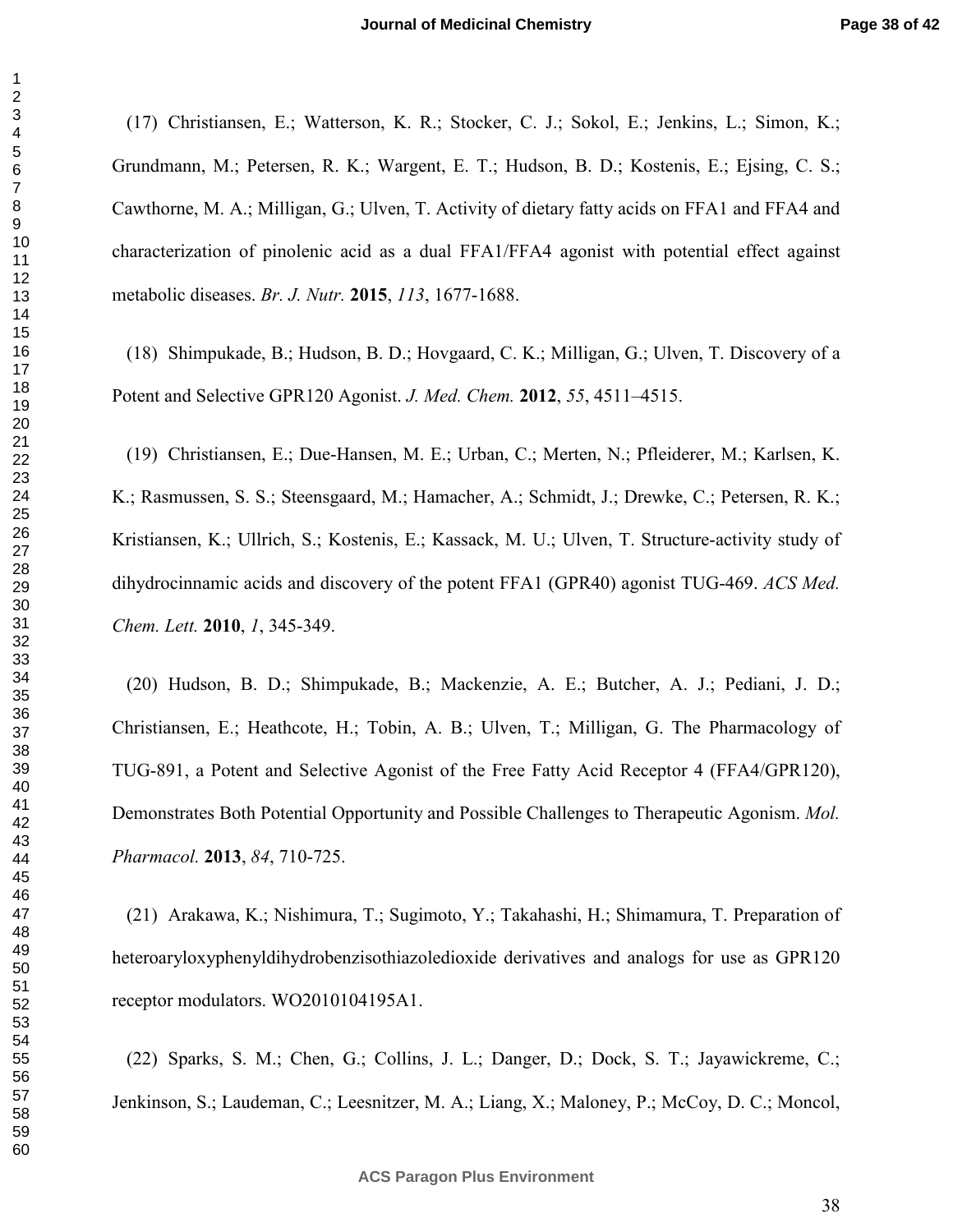D.; Rash, V.; Rimele, T.; Vulimiri, P.; Way, J. M.; Ross, S. Identification of diarylsulfonamides as agonists of the free fatty acid receptor 4 (FFA4/GPR120). *Bioorg. Med. Chem. Lett.* **2014**, *24*, 3100-3103.

(23) Christiansen, E.; Urban, C.; Merten, N.; Liebscher, K.; Karlsen, K. K.; Hamacher, A.; Spinrath, A.; Bond, A. D.; Drewke, C.; Ullrich, S.; Kassack, M. U.; Kostenis, E.; Ulven, T. Discovery of potent and selective agonists for the free fatty acid receptor 1 (FFA1/GPR40), a potential target for the treatment of type II diabetes. *J. Med. Chem.* **2008**, *51*, 7061-7064.

(24) Hudson, B. D.; Shimpukade, B.; Milligan, G.; Ulven, T. The molecular basis of ligand interaction at free fatty acid receptor 4 (FFA4/GPR120). *J. Biol. Chem.* **2014**, *289*, 20345-20358.

(25) Shelley, J. C.; Cholleti, A.; Frye, L. L.; Greenwood, J. R.; Timlin, M. R.; Uchimaya, M. Epik: a software program for  $pK(a)$  prediction and protonation state generation for drug-like molecules. *J. Comput. Aided Mol. Des.* **2007**, *21*, 681-691.

(26) Christiansen, E.; Hansen, S. V. F.; Urban, C.; Hudson, B. D.; Wargent, E. T.; Grundmann, M.; Jenkins, L.; Zaibi, M.; Stocker, C. J.; Ullrich, S.; Kostenis, E.; Kassack, M. U.; Milligan, G.; Cawthorne, M. A.; Ulven, T. Discovery of TUG-770: A Highly Potent Free Fatty Acid Receptor 1 (FFA1/GPR40) Agonist for Treatment of Type 2 Diabetes. *ACS Med. Chem. Lett.* **2013**, *4*, 441-445.

(27) Sun, P.; Wang, T.; Zhou, Y.; Liu, H.; Jiang, H.; Zhu, W.; Wang, H. DC260126: a smallmolecule antagonist of GPR40 that protects against pancreatic beta-Cells dysfunction in db/db mice. *PLoS One* **2013**, *8*, e66744.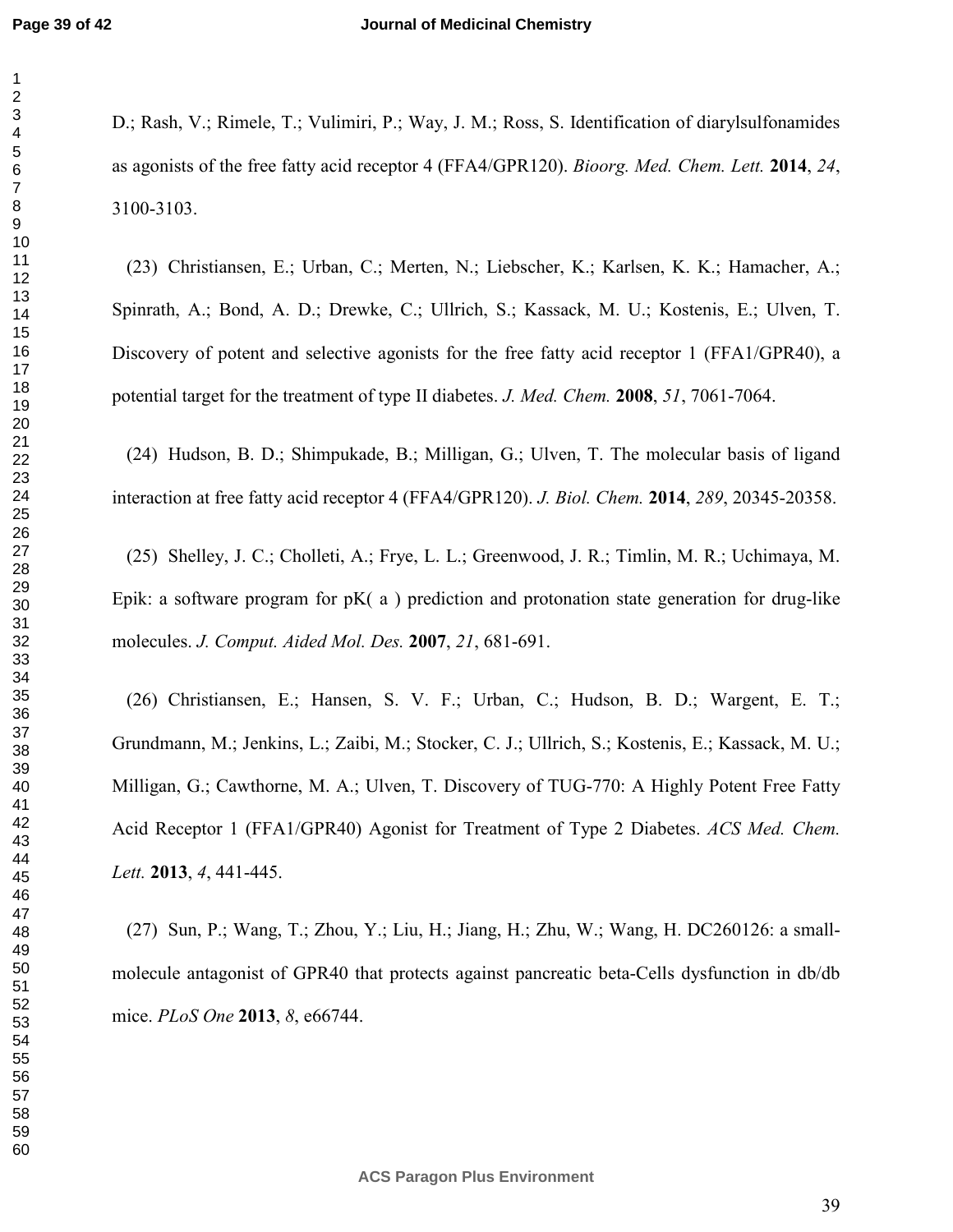(28) Zhang, X. D.; Yan, G. R.; Li, Y. M.; Zhu, W. L.; Wang, H. Y. DC260126, a smallmolecule antagonist of GPR40, improves insulin tolerance but not glucose tolerance in obese Zucker rats. *Biomedicine & Pharmacotherapy* **2010**, *64*, 647-651.

(29) Taneera, J.; Lang, S.; Sharma, A.; Fadista, J.; Zhou, Y.; Ahlqvist, E.; Jonsson, A.; Lyssenko, V.; Vikman, P.; Hansson, O.; Parikh, H.; Korsgren, O.; Soni, A.; Krus, U.; Zhang, E.; Jing, X. J.; Esguerra, J. L.; Wollheim, C. B.; Salehi, A.; Rosengren, A.; Renstrom, E.; Groop, L. A systems genetics approach identifies genes and pathways for type 2 diabetes in human islets. *Cell Metab.* **2012**, *16*, 122-134.

(30) Vestmar, M. A.; Andersson, E. A.; Christensen, C. R.; Hauge, M.; Glumer, C.; Linneberg, A.; Witte, D. R.; Jorgensen, M. E.; Christensen, C.; Brandslund, I.; Lauritzen, T.; Pedersen, O.; Holst, B.; Grarup, N.; Schwartz, T. W.; Hansen, T. Functional and genetic epidemiological characterisation of the FFAR4 (GPR120) p.R270H variant in the Danish population. *J. Med. Genet.* **2016**, doi:10.1136/jmedgenet-2015-103728.

(31) Rasmussen, S. G. F.; Choi, H.-J.; Fung, J. J.; Pardon, E.; Casarosa, P.; Chae, P. S.; DeVree, B. T.; Rosenbaum, D. M.; Thian, F. S.; Kobilka, T. S.; Schnapp, A.; Konetzki, I.; Sunahara, R. K.; Gellman, S. H.; Pautsch, A.; Steyaert, J.; Weis, W. I.; Kobilka, B. K. Structure of a nanobody-stabilized active state of the β2 adrenoceptor. *Nature* **2011**, *469*, 175-180.

(32) Sali, A.; Blundell, T. L. Comparative Protein Modeling by Satisfaction of Spatial Restraints. *J. Mol. Biol.* **1993**, *234*, 779-815.

(33) Kundu, N. G.; Khan, M. W.; Mukhopadhyay, R. Heteroannulation through combined palladium catalysed and friedel-crafts reactions strategy: Synthesis of 3-alkylidene isoiodolin-1 ones. *Tetrahedron* **1999**, *55*, 12361-12376.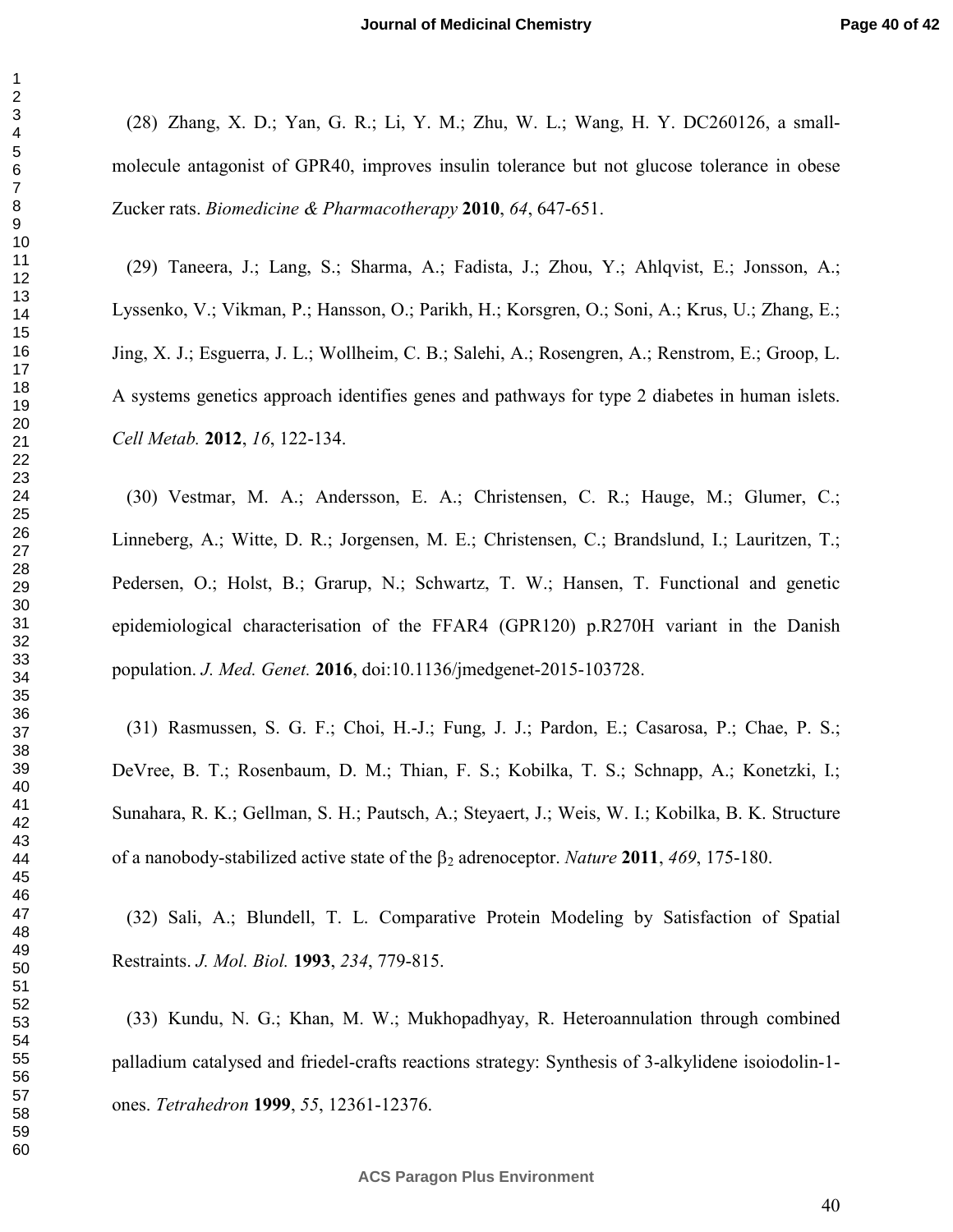(34) Olsson, M. H.; Sondergaard, C. R.; Rostkowski, M.; Jensen, J. H. PROPKA3: Consistent Treatment of Internal and Surface Residues in Empirical pKa Predictions. *J Chem Theory Comput* **2011**, *7*, 525-537.

(35) Schrödinger Release 2015-3: MacroModel, version 10.9, Schrödinger, LLC, New York, NY, 2015.

(36) Schrödinger Release 2015-3: LigPrep, version 3.5, Schrödinger, LLC, New York, NY, 2015.

(37) Kang, S. K.; Ryu, H. C.; Lee, S. W. Ni(acac)(2)-catalyzed cross-coupling and carbonylative cross-coupling of organostannanes with hypervalent iodonium salts. *J. Chem. Soc., Perkin Trans. 1* **1999**, 2661-2663.

(38) Cho, C. S.; Oh, B. H.; Shim, S. C. Synthesis of quinolines by ruthenium-catalyzed heteroannulation of anilines with 3-amino-1-propanol. *J. Heterocycl. Chem.* **1999**, *36*, 1175- 1178.

(39) Wargent, E. T.; Zaibi, M. S.; O'Dowd, J. F.; Cawthorne, M. A.; Wang, S. J.; Arch, J. R.; Stocker, C. J. Evidence from studies in rodents and in isolated adipocytes that agonists of the chemerin receptor CMKLR1 may be beneficial in the treatment of type 2 diabetes. *PeerJ* **2015**, , e753.